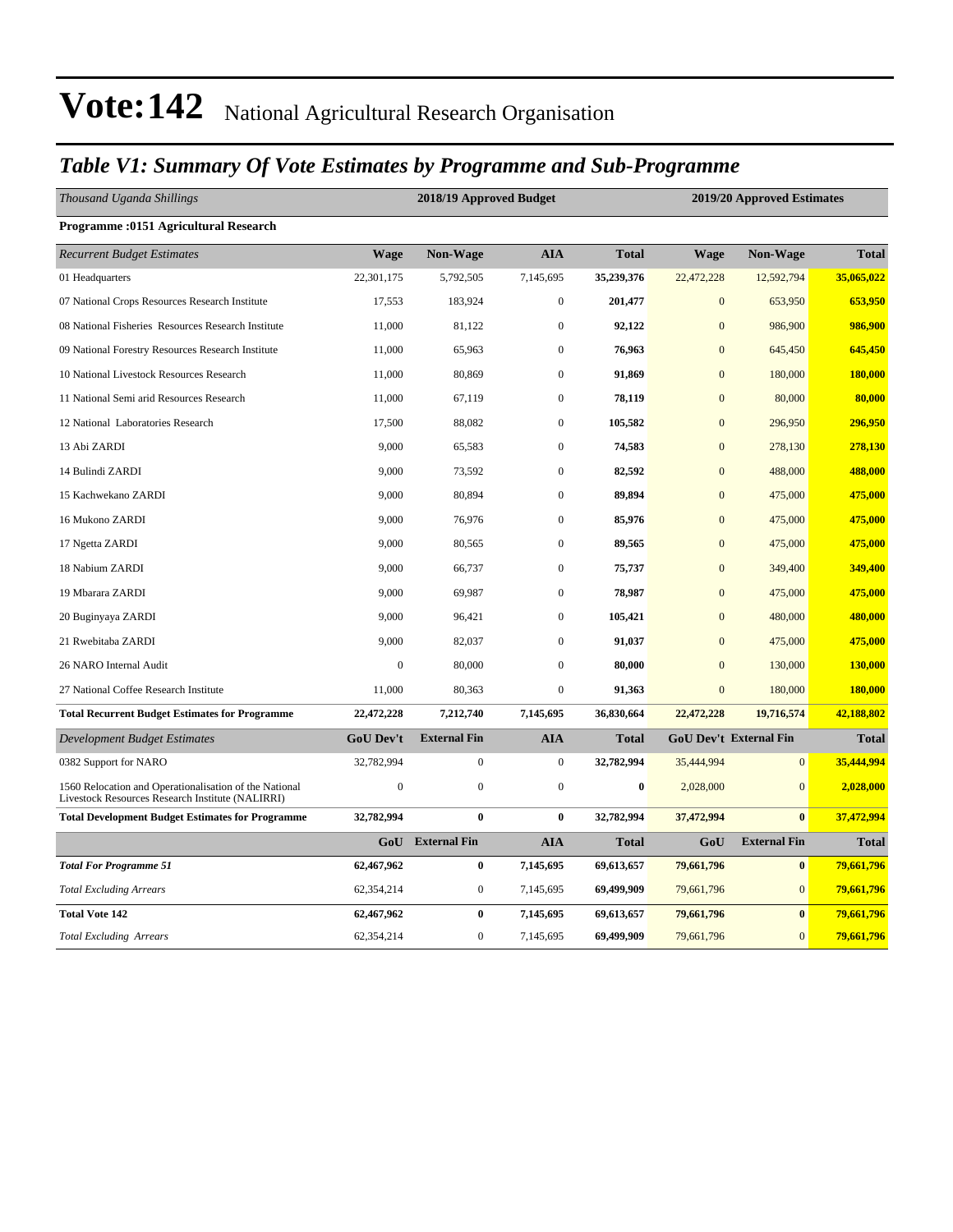#### *Table V2: Summary Vote Estimates by Item*

| Thousand Uganda Shillings                                   |            | 2018/19 Approved Budget |           |              | 2019/20Approved Estimates |                     |                         |  |  |
|-------------------------------------------------------------|------------|-------------------------|-----------|--------------|---------------------------|---------------------|-------------------------|--|--|
|                                                             | GoU        | <b>External Fin</b>     | AIA       | <b>Total</b> | GoU                       | <b>External Fin</b> | <b>Total</b>            |  |  |
| <b>Employees, Goods and Services (Outputs Provided)</b>     | 43,883,016 | $\boldsymbol{0}$        | 7,145,695 | 51,028,711   | 60,905,121                | $\bf{0}$            | 60,905,121              |  |  |
| 211102 Contract Staff Salaries                              | 23,547,308 | $\boldsymbol{0}$        | 944,111   | 24,491,419   | 22,472,228                | $\bf{0}$            | 22,472,228              |  |  |
| 211103 Allowances (Inc. Casuals, Temporary)                 | 18,000     | $\bf{0}$                | $\bf{0}$  | 18,000       | 2,324,012                 | $\bf{0}$            | 2,324,012               |  |  |
| 212101 Social Security Contributions                        | $\bf{0}$   | $\bf{0}$                | $\bf{0}$  | $\bf{0}$     | 2,230,118                 | $\bf{0}$            | 2,230,118               |  |  |
| 212201 Social Security Contributions                        | 2,230,118  | $\bf{0}$                | $\bf{0}$  | 2,230,118    | $\bf{0}$                  | $\bf{0}$            | $\overline{\mathbf{0}}$ |  |  |
| 213001 Medical expenses (To employees)                      | 200,000    | $\bf{0}$                | $\bf{0}$  | 200,000      | 300,000                   | $\bf{0}$            | 300,000                 |  |  |
| 213002 Incapacity, death benefits and funeral expenses      | 102,000    | $\bf{0}$                | $\bf{0}$  | 102,000      | 150,000                   | $\bf{0}$            | 150,000                 |  |  |
| 213004 Gratuity Expenses                                    | 1,859,918  | $\bf{0}$                | $\bf{0}$  | 1,859,918    | 1,859,918                 | $\bf{0}$            | 1,859,918               |  |  |
| 221001 Advertising and Public Relations                     | 1,477,971  | $\bf{0}$                | 22,000    | 1,499,971    | 1,820,637                 | $\bf{0}$            | 1,820,637               |  |  |
| 221002 Workshops and Seminars                               | 1,625,898  | $\bf{0}$                | 867,080   | 2,492,978    | 4,666,402                 | $\bf{0}$            | 4,666,402               |  |  |
| 221003 Staff Training                                       | 754,085    | $\bf{0}$                | 11,000    | 765,085      | 1,444,696                 | $\bf{0}$            | 1,444,696               |  |  |
| 221004 Recruitment Expenses                                 | 200,000    | $\bf{0}$                | $\bf{0}$  | 200,000      | 200,000                   | $\bf{0}$            | 200,000                 |  |  |
| 221006 Commissions and related charges                      | 288,650    | $\bf{0}$                | 20,792    | 309,442      | 925,990                   | $\bf{0}$            | 925,990                 |  |  |
| 221007 Books, Periodicals & Newspapers                      | 28,119     | $\bf{0}$                | 6,840     | 34,959       | 140,806                   | $\bf{0}$            | 140,806                 |  |  |
| 221008 Computer supplies and Information Technology<br>(TT) | 370,225    | $\bf{0}$                | 99,600    | 469,825      | 304,808                   | $\bf{0}$            | 304,808                 |  |  |
| 221009 Welfare and Entertainment                            | 329,396    | $\bf{0}$                | 234,080   | 563,476      | 511,830                   | $\bf{0}$            | 511,830                 |  |  |
| 221011 Printing, Stationery, Photocopying and Binding       | 145,232    | $\boldsymbol{0}$        | 102,067   | 247,299      | 757,438                   | $\bf{0}$            | 757,438                 |  |  |
| 221012 Small Office Equipment                               | 8,800      | $\bf{0}$                | 34,000    | 42,800       | 26,964                    | $\bf{0}$            | 26,964                  |  |  |
| 221016 IFMS Recurrent costs                                 | 140,000    | $\bf{0}$                | $\bf{0}$  | 140,000      | 260,000                   | $\bf{0}$            | 260,000                 |  |  |
| 221017 Subscriptions                                        | 150,000    | $\bf{0}$                | $\bf{0}$  | 150,000      | 150,000                   | $\bf{0}$            | 150,000                 |  |  |
| 222001 Telecommunications                                   | 153,849    | $\bf{0}$                | 9,100     | 162,949      | 150,345                   | $\bf{0}$            | 150,345                 |  |  |
| 222002 Postage and Courier                                  | 8,166      | $\boldsymbol{0}$        | 300       | 8,466        | 8,479                     | $\bf{0}$            | 8,479                   |  |  |
| 222003 Information and communications technology<br>(ICT)   | 699,225    | $\bf{0}$                | 29,200    | 728,425      | 493,567                   | $\bf{0}$            | 493,567                 |  |  |
| 223001 Property Expenses                                    | 0          | $\bf{0}$                | $\bf{0}$  | 0            | 300,000                   | $\bf{0}$            | 300,000                 |  |  |
| 223002 Rates                                                | 0          | $\bf{0}$                | $\bf{0}$  | 0            | 100,000                   | $\bf{0}$            | 100,000                 |  |  |
| 223004 Guard and Security services                          | 166,000    | $\bf{0}$                | 98,260    | 264,260      | 344,472                   | $\bf{0}$            | 344,472                 |  |  |
| 223005 Electricity                                          | 352,099    | $\bf{0}$                | 314,300   | 666,399      | 1,467,387                 | $\bf{0}$            | 1,467,387               |  |  |
| 223006 Water                                                | 83,922     | $\bf{0}$                | 38,040    | 121,962      | 197,459                   | $\bf{0}$            | 197,459                 |  |  |
| 224001 Medical Supplies                                     | 725,600    | $\boldsymbol{0}$        | 270,265   | 995,865      | 2,152,019                 | $\bf{0}$            | 2,152,019               |  |  |
| 224004 Cleaning and Sanitation                              | 136,590    | $\boldsymbol{0}$        | 152,148   | 288,738      | 302,624                   | $\bf{0}$            | 302,624                 |  |  |
| 224005 Uniforms, Beddings and Protective Gear               | 51,000     | $\boldsymbol{0}$        | 5,000     | 56,000       | 66,000                    | $\bf{0}$            | 66,000                  |  |  |
| 224006 Agricultural Supplies                                | 1,221,881  | $\boldsymbol{0}$        | 1,174,014 | 2,395,895    | 3,678,020                 | $\bf{0}$            | 3,678,020               |  |  |
| 225001 Consultancy Services- Short term                     | 1,049,407  | $\boldsymbol{0}$        | 4,000     | 1,053,407    | 1,572,687                 | $\bf{0}$            | 1,572,687               |  |  |
| 226001 Insurances                                           | 117,420    | $\boldsymbol{0}$        | 4,000     | 121,420      | 221,346                   | $\bf{0}$            | 221,346                 |  |  |
| 226002 Licenses                                             | 200,000    | $\boldsymbol{0}$        | $\bf{0}$  | 200,000      | 250,000                   | $\bf{0}$            | 250,000                 |  |  |
| 227001 Travel inland                                        | 1,390,420  | $\boldsymbol{0}$        | 404,520   | 1,794,940    | 3,776,737                 | $\bf{0}$            | 3,776,737               |  |  |
| 227002 Travel abroad                                        | 1,050,000  | $\boldsymbol{0}$        | $\bf{0}$  | 1,050,000    | 516,500                   | $\bf{0}$            | 516,500                 |  |  |
| 227004 Fuel, Lubricants and Oils                            | 975,482    | $\boldsymbol{0}$        | 275,772   | 1,251,254    | 1,625,657                 | $\bf{0}$            | 1,625,657               |  |  |
| 228001 Maintenance - Civil                                  | 1,300,000  | $\boldsymbol{0}$        | 1,405,192 | 2,705,192    | 1,344,494                 | $\bf{0}$            | 1,344,494               |  |  |
| 228002 Maintenance - Vehicles                               | 556,448    | $\boldsymbol{0}$        | 272,300   | 828,748      | 1,121,377                 | $\bf{0}$            | 1,121,377               |  |  |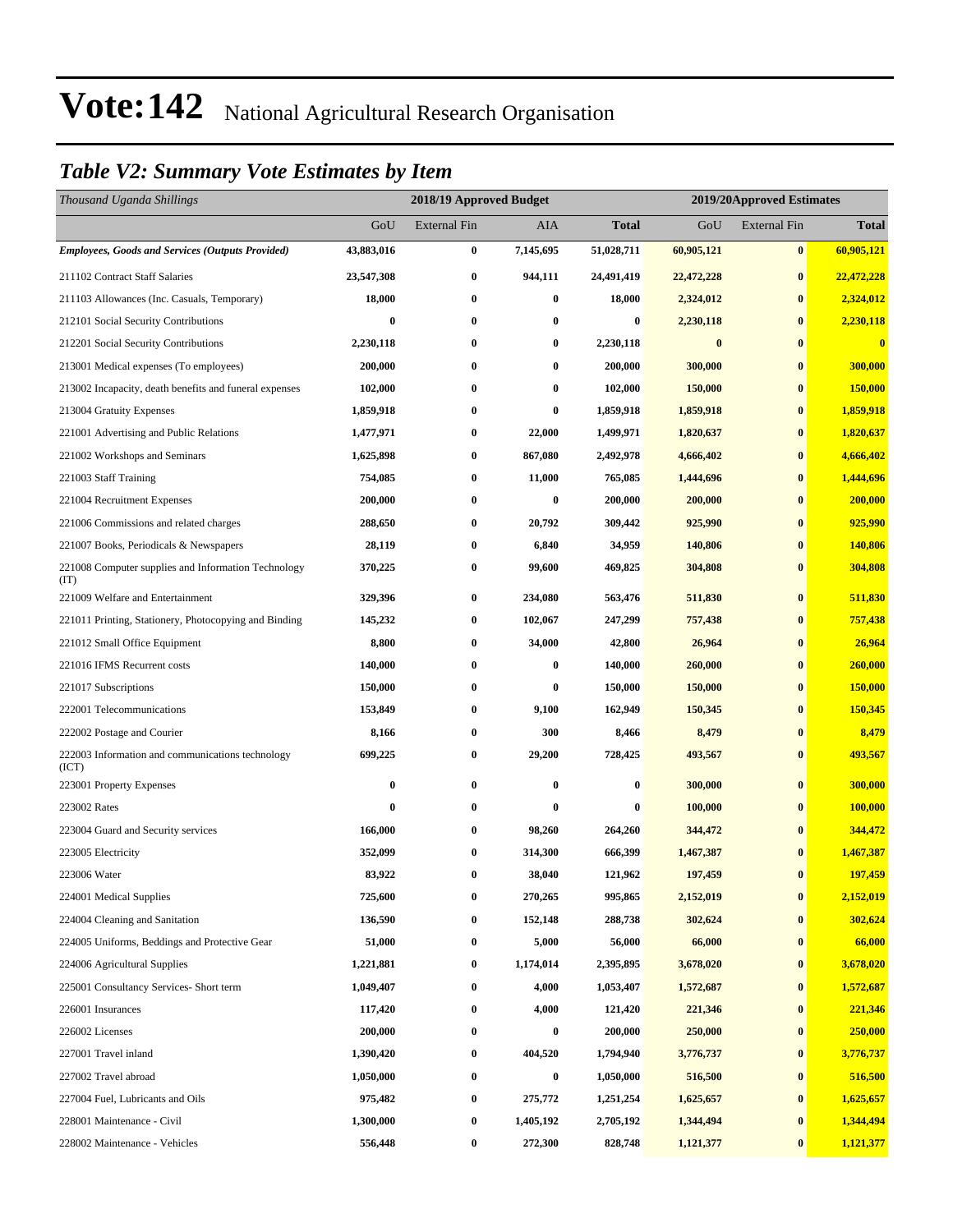| 228003 Maintenance - Machinery, Equipment &<br>Furniture           | 65,167     | $\bf{0}$         | 240,997      | 306,164    | 474,774      | $\mathbf{0}$ | 474,774        |
|--------------------------------------------------------------------|------------|------------------|--------------|------------|--------------|--------------|----------------|
| 228004 Maintenance - Other                                         | 43,620     | $\bf{0}$         | 96,717       | 140,337    | 119,165      | $\mathbf{0}$ | 119,165        |
| 273102 Incapacity, death benefits and funeral expenses             | 61,000     | $\bf{0}$         | 10,000       | 71,000     | 76,166       | $\bf{0}$     | 76,166         |
| <b>Grants, Transfers and Subsides (Outputs Funded)</b>             | 780,000    | $\bf{0}$         | $\bf{0}$     | 780,000    | 1,844,000    | $\bf{0}$     | 1,844,000      |
| 262201 Contributions to International Organisations<br>(Capital)   | 750,000    | $\bf{0}$         | $\bf{0}$     | 750,000    | 1,800,000    | $\bf{0}$     | 1,800,000      |
| 264101 Contributions to Autonomous Institutions                    | 30,000     | $\bf{0}$         | $\bf{0}$     | 30,000     | 44,000       | $\bf{0}$     | 44,000         |
| <b>Investment</b> (Capital Purchases)                              | 17,691,199 | $\bf{0}$         | $\bf{0}$     | 17,691,199 | 16,912,675   | $\bf{0}$     | 16,912,675     |
| 281501 Environment Impact Assessment for Capital<br>Works          | 0          | $\bf{0}$         | $\mathbf{0}$ | 0          | 400,000      | $\mathbf{0}$ | 400,000        |
| 281502 Feasibility Studies for Capital Works                       | 0          | $\bf{0}$         | $\bf{0}$     | 0          | 517,500      | $\bf{0}$     | 517,500        |
| 281503 Engineering and Design Studies & Plans for<br>capital works | 0          | $\bf{0}$         | 0            | 0          | 517,500      | $\bf{0}$     | 517,500        |
| 281504 Monitoring, Supervision & Appraisal of capital<br>works     | 0          | $\bf{0}$         | $\mathbf{0}$ | 0          | 400,000      | $\bf{0}$     | 400,000        |
| 312101 Non-Residential Buildings                                   | 10,007,615 | $\bf{0}$         | $\bf{0}$     | 10,007,615 | 7,794,893    | $\bf{0}$     | 7,794,893      |
| 312102 Residential Buildings                                       | 300,000    | $\bf{0}$         | $\bf{0}$     | 300,000    | 1,629,400    | $\mathbf{0}$ | 1,629,400      |
| 312104 Other Structures                                            | 200,000    | $\bf{0}$         | $\bf{0}$     | 200,000    | 1,665,000    | $\mathbf{0}$ | 1,665,000      |
| 312201 Transport Equipment                                         | 1,460,000  | $\bf{0}$         | $\bf{0}$     | 1,460,000  | $\bf{0}$     | $\mathbf{0}$ | $\overline{0}$ |
| 312202 Machinery and Equipment                                     | 5,468,384  | $\bf{0}$         | $\bf{0}$     | 5,468,384  | 3,501,382    | $\bf{0}$     | 3,501,382      |
| 312203 Furniture & Fixtures                                        | 255,200    | $\bf{0}$         | $\bf{0}$     | 255,200    | 487,000      | $\mathbf{0}$ | 487,000        |
| <b>Arrears</b>                                                     | 113,748    | $\bf{0}$         | $\bf{0}$     | 113,748    | $\bf{0}$     | $\mathbf{0}$ | $\bf{0}$       |
| 321605 Domestic arrears (Budgeting)                                | 4,394      | $\bf{0}$         | $\mathbf{0}$ | 4,394      | $\mathbf{0}$ | $\mathbf{0}$ | $\bf{0}$       |
| 321614 Electricity arrears (Budgeting)                             | 109,354    | $\bf{0}$         | 0            | 109,354    | $\mathbf{0}$ | $\mathbf{0}$ | $\bf{0}$       |
| <b>Grand Total Vote 142</b>                                        | 62,467,962 | $\bf{0}$         | 7,145,695    | 69,613,657 | 79,661,796   | $\bf{0}$     | 79,661,796     |
| <b>Total Excluding Arrears</b>                                     | 62,354,214 | $\boldsymbol{0}$ | 7,145,695    | 69,499,909 | 79,661,796   | $\mathbf{0}$ | 79,661,796     |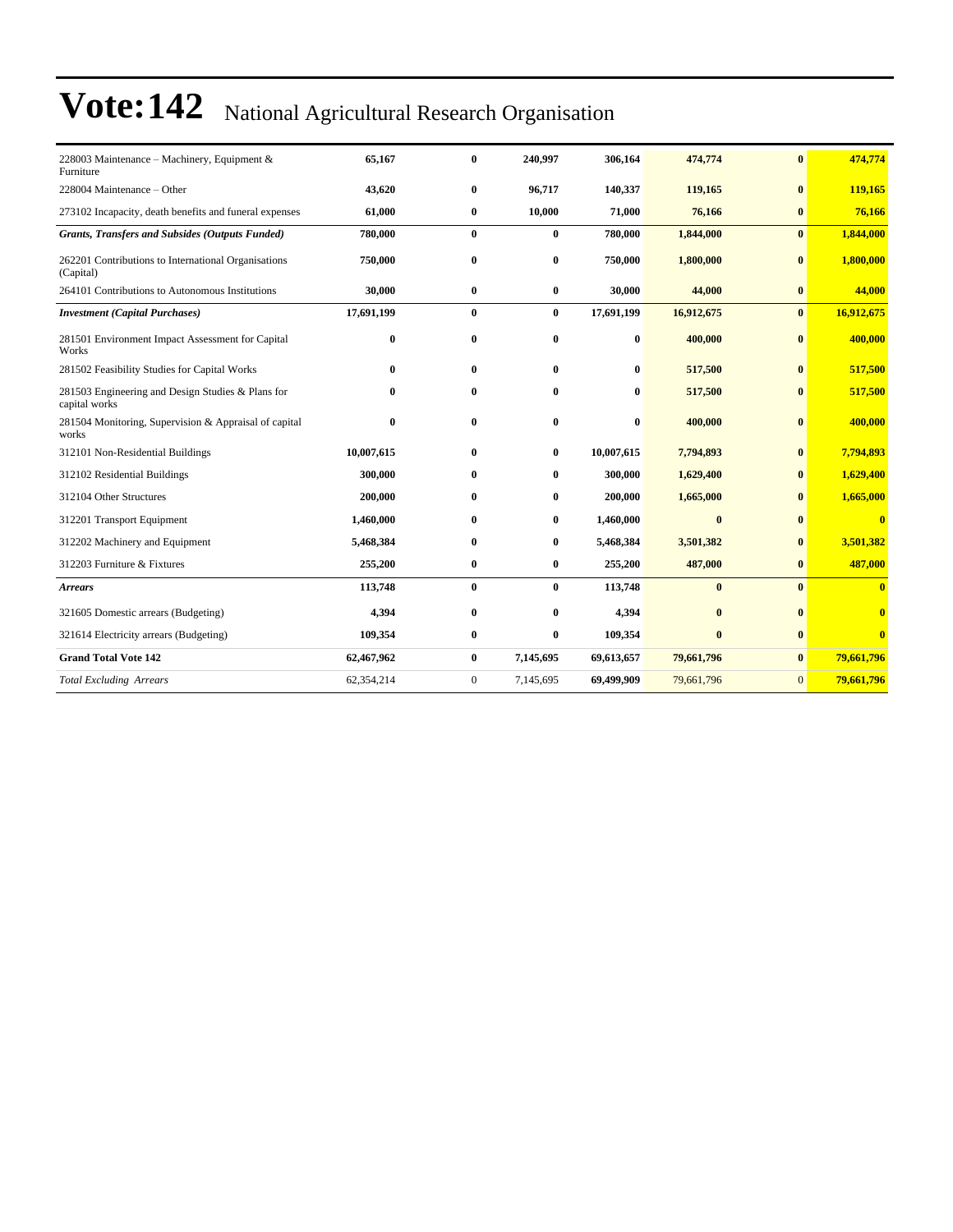#### *Table V3: Detailed Estimates by Programme, Sub Programme, Output and Item*

#### *Programme :0151 Agricultural Research*

*Recurrent Budget Estimates*

#### **SubProgramme 01 Headquarters**

| Thousand Uganda Shillings                                            |                  | 2018/19 Approved Budget |                  |              | 2019/20 Approved Estimates |              |                |  |
|----------------------------------------------------------------------|------------------|-------------------------|------------------|--------------|----------------------------|--------------|----------------|--|
| <b>Outputs Provided</b>                                              | Wage             | Non Wage                | <b>AIA</b>       | <b>Total</b> | Wage                       | Non Wage     | <b>Total</b>   |  |
| Output 015101 Generation of agricultural technologies                |                  |                         |                  |              |                            |              |                |  |
| 211103 Allowances (Inc. Casuals, Temporary)                          | $\boldsymbol{0}$ | 18,000                  | $\boldsymbol{0}$ | 18,000       | $\mathbf{0}$               | 20,000       | 20,000         |  |
| 221002 Workshops and Seminars                                        | $\mathbf{0}$     | $\overline{0}$          | $\boldsymbol{0}$ | $\bf{0}$     | $\mathbf{0}$               | 25,000       | 25,000         |  |
| 221006 Commissions and related charges                               | $\mathbf{0}$     | 100,000                 | $\boldsymbol{0}$ | 100,000      | $\boldsymbol{0}$           | 200,000      | 200,000        |  |
| 222001 Telecommunications                                            | $\overline{0}$   | $\overline{0}$          | $\boldsymbol{0}$ | $\bf{0}$     | $\mathbf{0}$               | 20,000       | 20,000         |  |
| 223006 Water                                                         | $\boldsymbol{0}$ | 12,800                  | $\boldsymbol{0}$ | 12,800       | $\boldsymbol{0}$           | 12,800       | 12,800         |  |
| 227001 Travel inland                                                 | $\boldsymbol{0}$ | $\boldsymbol{0}$        | $\boldsymbol{0}$ | $\bf{0}$     | $\mathbf{0}$               | 25,000       | 25,000         |  |
| <b>Total Cost of Output 01</b>                                       | 0                | 130,800                 | 0                | 130,800      | $\boldsymbol{\theta}$      | 302,800      | 302,800        |  |
| Output 015102 Research extension interface promoted and strengthened |                  |                         |                  |              |                            |              |                |  |
| 221001 Advertising and Public Relations                              | $\boldsymbol{0}$ | 65,351                  | $\boldsymbol{0}$ | 65,351       | $\mathbf{0}$               | 253,853      | 253,853        |  |
| 221002 Workshops and Seminars                                        | $\mathbf{0}$     | $\boldsymbol{0}$        | $\boldsymbol{0}$ | $\bf{0}$     | $\mathbf{0}$               | 200,000      | 200,000        |  |
| 227001 Travel inland                                                 | $\boldsymbol{0}$ | $\boldsymbol{0}$        | $\boldsymbol{0}$ | $\bf{0}$     | $\mathbf{0}$               | 200,000      | 200,000        |  |
| <b>Total Cost of Output 02</b>                                       | 0                | 65,351                  | 0                | 65,351       | $\boldsymbol{\theta}$      | 653,853      | 653,853        |  |
| Output 015104 Agricultural research capacity strengthened            |                  |                         |                  |              |                            |              |                |  |
| 211102 Contract Staff Salaries                                       | 22,301,175       | $\boldsymbol{0}$        | 944,111          | 23, 245, 286 | 22,472,228                 | $\mathbf{0}$ | 22,472,228     |  |
| 211103 Allowances (Inc. Casuals, Temporary)                          | $\boldsymbol{0}$ | $\boldsymbol{0}$        | $\mathbf{0}$     | $\bf{0}$     | $\boldsymbol{0}$           | 720,805      | 720,805        |  |
| 212101 Social Security Contributions                                 | $\boldsymbol{0}$ | $\boldsymbol{0}$        | $\boldsymbol{0}$ | $\bf{0}$     | $\mathbf{0}$               | 2,230,118    | 2,230,118      |  |
| 212201 Social Security Contributions                                 | $\boldsymbol{0}$ | 2,230,118               | 0                | 2,230,118    | $\mathbf{0}$               | $\mathbf{0}$ | $\mathbf{0}$   |  |
| 213001 Medical expenses (To employees)                               | $\boldsymbol{0}$ | 200,000                 | $\boldsymbol{0}$ | 200,000      | $\mathbf{0}$               | 300,000      | 300,000        |  |
| 213002 Incapacity, death benefits and funeral expenses               | $\boldsymbol{0}$ | 100,000                 | $\boldsymbol{0}$ | 100,000      | $\mathbf{0}$               | 150,000      | <b>150,000</b> |  |
| 213004 Gratuity Expenses                                             | $\mathbf{0}$     | 1,859,918               | $\boldsymbol{0}$ | 1,859,918    | $\mathbf{0}$               | 1,859,918    | 1,859,918      |  |
| 221001 Advertising and Public Relations                              | $\boldsymbol{0}$ | $\boldsymbol{0}$        | 22,000           | 22,000       | $\mathbf{0}$               | 478,146      | 478,146        |  |
| 221002 Workshops and Seminars                                        | $\boldsymbol{0}$ | $\boldsymbol{0}$        | 867,080          | 867,080      | $\mathbf{0}$               | 510,550      | 510,550        |  |
| 221003 Staff Training                                                | $\boldsymbol{0}$ | $\boldsymbol{0}$        | 11,000           | 11,000       | $\mathbf{0}$               | 6,940        | 6,940          |  |
| 221006 Commissions and related charges                               | $\mathbf{0}$     | $\boldsymbol{0}$        | 20,792           | 20,792       | $\mathbf{0}$               | 27,966       | 27,966         |  |
| 221007 Books, Periodicals & Newspapers                               | $\boldsymbol{0}$ | 7,686                   | 6,840            | 14,526       | $\boldsymbol{0}$           | 9,397        | 9,397          |  |
| 221008 Computer supplies and Information Technology (IT)             | $\mathbf{0}$     | $\boldsymbol{0}$        | 99,600           | 99,600       | $\mathbf{0}$               | 40,914       | 40,914         |  |
| 221009 Welfare and Entertainment                                     | $\theta$         | 130,000                 | 234,080          | 364,080      | $\mathbf{0}$               | 302,634      | 302,634        |  |
| 221011 Printing, Stationery, Photocopying and Binding                | $\boldsymbol{0}$ | 75,000                  | 102,067          | 177,067      | $\mathbf{0}$               | 151,803      | 151,803        |  |
| 221012 Small Office Equipment                                        | $\mathbf{0}$     | $\boldsymbol{0}$        | 34,000           | 34,000       | $\boldsymbol{0}$           | 14,464       | 14,464         |  |
| 221016 IFMS Recurrent costs                                          | $\boldsymbol{0}$ | 140,000                 | $\boldsymbol{0}$ | 140,000      | $\boldsymbol{0}$           | 160,000      | 160,000        |  |
| 222001 Telecommunications                                            | $\mathbf{0}$     | 100,000                 | 9,100            | 109,100      | $\mathbf{0}$               | 77,252       | 77,252         |  |
| 222002 Postage and Courier                                           | $\mathbf{0}$     | 5,140                   | 300              | 5,440        | $\mathbf{0}$               | 5,329        | 5,329          |  |
| 222003 Information and communications technology (ICT)               | $\mathbf{0}$     | $\boldsymbol{0}$        | 29,200           | 29,200       | $\boldsymbol{0}$           | 48,392       | 48,392         |  |
| 223004 Guard and Security services                                   | $\boldsymbol{0}$ | 40,000                  | 98,260           | 138,260      | $\boldsymbol{0}$           | 97,894       | 97,894         |  |
| 223005 Electricity                                                   | $\boldsymbol{0}$ | 24,000                  | 314,300          | 338,300      | $\boldsymbol{0}$           | 515,916      | 515,916        |  |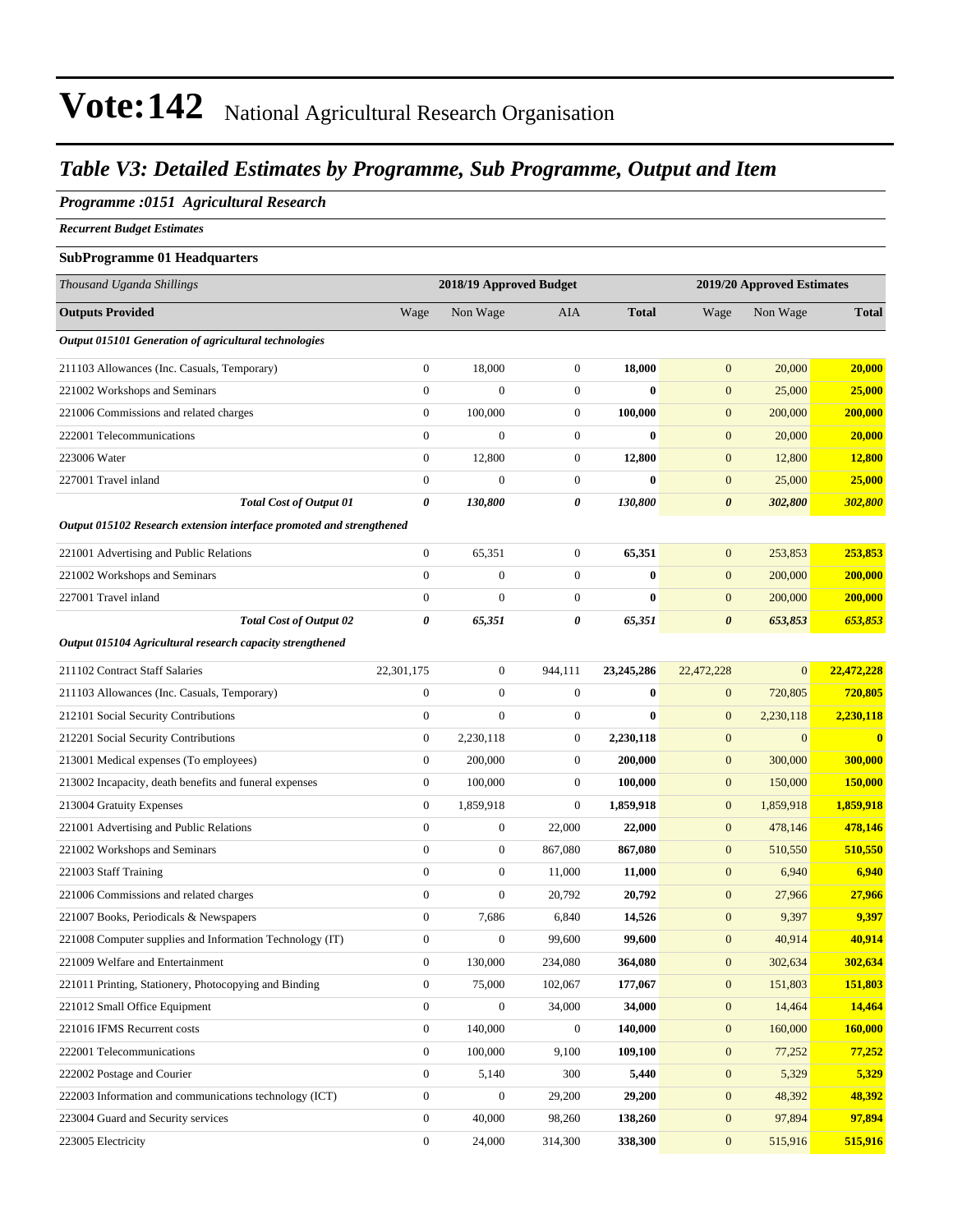| 223006 Water                                           | $\Omega$     | $\mathbf{0}$   | 38,040       | 38,040     | $\overline{0}$ | 18,259     | 18,259     |
|--------------------------------------------------------|--------------|----------------|--------------|------------|----------------|------------|------------|
| 224001 Medical Supplies                                | $\mathbf{0}$ | $\mathbf{0}$   | 270,265      | 270,265    | $\overline{0}$ | 134,461    | 134,461    |
| 224004 Cleaning and Sanitation                         | $\Omega$     | 60,000         | 152,148      | 212,148    | $\overline{0}$ | 175,724    | 175,724    |
| 224005 Uniforms, Beddings and Protective Gear          | $\Omega$     | 50,000         | 5,000        | 55,000     | $\overline{0}$ | 50,000     | 50,000     |
| 224006 Agricultural Supplies                           | $\Omega$     | $\mathbf{0}$   | 1,174,014    | 1,174,014  | $\overline{0}$ | 719,191    | 719,191    |
| 225001 Consultancy Services- Short term                | $\mathbf{0}$ | 19,407         | 4,000        | 23,407     | $\mathbf{0}$   | 21,930     | 21,930     |
| 226001 Insurances                                      | $\mathbf{0}$ | 100,000        | 4,000        | 104,000    | $\overline{0}$ | 102,776    | 102,776    |
| 227001 Travel inland                                   | $\mathbf{0}$ | 55,086         | 404,520      | 459,606    | $\overline{0}$ | 463,690    | 463,690    |
| 227002 Travel abroad                                   | $\mathbf{0}$ | $\overline{0}$ | $\mathbf{0}$ | $\bf{0}$   | $\overline{0}$ | 100,000    | 100,000    |
| 227004 Fuel, Lubricants and Oils                       | $\mathbf{0}$ | 200,000        | 275,772      | 475,772    | $\overline{0}$ | 434,514    | 434,514    |
| 228001 Maintenance - Civil                             | $\mathbf{0}$ | 20,000         | 1,405,192    | 1,425,192  | $\overline{0}$ | 955,903    | 955,903    |
| 228002 Maintenance - Vehicles                          | $\Omega$     | 75,000         | 272,300      | 347,300    | $\overline{0}$ | 385,582    | 385,582    |
| 228003 Maintenance – Machinery, Equipment & Furniture  | $\Omega$     | 40,000         | 240,997      | 280,997    | $\overline{0}$ | 206,320    | 206,320    |
| 228004 Maintenance – Other                             | $\Omega$     | 40,000         | 96,717       | 136,717    | $\overline{0}$ | 108,045    | 108,045    |
| 273102 Incapacity, death benefits and funeral expenses | $\Omega$     | 25,000         | 10.000       | 35,000     | $\overline{0}$ | 51,309     | 51,309     |
| <b>Total Cost of Output 04</b>                         | 22,301,175   | 5,596,354      | 7,145,695    | 35,043,225 | 22,472,228     | 11,636,141 | 34,108,369 |
| <b>Total Cost Of Outputs Provided</b>                  | 22,301,175   | 5,792,505      | 7,145,695    | 35,239,376 | 22,472,228     | 12,592,794 | 35,065,022 |
| <b>Total Cost for SubProgramme 01</b>                  | 22,301,175   | 5,792,505      | 7,145,695    | 35,239,376 | 22,472,228     | 12,592,794 | 35,065,022 |
| <b>Total Excluding Arrears</b>                         | 22,301,175   | 5,792,505      | 7,145,695    | 35,239,376 | 22,472,228     | 12,592,794 | 35,065,022 |
|                                                        |              |                |              |            |                |            |            |

**SubProgramme 07 National Crops Resources Research Institute**

| Thousand Uganda Shillings                                            |                | 2018/19 Approved Budget |                |              |                       | 2019/20 Approved Estimates |              |
|----------------------------------------------------------------------|----------------|-------------------------|----------------|--------------|-----------------------|----------------------------|--------------|
| <b>Outputs Provided</b>                                              | Wage           | Non Wage                | <b>AIA</b>     | <b>Total</b> | Wage                  | Non Wage                   | <b>Total</b> |
| Output 015101 Generation of agricultural technologies                |                |                         |                |              |                       |                            |              |
| 211103 Allowances (Inc. Casuals, Temporary)                          | $\Omega$       | $\Omega$                | $\Omega$       | $\mathbf{0}$ | $\overline{0}$        | 68,000                     | 68,000       |
| 224006 Agricultural Supplies                                         | $\Omega$       | $\theta$                | $\Omega$       | $\mathbf{0}$ | $\overline{0}$        | 135,000                    | 135,000      |
| 227001 Travel inland                                                 | $\overline{0}$ | 3,734                   | $\overline{0}$ | 3,734        | $\mathbf{0}$          | 49,000                     | 49,000       |
| 227004 Fuel, Lubricants and Oils                                     | $\Omega$       | 8,000                   | $\overline{0}$ | 8,000        | $\overline{0}$        | $\Omega$                   | $\bf{0}$     |
| <b>Total Cost of Output 01</b>                                       | 0              | 11,734                  | 0              | 11,734       | $\boldsymbol{\theta}$ | 252,000                    | 252,000      |
| Output 015102 Research extension interface promoted and strengthened |                |                         |                |              |                       |                            |              |
| 221002 Workshops and Seminars                                        | $\overline{0}$ | $\overline{0}$          | $\overline{0}$ | $\mathbf{0}$ | $\overline{0}$        | 98,400                     | 98,400       |
| 221011 Printing, Stationery, Photocopying and Binding                | $\Omega$       | $\overline{0}$          | $\overline{0}$ | $\mathbf{0}$ | $\overline{0}$        | 8,800                      | 8,800        |
| 227001 Travel inland                                                 | $\Omega$       | $\mathbf{0}$            | $\overline{0}$ | $\mathbf{0}$ | $\mathbf{0}$          | 20,000                     | 20,000       |
| <b>Total Cost of Output 02</b>                                       | 0              | 0                       | 0              | 0            | $\boldsymbol{\theta}$ | 127,200                    | 127,200      |
| Output 015104 Agricultural research capacity strengthened            |                |                         |                |              |                       |                            |              |
| 211102 Contract Staff Salaries                                       | 17,553         | $\mathbf{0}$            | $\overline{0}$ | 17,553       | $\overline{0}$        | $\Omega$                   | $\mathbf{0}$ |
| 211103 Allowances (Inc. Casuals, Temporary)                          | $\overline{0}$ | $\overline{0}$          | $\overline{0}$ | $\bf{0}$     | $\boldsymbol{0}$      | 17,553                     | 17,553       |
| 221001 Advertising and Public Relations                              | $\overline{0}$ | 5,000                   | $\overline{0}$ | 5,000        | $\mathbf{0}$          | 5,000                      | 5,000        |
| 221006 Commissions and related charges                               | $\overline{0}$ | 6,000                   | $\overline{0}$ | 6,000        | $\mathbf{0}$          | 10,000                     | 10,000       |
| 221007 Books, Periodicals & Newspapers                               | $\overline{0}$ | 638                     | $\overline{0}$ | 638          | $\boldsymbol{0}$      | 1,000                      | 1,000        |
| 221008 Computer supplies and Information Technology (IT)             | $\overline{0}$ | $\overline{0}$          | $\Omega$       | $\mathbf{0}$ | $\overline{0}$        | 4,000                      | 4,000        |
| 221009 Welfare and Entertainment                                     | $\overline{0}$ | $\overline{0}$          | $\overline{0}$ | $\mathbf{0}$ | $\boldsymbol{0}$      | 5,800                      | 5,800        |
| 221011 Printing, Stationery, Photocopying and Binding                | $\mathbf{0}$   | 6,000                   | $\mathbf{0}$   | 6,000        | $\overline{0}$        | 6,000                      | 6,000        |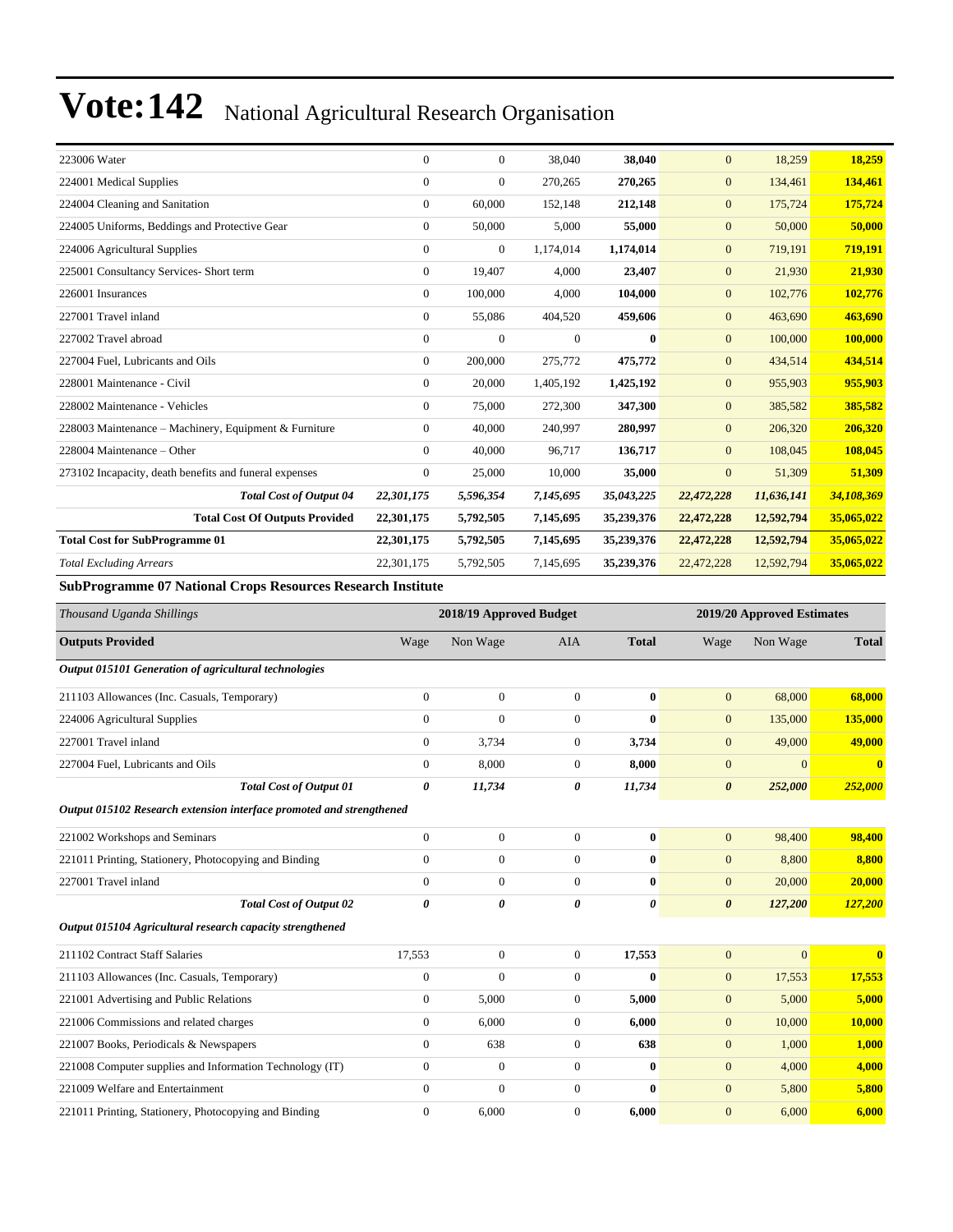| 221012 Small Office Equipment                                        | $\boldsymbol{0}$ | $\boldsymbol{0}$        | $\boldsymbol{0}$ | $\bf{0}$     | $\mathbf{0}$          | 1,500                      | 1,500                 |
|----------------------------------------------------------------------|------------------|-------------------------|------------------|--------------|-----------------------|----------------------------|-----------------------|
| 222001 Telecommunications                                            | $\boldsymbol{0}$ | 3,000                   | $\boldsymbol{0}$ | 3,000        | $\mathbf{0}$          | 4,200                      | 4,200                 |
| 223004 Guard and Security services                                   | $\boldsymbol{0}$ | 10,000                  | $\boldsymbol{0}$ | 10,000       | $\mathbf{0}$          | 10,000                     | 10,000                |
| 223005 Electricity                                                   | $\mathbf{0}$     | 14,000                  | $\boldsymbol{0}$ | 14,000       | $\mathbf{0}$          | 64,000                     | 64,000                |
| 224004 Cleaning and Sanitation                                       | $\mathbf{0}$     | 4,000                   | $\boldsymbol{0}$ | 4,000        | $\mathbf{0}$          | 6,000                      | 6,000                 |
| 225001 Consultancy Services- Short term                              | $\overline{0}$   | $\overline{0}$          | $\boldsymbol{0}$ | $\bf{0}$     | $\mathbf{0}$          | 25,000                     | 25,000                |
| 226001 Insurances                                                    | $\boldsymbol{0}$ | 1,280                   | $\boldsymbol{0}$ | 1,280        | $\mathbf{0}$          | 2,280                      | 2,280                 |
| 227004 Fuel, Lubricants and Oils                                     | $\mathbf{0}$     | $\boldsymbol{0}$        | $\boldsymbol{0}$ | $\bf{0}$     | $\mathbf{0}$          | 33,000                     | 33,000                |
| 228001 Maintenance - Civil                                           | $\overline{0}$   | $\overline{0}$          | $\boldsymbol{0}$ | $\bf{0}$     | $\boldsymbol{0}$      | 30,000                     | <b>30,000</b>         |
| 228002 Maintenance - Vehicles                                        | $\mathbf{0}$     | 8,370                   | $\boldsymbol{0}$ | 8,370        | $\mathbf{0}$          | 34,870                     | 34,870                |
| 228003 Maintenance - Machinery, Equipment & Furniture                | $\mathbf{0}$     | 4,547                   | $\boldsymbol{0}$ | 4,547        | $\mathbf{0}$          | 14,547                     | 14,547                |
| <b>Total Cost of Output 04</b>                                       | 17,553           | 62,835                  | 0                | 80,388       | $\boldsymbol{\theta}$ | 274,750                    | <b>274,750</b>        |
| <b>Total Cost Of Outputs Provided</b>                                | 17,553           | 74,569                  | $\bf{0}$         | 92,122       | $\bf{0}$              | 653,950                    | 653,950               |
| <b>Arrears</b>                                                       | Wage             | Non Wage                | AIA              | <b>Total</b> | Wage                  | Non Wage                   | <b>Total</b>          |
| Output 015199 Arrears                                                |                  |                         |                  |              |                       |                            |                       |
| 321614 Electricity arrears (Budgeting)                               | $\mathbf{0}$     | 109,354                 | $\boldsymbol{0}$ | 109,354      | $\mathbf{0}$          | $\overline{0}$             | $\bf{0}$              |
| <b>Total Cost of Output 99</b>                                       | 0                | 109,354                 | 0                | 109,354      | $\boldsymbol{\theta}$ | $\boldsymbol{\theta}$      | $\boldsymbol{\theta}$ |
| <b>Total Cost Of Arrears</b>                                         | $\bf{0}$         | 109,354                 | $\bf{0}$         | 109,354      | $\bf{0}$              | $\bf{0}$                   | $\bf{0}$              |
| <b>Total Cost for SubProgramme 07</b>                                | 17,553           | 183,924                 | $\bf{0}$         | 201,477      | $\bf{0}$              | 653,950                    | 653,950               |
| <b>Total Excluding Arrears</b>                                       | 17,553           | 74,569                  | $\boldsymbol{0}$ | 92,122       | $\mathbf{0}$          | 653,950                    | 653,950               |
| SubProgramme 08 National Fisheries Resources Research Institute      |                  |                         |                  |              |                       |                            |                       |
|                                                                      |                  |                         |                  |              |                       |                            |                       |
| Thousand Uganda Shillings                                            |                  | 2018/19 Approved Budget |                  |              |                       | 2019/20 Approved Estimates |                       |
| <b>Outputs Provided</b>                                              | Wage             | Non Wage                | AIA              | <b>Total</b> | Wage                  | Non Wage                   | <b>Total</b>          |
| Output 015101 Generation of agricultural technologies                |                  |                         |                  |              |                       |                            |                       |
| 211103 Allowances (Inc. Casuals, Temporary)                          | $\mathbf{0}$     | $\boldsymbol{0}$        | $\boldsymbol{0}$ | $\bf{0}$     | $\mathbf{0}$          | 31,200                     | 31,200                |
| 221006 Commissions and related charges                               | $\mathbf{0}$     | $\overline{0}$          | $\boldsymbol{0}$ | $\mathbf{0}$ | $\mathbf{0}$          | 10,000                     | 10,000                |
| 221011 Printing, Stationery, Photocopying and Binding                | $\boldsymbol{0}$ | 4,000                   | $\boldsymbol{0}$ | 4,000        | $\mathbf{0}$          | 3,000                      | 3,000                 |
| 222001 Telecommunications                                            | $\boldsymbol{0}$ | 5,000                   | $\boldsymbol{0}$ | 5,000        | $\mathbf{0}$          | 8,200                      | 8,200                 |
| 223004 Guard and Security services                                   | $\boldsymbol{0}$ | 10,000                  | $\boldsymbol{0}$ | 10,000       | $\mathbf{0}$          | 5,878                      | 5,878                 |
| 223005 Electricity                                                   | $\boldsymbol{0}$ | 14,000                  | $\boldsymbol{0}$ | 14,000       | $\mathbf{0}$          | 14,000                     | <b>14,000</b>         |
| 223006 Water                                                         | $\boldsymbol{0}$ | 10,000                  | $\boldsymbol{0}$ | 10,000       | $\boldsymbol{0}$      | 10,000                     | 10,000                |
| 224001 Medical Supplies                                              | $\boldsymbol{0}$ | $\boldsymbol{0}$        | $\boldsymbol{0}$ | $\bf{0}$     | $\mathbf{0}$          | 229,000                    | 229,000               |
| 224006 Agricultural Supplies                                         | $\boldsymbol{0}$ | $\boldsymbol{0}$        | $\boldsymbol{0}$ | $\bf{0}$     | $\mathbf{0}$          | 44,030                     | 44,030                |
| 227001 Travel inland                                                 | $\boldsymbol{0}$ | 3,734                   | 0                | 3,734        | $\mathbf{0}$          | 7,000                      | 7,000                 |
| 227004 Fuel, Lubricants and Oils                                     | $\boldsymbol{0}$ | 7,000                   | $\boldsymbol{0}$ | 7,000        | $\mathbf{0}$          | 6,000                      | 6,000                 |
| Total Cost of Output 01                                              | $\pmb{\theta}$   | 53,734                  | 0                | 53,734       | $\boldsymbol{\theta}$ | 368,308                    | 368,308               |
| Output 015102 Research extension interface promoted and strengthened |                  |                         |                  |              |                       |                            |                       |
| 221001 Advertising and Public Relations                              | $\boldsymbol{0}$ | $\boldsymbol{0}$        | $\boldsymbol{0}$ | $\bf{0}$     | $\mathbf{0}$          | 6,000                      | 6,000                 |
| 221002 Workshops and Seminars                                        | $\boldsymbol{0}$ | $\boldsymbol{0}$        | $\boldsymbol{0}$ | $\bf{0}$     | $\mathbf{0}$          | 15,000                     | 15,000                |
| 221011 Printing, Stationery, Photocopying and Binding                | $\boldsymbol{0}$ | $\boldsymbol{0}$        | $\boldsymbol{0}$ | $\bf{0}$     | $\mathbf{0}$          | 8,000                      | 8,000                 |
| 224001 Medical Supplies                                              | $\boldsymbol{0}$ | $\boldsymbol{0}$        | $\boldsymbol{0}$ | $\bf{0}$     | $\boldsymbol{0}$      | 32,000                     | 32,000                |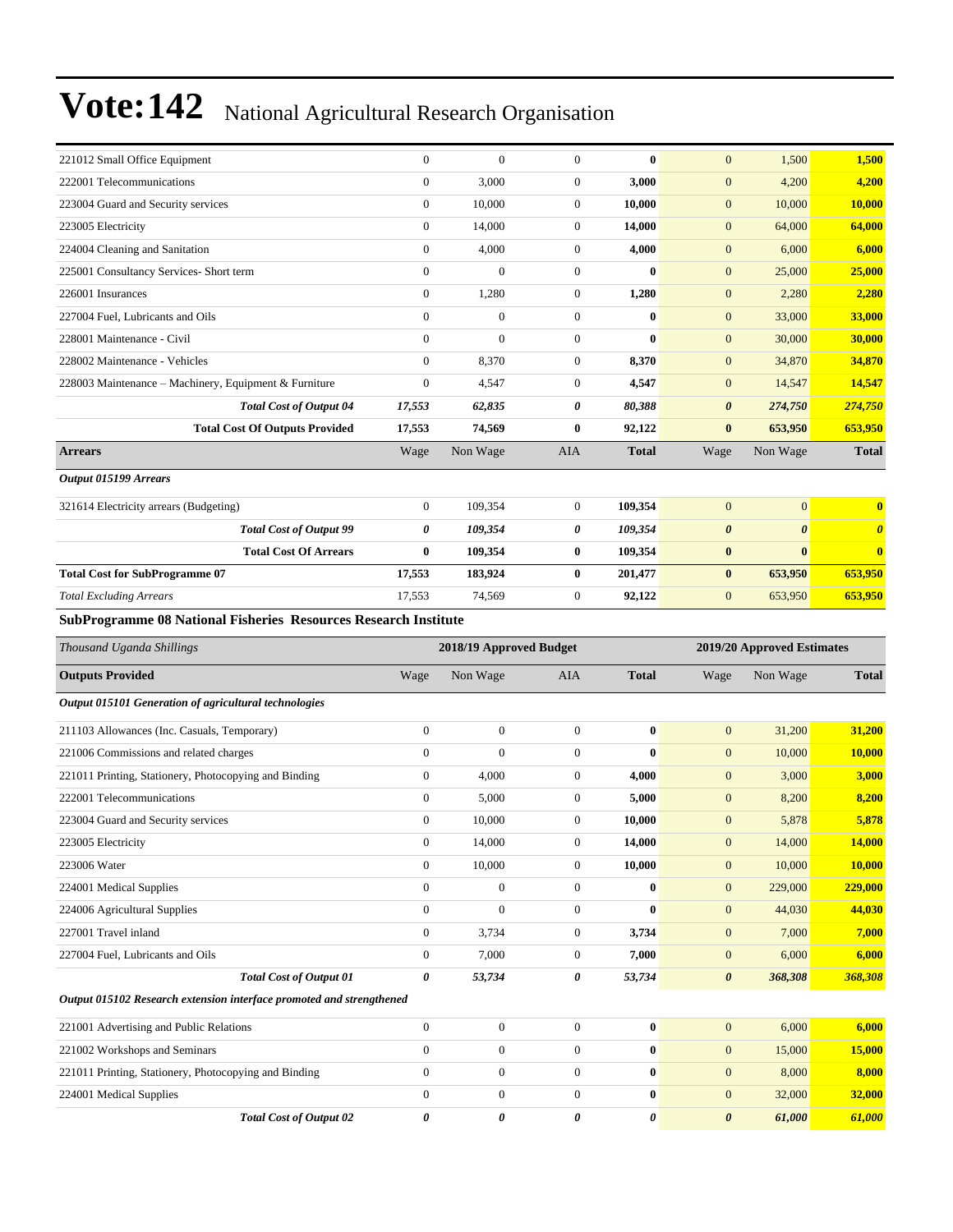#### *Output 015104 Agricultural research capacity strengthened*

| 211102 Contract Staff Salaries                         | 11,000         | $\overline{0}$ | $\overline{0}$ | 11,000   | $\mathbf{0}$          | $\overline{0}$ | $\overline{\mathbf{0}}$ |
|--------------------------------------------------------|----------------|----------------|----------------|----------|-----------------------|----------------|-------------------------|
| 211103 Allowances (Inc. Casuals, Temporary)            | $\overline{0}$ | $\overline{0}$ | $\Omega$       | $\bf{0}$ | $\mathbf{0}$          | 11,000         | 11,000                  |
| 221001 Advertising and Public Relations                | $\overline{0}$ | 1.893          | $\Omega$       | 1.893    | $\mathbf{0}$          | 1,893          | 1,893                   |
| 221006 Commissions and related charges                 | $\overline{0}$ | 6,000          | $\overline{0}$ | 6,000    | $\overline{0}$        | 10,000         | 10,000                  |
| 221007 Books, Periodicals & Newspapers                 | $\overline{0}$ | 638            | $\overline{0}$ | 638      | $\overline{0}$        | 1,000          | 1,000                   |
| 221009 Welfare and Entertainment                       | $\overline{0}$ | 3,000          | $\overline{0}$ | 3,000    | $\overline{0}$        | 8,000          | 8,000                   |
| 223005 Electricity                                     | $\overline{0}$ | $\mathbf{0}$   | $\Omega$       | 0        | $\mathbf{0}$          | 9,000          | 9,000                   |
| 223006 Water                                           | $\overline{0}$ | $\overline{0}$ | $\Omega$       | $\bf{0}$ | $\mathbf{0}$          | 10,000         | 10,000                  |
| 224004 Cleaning and Sanitation                         | $\overline{0}$ | 6,000          | $\Omega$       | 6,000    | $\overline{0}$        | 16,000         | 16,000                  |
| 224006 Agricultural Supplies                           | $\overline{0}$ | $\overline{0}$ | $\Omega$       | 0        | $\mathbf{0}$          | 55,000         | 55,000                  |
| 225001 Consultancy Services- Short term                | $\overline{0}$ | $\overline{0}$ | $\theta$       | $\bf{0}$ | $\overline{0}$        | 150,000        | 150,000                 |
| 226001 Insurances                                      | $\overline{0}$ | 1,280          | $\Omega$       | 1,280    | $\overline{0}$        | 2,080          | 2,080                   |
| 227001 Travel inland                                   | $\overline{0}$ | $\overline{0}$ | $\Omega$       | 0        | $\mathbf{0}$          | 28,000         | 28,000                  |
| 227004 Fuel, Lubricants and Oils                       | $\overline{0}$ | $\overline{0}$ | $\theta$       | $\bf{0}$ | $\overline{0}$        | 29,000         | 29,000                  |
| 228001 Maintenance - Civil                             | $\Omega$       | $\Omega$       | $\Omega$       | $\bf{0}$ | $\Omega$              | 125,000        | 125,000                 |
| 228002 Maintenance - Vehicles                          | $\overline{0}$ | 4,577          | $\overline{0}$ | 4,577    | $\overline{0}$        | 40,670         | 40,670                  |
| 228003 Maintenance - Machinery, Equipment & Furniture  | $\overline{0}$ | $\overline{0}$ | $\overline{0}$ | $\bf{0}$ | $\overline{0}$        | 58,577         | 58,577                  |
| 273102 Incapacity, death benefits and funeral expenses | $\Omega$       | 4,000          | $\Omega$       | 4,000    | $\overline{0}$        | 2,372          | 2,372                   |
| <b>Total Cost of Output 04</b>                         | 11.000         | 27,388         | 0              | 38,388   | $\boldsymbol{\theta}$ | 557,592        | 557,592                 |
| <b>Total Cost Of Outputs Provided</b>                  | 11,000         | 81,122         | $\bf{0}$       | 92,122   | $\bf{0}$              | 986,900        | 986,900                 |
| <b>Total Cost for SubProgramme 08</b>                  | 11,000         | 81,122         | $\bf{0}$       | 92,122   | $\bf{0}$              | 986,900        | 986,900                 |
| <b>Total Excluding Arrears</b>                         | 11,000         | 81,122         | $\overline{0}$ | 92,122   | $\mathbf{0}$          | 986,900        | 986,900                 |
|                                                        |                |                |                |          |                       |                |                         |

**SubProgramme 09 National Forestry Resources Research Institute**

| Thousand Uganda Shillings                                            |                | 2018/19 Approved Budget |                |              |                       | 2019/20 Approved Estimates |                         |
|----------------------------------------------------------------------|----------------|-------------------------|----------------|--------------|-----------------------|----------------------------|-------------------------|
| <b>Outputs Provided</b>                                              | Wage           | Non Wage                | <b>AIA</b>     | <b>Total</b> | Wage                  | Non Wage                   | <b>Total</b>            |
| Output 015101 Generation of agricultural technologies                |                |                         |                |              |                       |                            |                         |
| 211103 Allowances (Inc. Casuals, Temporary)                          | $\mathbf{0}$   | $\mathbf{0}$            | $\overline{0}$ | $\mathbf{0}$ | $\mathbf{0}$          | 60,000                     | 60,000                  |
| 221002 Workshops and Seminars                                        | $\overline{0}$ | 3,000                   | $\overline{0}$ | 3,000        | $\mathbf{0}$          | $\overline{0}$             | $\mathbf{0}$            |
| 221006 Commissions and related charges                               | $\mathbf{0}$   | $\boldsymbol{0}$        | $\overline{0}$ | $\mathbf{0}$ | $\mathbf{0}$          | 4,000                      | 4,000                   |
| 224006 Agricultural Supplies                                         | $\mathbf{0}$   | $\overline{0}$          | $\overline{0}$ | $\bf{0}$     | $\mathbf{0}$          | 156,000                    | 156,000                 |
| 227001 Travel inland                                                 | $\mathbf{0}$   | 8,963                   | $\overline{0}$ | 8,963        | $\mathbf{0}$          | 32,000                     | 32,000                  |
| 227004 Fuel, Lubricants and Oils                                     | $\Omega$       | 14,000                  | $\overline{0}$ | 14,000       | $\mathbf{0}$          | 12,000                     | 12,000                  |
| <b>Total Cost of Output 01</b>                                       | 0              | 25,963                  | 0              | 25,963       | $\boldsymbol{\theta}$ | 264,000                    | 264,000                 |
| Output 015102 Research extension interface promoted and strengthened |                |                         |                |              |                       |                            |                         |
| 221001 Advertising and Public Relations                              | $\mathbf{0}$   | $\overline{0}$          | $\overline{0}$ | $\mathbf{0}$ | $\mathbf{0}$          | 11,000                     | 11,000                  |
| 221002 Workshops and Seminars                                        | $\mathbf{0}$   | $\boldsymbol{0}$        | $\overline{0}$ | $\mathbf{0}$ | $\mathbf{0}$          | 9,750                      | 9,750                   |
| 221007 Books, Periodicals & Newspapers                               | $\overline{0}$ | 1,472                   | $\overline{0}$ | 1,472        | $\mathbf{0}$          | 1,472                      | 1,472                   |
| 221008 Computer supplies and Information Technology (IT)             | $\mathbf{0}$   | $\overline{0}$          | $\overline{0}$ | $\mathbf{0}$ | $\overline{0}$        | 9,500                      | 9,500                   |
| <b>Total Cost of Output 02</b>                                       | 0              | 1,472                   | 0              | 1,472        | $\boldsymbol{\theta}$ | 31,722                     | 31,722                  |
| Output 015104 Agricultural research capacity strengthened            |                |                         |                |              |                       |                            |                         |
| 211102 Contract Staff Salaries                                       | 11,000         | $\overline{0}$          | $\Omega$       | 11,000       | $\theta$              | $\overline{0}$             | $\overline{\mathbf{0}}$ |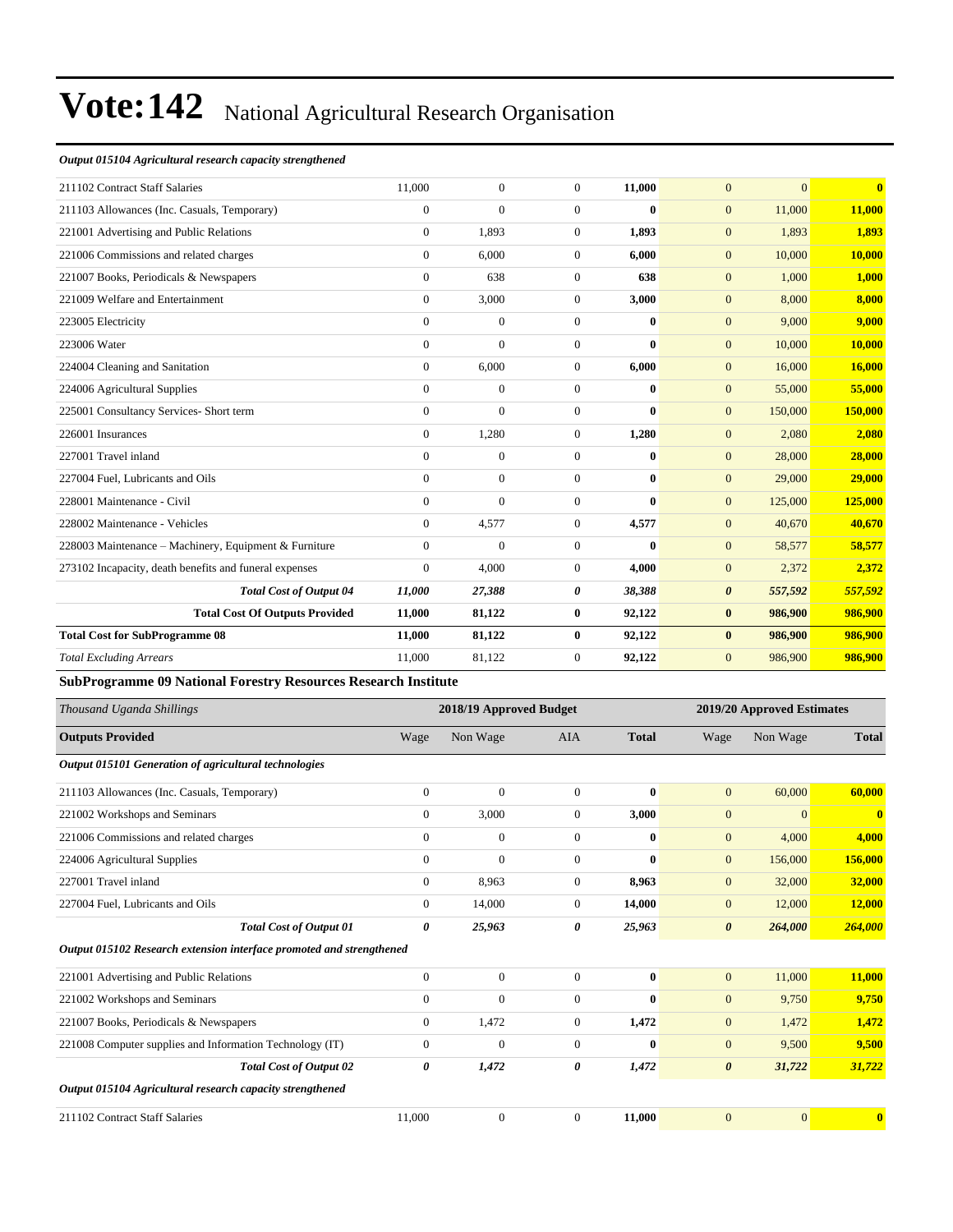| 211103 Allowances (Inc. Casuals, Temporary)              | $\Omega$       | $\Omega$     | $\theta$              | $\bf{0}$     | $\overline{0}$        | 11,000  | 11,000  |
|----------------------------------------------------------|----------------|--------------|-----------------------|--------------|-----------------------|---------|---------|
| 221001 Advertising and Public Relations                  | $\Omega$       | $\mathbf{0}$ | $\theta$              | $\bf{0}$     | $\overline{0}$        | 6,000   | 6,000   |
| 221002 Workshops and Seminars                            | $\Omega$       | $\Omega$     | $\theta$              | $\mathbf{0}$ | $\overline{0}$        | 10,000  | 10,000  |
| 221003 Staff Training                                    | $\Omega$       | $\Omega$     | $\theta$              | $\mathbf{0}$ | $\overline{0}$        | 7,000   | 7,000   |
| 221006 Commissions and related charges                   | $\Omega$       | 3,000        | $\theta$              | 3,000        | $\overline{0}$        | 10,000  | 10,000  |
| 221008 Computer supplies and Information Technology (IT) | $\Omega$       | $\Omega$     | $\theta$              | $\mathbf{0}$ | $\overline{0}$        | 4,000   | 4,000   |
| 221011 Printing, Stationery, Photocopying and Binding    | $\overline{0}$ | 6,000        | $\boldsymbol{0}$      | 6,000        | $\overline{0}$        | 13,000  | 13,000  |
| 222001 Telecommunications                                | $\Omega$       | 2,000        | $\theta$              | 2,000        | $\overline{0}$        | 2,000   | 2,000   |
| 222003 Information and communications technology (ICT)   | $\mathbf{0}$   | 1,528        | $\theta$              | 1,528        | $\overline{0}$        | 1,528   | 1,528   |
| 223004 Guard and Security services                       | $\Omega$       | 6.000        | $\theta$              | 6,000        | $\overline{0}$        | 12,000  | 12,000  |
| 223005 Electricity                                       | $\mathbf{0}$   | 6,000        | $\theta$              | 6,000        | $\overline{0}$        | 49,450  | 49,450  |
| 224004 Cleaning and Sanitation                           | $\Omega$       | $\Omega$     | $\Omega$              | $\mathbf{0}$ | $\overline{0}$        | 14,000  | 14,000  |
| 224006 Agricultural Supplies                             | $\overline{0}$ | $\Omega$     | $\overline{0}$        | $\bf{0}$     | $\overline{0}$        | 40,550  | 40,550  |
| 225001 Consultancy Services- Short term                  | $\Omega$       | $\Omega$     | $\theta$              | $\mathbf{0}$ | $\overline{0}$        | 37,000  | 37,000  |
| 227001 Travel inland                                     | $\Omega$       | $\mathbf{0}$ | $\theta$              | $\bf{0}$     | $\overline{0}$        | 27,700  | 27,700  |
| 227004 Fuel. Lubricants and Oils                         | $\theta$       | $\mathbf{0}$ | $\theta$              | $\bf{0}$     | $\overline{0}$        | 15,000  | 15,000  |
| 228001 Maintenance - Civil                               | $\Omega$       | $\mathbf{0}$ | $\overline{0}$        | $\bf{0}$     | $\overline{0}$        | 12,000  | 12,000  |
| 228002 Maintenance - Vehicles                            | $\Omega$       | 14,000       | $\theta$              | 14.000       | $\overline{0}$        | 23,500  | 23,500  |
| 228003 Maintenance - Machinery, Equipment & Furniture    | $\mathbf{0}$   | $\mathbf{0}$ | $\overline{0}$        | $\bf{0}$     | $\overline{0}$        | 54,000  | 54,000  |
| <b>Total Cost of Output 04</b>                           | 11,000         | 38,528       | $\boldsymbol{\theta}$ | 49,528       | $\boldsymbol{\theta}$ | 349,728 | 349,728 |
| <b>Total Cost Of Outputs Provided</b>                    | 11,000         | 65,963       | $\bf{0}$              | 76,963       | $\bf{0}$              | 645,450 | 645,450 |
| <b>Total Cost for SubProgramme 09</b>                    | 11,000         | 65,963       | $\bf{0}$              | 76,963       | $\bf{0}$              | 645,450 | 645,450 |
| <b>Total Excluding Arrears</b>                           | 11,000         | 65,963       | $\theta$              | 76,963       | $\overline{0}$        | 645,450 | 645,450 |
|                                                          |                |              |                       |              |                       |         |         |

#### **SubProgramme 10 National Livestock Resources Research**

| Thousand Uganda Shillings                                            | 2018/19 Approved Budget |              |                |              | 2019/20 Approved Estimates |                |              |
|----------------------------------------------------------------------|-------------------------|--------------|----------------|--------------|----------------------------|----------------|--------------|
| <b>Outputs Provided</b>                                              | Wage                    | Non Wage     | <b>AIA</b>     | <b>Total</b> | Wage                       | Non Wage       | <b>Total</b> |
| Output 015101 Generation of agricultural technologies                |                         |              |                |              |                            |                |              |
| 211103 Allowances (Inc. Casuals, Temporary)                          | $\overline{0}$          | $\mathbf{0}$ | $\Omega$       | $\mathbf{0}$ | $\overline{0}$             | 10,000         | 10,000       |
| 221011 Printing, Stationery, Photocopying and Binding                | $\overline{0}$          | 4,000        | $\overline{0}$ | 4,000        | $\overline{0}$             | $\overline{0}$ | $\bf{0}$     |
| 222001 Telecommunications                                            | $\Omega$                | 5,000        | $\overline{0}$ | 5,000        | $\boldsymbol{0}$           | 2,000          | 2,000        |
| 223004 Guard and Security services                                   | $\overline{0}$          | 4,400        | $\overline{0}$ | 4,400        | $\mathbf{0}$               | 4,000          | 4,000        |
| 223005 Electricity                                                   | $\overline{0}$          | 14,000       | $\overline{0}$ | 14,000       | $\overline{0}$             | 500            | 500          |
| 223006 Water                                                         | $\overline{0}$          | 15,000       | $\overline{0}$ | 15,000       | $\mathbf{0}$               | $\mathbf{0}$   | $\bf{0}$     |
| 224001 Medical Supplies                                              | $\Omega$                | $\mathbf{0}$ | $\overline{0}$ | $\mathbf{0}$ | $\mathbf{0}$               | 29,300         | 29,300       |
| 224004 Cleaning and Sanitation                                       | $\Omega$                | $\mathbf{0}$ | $\Omega$       | $\mathbf{0}$ | $\mathbf{0}$               | 1,000          | 1,000        |
| 224006 Agricultural Supplies                                         | $\mathbf{0}$            | $\mathbf{0}$ | $\overline{0}$ | $\bf{0}$     | $\mathbf{0}$               | 10,000         | 10,000       |
| 227001 Travel inland                                                 | $\overline{0}$          | 4,481        | $\overline{0}$ | 4,481        | $\mathbf{0}$               | 7,000          | 7,000        |
| 227004 Fuel, Lubricants and Oils                                     | $\overline{0}$          | 6,000        | $\overline{0}$ | 6,000        | $\mathbf{0}$               | 6,560          | 6,560        |
| 228002 Maintenance - Vehicles                                        | $\Omega$                | $\mathbf{0}$ | $\Omega$       | $\mathbf{0}$ | $\overline{0}$             | 1,500          | 1,500        |
| <b>Total Cost of Output 01</b>                                       | 0                       | 52,881       | 0              | 52,881       | $\boldsymbol{\theta}$      | 71,860         | 71,860       |
| Output 015102 Research extension interface promoted and strengthened |                         |              |                |              |                            |                |              |
| 221002 Workshops and Seminars                                        | $\mathbf{0}$            | $\mathbf{0}$ | $\mathbf{0}$   | $\bf{0}$     | $\mathbf{0}$               | 6.000          | 6.000        |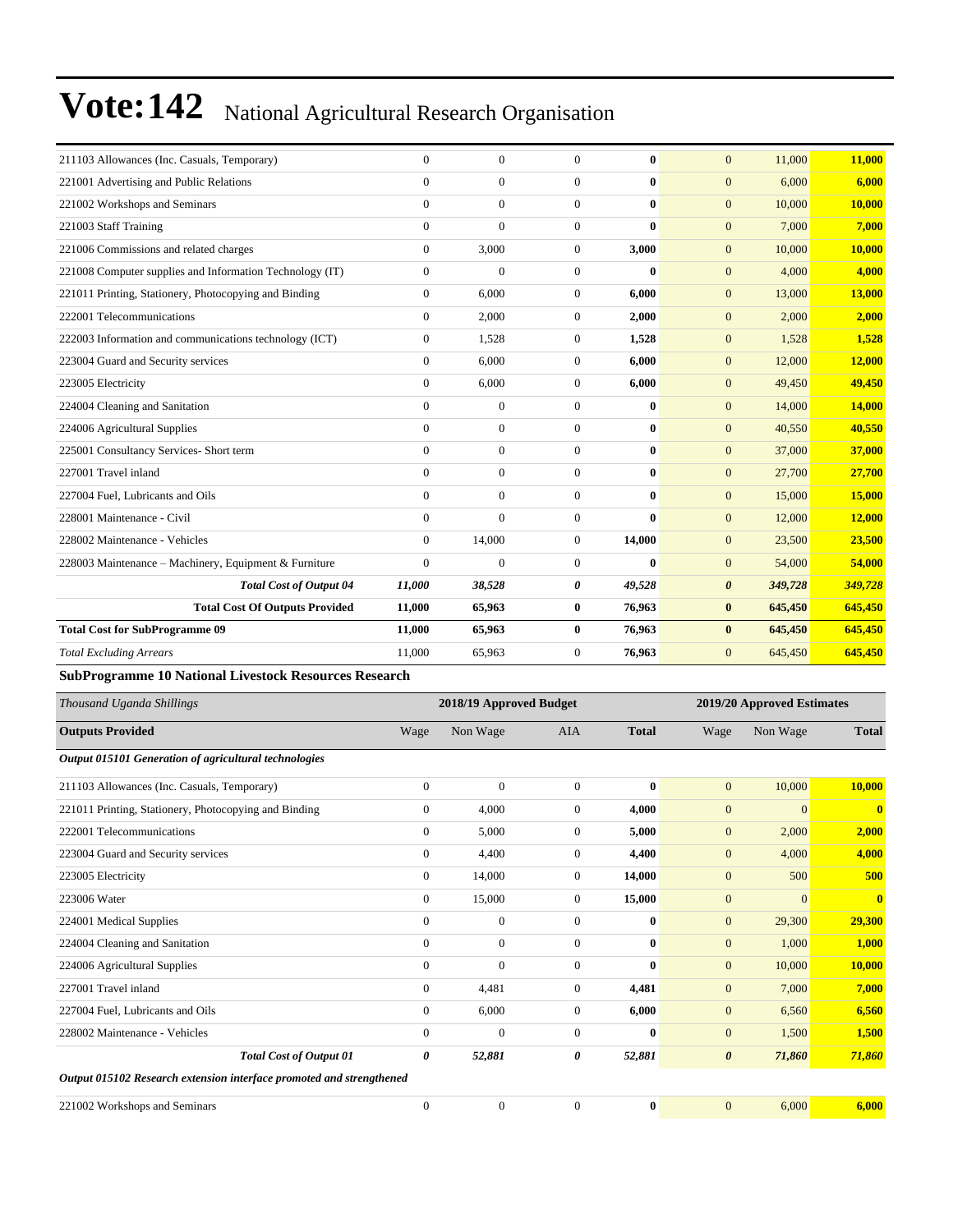| 221011 Printing, Stationery, Photocopying and Binding     | $\mathbf{0}$     | $\boldsymbol{0}$        | $\mathbf{0}$     | $\bf{0}$     | $\mathbf{0}$          | 200                        | <b>200</b>     |
|-----------------------------------------------------------|------------------|-------------------------|------------------|--------------|-----------------------|----------------------------|----------------|
| 227001 Travel inland                                      | $\overline{0}$   | $\boldsymbol{0}$        | $\boldsymbol{0}$ | $\bf{0}$     | $\mathbf{0}$          | 3,000                      | 3,000          |
| <b>Total Cost of Output 02</b>                            | 0                | 0                       | 0                | 0            | $\boldsymbol{\theta}$ | 9,200                      | 9,200          |
| Output 015104 Agricultural research capacity strengthened |                  |                         |                  |              |                       |                            |                |
| 211102 Contract Staff Salaries                            | 11,000           | $\boldsymbol{0}$        | $\boldsymbol{0}$ | 11,000       | $\mathbf{0}$          | $\mathbf{0}$               | $\bf{0}$       |
| 211103 Allowances (Inc. Casuals, Temporary)               | $\boldsymbol{0}$ | $\mathbf{0}$            | $\boldsymbol{0}$ | $\bf{0}$     | $\mathbf{0}$          | 11,000                     | 11,000         |
| 221001 Advertising and Public Relations                   | $\boldsymbol{0}$ | 5,000                   | $\boldsymbol{0}$ | 5,000        | $\mathbf{0}$          | 2,000                      | 2,000          |
| 221003 Staff Training                                     | $\overline{0}$   | $\mathbf{0}$            | $\boldsymbol{0}$ | $\bf{0}$     | $\mathbf{0}$          | 7,000                      | 7,000          |
| 221006 Commissions and related charges                    | $\boldsymbol{0}$ | 6,000                   | $\boldsymbol{0}$ | 6,000        | $\mathbf{0}$          | 6,000                      | 6,000          |
| 221007 Books, Periodicals & Newspapers                    | $\boldsymbol{0}$ | 638                     | $\boldsymbol{0}$ | 638          | $\mathbf{0}$          | 240                        | 240            |
| 221008 Computer supplies and Information Technology (IT)  | $\boldsymbol{0}$ | $\boldsymbol{0}$        | $\boldsymbol{0}$ | $\bf{0}$     | $\mathbf{0}$          | 4,000                      | 4,000          |
| 221011 Printing, Stationery, Photocopying and Binding     | $\boldsymbol{0}$ | $\boldsymbol{0}$        | $\boldsymbol{0}$ | $\bf{0}$     | $\mathbf{0}$          | 6,000                      | 6,000          |
| 221012 Small Office Equipment                             | $\overline{0}$   | $\boldsymbol{0}$        | $\boldsymbol{0}$ | $\bf{0}$     | $\mathbf{0}$          | 3,000                      | 3,000          |
| 222001 Telecommunications                                 | $\overline{0}$   | $\boldsymbol{0}$        | $\boldsymbol{0}$ | $\bf{0}$     | $\mathbf{0}$          | 500                        | 500            |
| 222003 Information and communications technology (ICT)    | $\boldsymbol{0}$ | $\boldsymbol{0}$        | $\boldsymbol{0}$ | $\bf{0}$     | $\mathbf{0}$          | 6,850                      | 6,850          |
| 223004 Guard and Security services                        | $\overline{0}$   | $\boldsymbol{0}$        | $\boldsymbol{0}$ | $\bf{0}$     | $\mathbf{0}$          | 1,500                      | 1,500          |
| 223005 Electricity                                        | $\boldsymbol{0}$ | $\mathbf{0}$            | $\boldsymbol{0}$ | $\bf{0}$     | $\mathbf{0}$          | 4,000                      | 4,000          |
| 224004 Cleaning and Sanitation                            | $\overline{0}$   | 4,000                   | $\boldsymbol{0}$ | 4,000        | $\mathbf{0}$          | 4,000                      | 4,000          |
| 226001 Insurances                                         | $\boldsymbol{0}$ | 1,280                   | $\boldsymbol{0}$ | 1,280        | $\mathbf{0}$          | 1,280                      | 1,280          |
| 227001 Travel inland                                      | $\boldsymbol{0}$ | $\boldsymbol{0}$        | $\boldsymbol{0}$ | $\bf{0}$     | $\mathbf{0}$          | 14,000                     | 14,000         |
| 227004 Fuel, Lubricants and Oils                          | $\overline{0}$   | $\boldsymbol{0}$        | $\boldsymbol{0}$ | $\bf{0}$     | $\mathbf{0}$          | 14,000                     | 14,000         |
| 228001 Maintenance - Civil                                | $\overline{0}$   | $\mathbf{0}$            | $\boldsymbol{0}$ | $\mathbf{0}$ | $\mathbf{0}$          | 5,500                      | 5,500          |
| 228002 Maintenance - Vehicles                             | $\overline{0}$   | 5,070                   | $\boldsymbol{0}$ | 5,070        | $\mathbf{0}$          | 8,070                      | 8,070          |
| 273102 Incapacity, death benefits and funeral expenses    | $\overline{0}$   | 6,000                   | $\boldsymbol{0}$ | 6,000        | $\mathbf{0}$          | $\overline{0}$             | $\bf{0}$       |
| <b>Total Cost of Output 04</b>                            | 11,000           | 27,988                  | 0                | 38,988       | $\boldsymbol{\theta}$ | 98,940                     | 98,940         |
| <b>Total Cost Of Outputs Provided</b>                     | 11,000           | 80,869                  | $\bf{0}$         | 91,869       | $\bf{0}$              | 180,000                    | <b>180,000</b> |
| <b>Total Cost for SubProgramme 10</b>                     | 11,000           | 80,869                  | $\bf{0}$         | 91,869       | $\bf{0}$              | 180,000                    | 180,000        |
| <b>Total Excluding Arrears</b>                            | 11,000           | 80,869                  | $\boldsymbol{0}$ | 91,869       | $\mathbf{0}$          | 180,000                    | 180,000        |
| SubProgramme 11 National Semi arid Resources Research     |                  |                         |                  |              |                       |                            |                |
| Thousand Uganda Shillings                                 |                  | 2018/19 Approved Budget |                  |              |                       | 2019/20 Approved Estimates |                |
| <b>Outputs Provided</b>                                   | Wage             | Non Wage                | AIA              | <b>Total</b> | Wage                  | Non Wage                   | <b>Total</b>   |
| Output 015101 Generation of agricultural technologies     |                  |                         |                  |              |                       |                            |                |
| 227001 Travel inland                                      | $\boldsymbol{0}$ | 4,481                   | $\boldsymbol{0}$ | 4,481        | $\mathbf{0}$          | 11,000                     | 11,000         |
| 227004 Fuel, Lubricants and Oils                          | $\boldsymbol{0}$ | 6,000                   | $\boldsymbol{0}$ | 6,000        | $\mathbf{0}$          | 6,000                      | 6,000          |
| <b>Total Cost of Output 01</b>                            | 0                | 10,481                  | 0                | 10,481       | $\boldsymbol{\theta}$ | 17,000                     | 17,000         |
| Output 015104 Agricultural research capacity strengthened |                  |                         |                  |              |                       |                            |                |
| 211102 Contract Staff Salaries                            | 11,000           | $\boldsymbol{0}$        | $\boldsymbol{0}$ | 11,000       | $\mathbf{0}$          | $\boldsymbol{0}$           | $\bf{0}$       |
| 211103 Allowances (Inc. Casuals, Temporary)               | $\boldsymbol{0}$ | $\boldsymbol{0}$        | $\boldsymbol{0}$ | $\bf{0}$     | $\boldsymbol{0}$      | 11,000                     | 11,000         |
| 221001 Advertising and Public Relations                   | $\boldsymbol{0}$ | 5,000                   | $\boldsymbol{0}$ | 5,000        | $\mathbf{0}$          | 5,000                      | 5,000          |
| 221006 Commissions and related charges                    | $\boldsymbol{0}$ | 6,000                   | $\boldsymbol{0}$ | 6,000        | $\mathbf{0}$          | 6,000                      | 6,000          |
| 221007 Books, Periodicals & Newspapers                    | $\boldsymbol{0}$ | 638                     | $\boldsymbol{0}$ | 638          | $\boldsymbol{0}$      | 1,000                      | 1,000          |
| 221009 Welfare and Entertainment                          | $\boldsymbol{0}$ | 896                     | $\boldsymbol{0}$ | 896          | $\mathbf{0}$          | 896                        | 896            |
| 221011 Printing, Stationery, Photocopying and Binding     | $\boldsymbol{0}$ | 4,000                   | $\boldsymbol{0}$ | 4,000        | $\mathbf{0}$          | 4,000                      | 4,000          |
| 222001 Telecommunications                                 | $\boldsymbol{0}$ | 4,000                   | $\boldsymbol{0}$ | 4,000        | $\mathbf{0}$          | 4,000                      | 4,000          |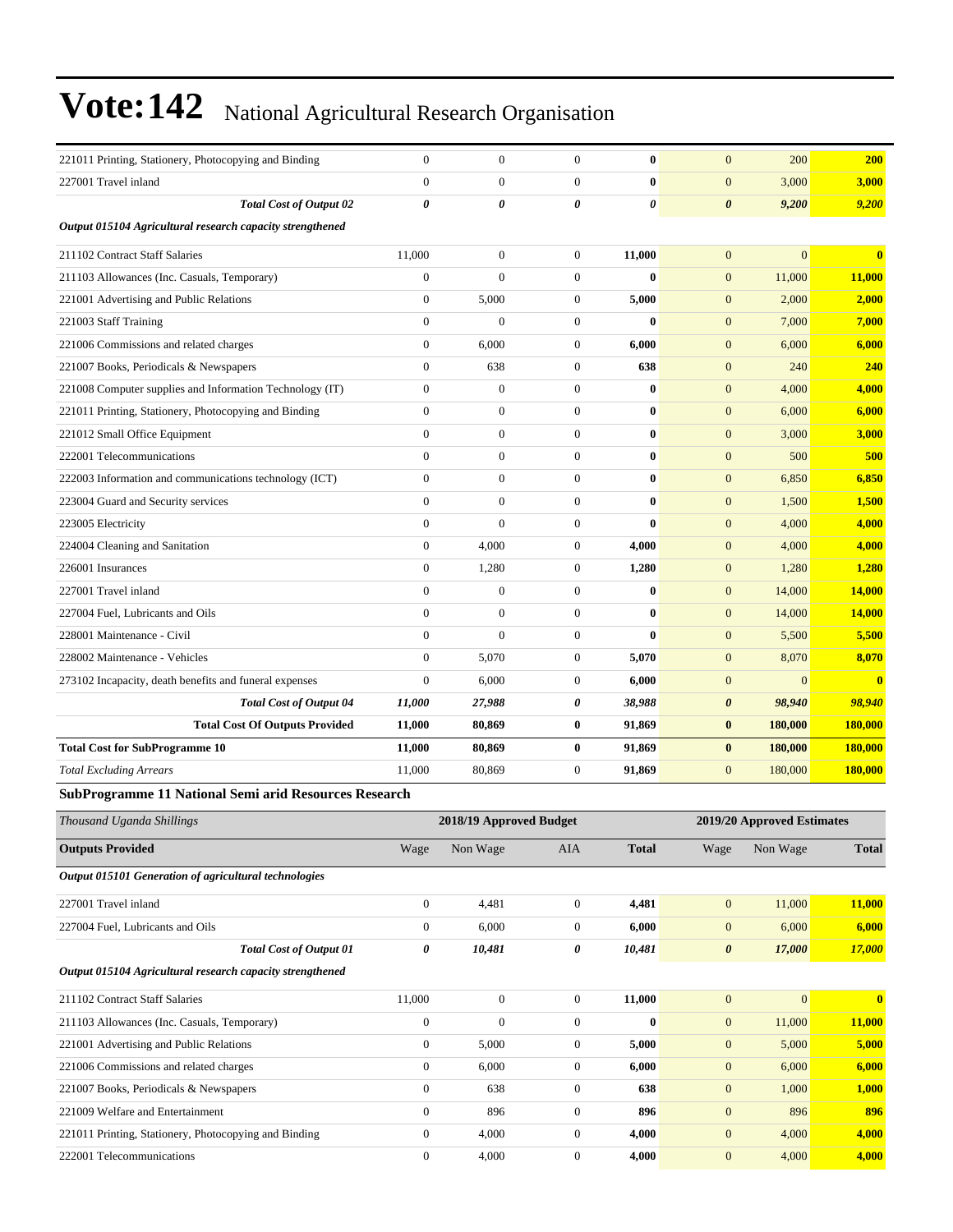| 223004 Guard and Security services                     | $\mathbf{0}$ | 8,000  | $\theta$     | 8,000  | $\overline{0}$        | 6,000  | 6,000  |
|--------------------------------------------------------|--------------|--------|--------------|--------|-----------------------|--------|--------|
| 223005 Electricity                                     | $\mathbf{0}$ | 12,000 | $\theta$     | 12,000 | $\overline{0}$        | 12,000 | 12,000 |
| 224004 Cleaning and Sanitation                         | $\mathbf{0}$ | 4,000  | $\mathbf{0}$ | 4,000  | $\mathbf{0}$          | 4,000  | 4,000  |
| 226001 Insurances                                      | $\mathbf{0}$ | 1,280  | $\mathbf{0}$ | 1,280  | $\overline{0}$        | 1,280  | 1,280  |
| 228002 Maintenance - Vehicles                          | $\mathbf{0}$ | 4,824  | $\mathbf{0}$ | 4,824  | $\mathbf{0}$          | 4,824  | 4,824  |
| 273102 Incapacity, death benefits and funeral expenses | $\mathbf{0}$ | 6,000  | $\theta$     | 6,000  | $\overline{0}$        | 3,000  | 3,000  |
| <b>Total Cost of Output 04</b>                         | 11,000       | 56,638 | 0            | 67,638 | $\boldsymbol{\theta}$ | 63,000 | 63,000 |
| <b>Total Cost Of Outputs Provided</b>                  | 11,000       | 67,119 | $\bf{0}$     | 78,119 | $\bf{0}$              | 80,000 | 80,000 |
| <b>Total Cost for SubProgramme 11</b>                  | 11,000       | 67,119 | $\bf{0}$     | 78,119 | $\bf{0}$              | 80,000 | 80,000 |
| <b>Total Excluding Arrears</b>                         | 11,000       | 67,119 | $\mathbf{0}$ | 78,119 | $\mathbf{0}$          | 80,000 | 80,000 |
|                                                        |              |        |              |        |                       |        |        |

#### **SubProgramme 12 National Laboratories Research**

| Thousand Uganda Shillings                                            |                       | 2018/19 Approved Budget |                  |                       |                       | 2019/20 Approved Estimates |                         |
|----------------------------------------------------------------------|-----------------------|-------------------------|------------------|-----------------------|-----------------------|----------------------------|-------------------------|
| <b>Outputs Provided</b>                                              | Wage                  | Non Wage                | <b>AIA</b>       | <b>Total</b>          | Wage                  | Non Wage                   | <b>Total</b>            |
| Output 015101 Generation of agricultural technologies                |                       |                         |                  |                       |                       |                            |                         |
| 211103 Allowances (Inc. Casuals, Temporary)                          | $\mathbf{0}$          | $\boldsymbol{0}$        | $\mathbf{0}$     | $\bf{0}$              | $\mathbf{0}$          | 25,000                     | 25,000                  |
| 222001 Telecommunications                                            | $\mathbf{0}$          | 5,004                   | $\mathbf{0}$     | 5,004                 | $\mathbf{0}$          | 3,040                      | 3,040                   |
| 223005 Electricity                                                   | $\mathbf{0}$          | 14,040                  | $\boldsymbol{0}$ | 14,040                | $\boldsymbol{0}$      | 15,000                     | 15,000                  |
| 223006 Water                                                         | $\boldsymbol{0}$      | 12,722                  | $\boldsymbol{0}$ | 12,722                | $\boldsymbol{0}$      | 12,000                     | 12,000                  |
| 224004 Cleaning and Sanitation                                       | $\boldsymbol{0}$      | 5,760                   | $\boldsymbol{0}$ | 5,760                 | $\mathbf{0}$          | $\overline{0}$             | $\mathbf{0}$            |
| 224006 Agricultural Supplies                                         | $\mathbf{0}$          | $\overline{0}$          | $\boldsymbol{0}$ | $\bf{0}$              | $\mathbf{0}$          | 68,000                     | 68,000                  |
| 227001 Travel inland                                                 | $\mathbf{0}$          | $\mathbf{0}$            | $\mathbf{0}$     | $\bf{0}$              | $\mathbf{0}$          | 34,100                     | 34,100                  |
| 227004 Fuel, Lubricants and Oils                                     | $\boldsymbol{0}$      | 3,996                   | $\boldsymbol{0}$ | 3,996                 | $\mathbf{0}$          | 3,996                      | 3,996                   |
| 228003 Maintenance - Machinery, Equipment & Furniture                | $\boldsymbol{0}$      | $\overline{0}$          | $\boldsymbol{0}$ | $\bf{0}$              | $\boldsymbol{0}$      | 10,000                     | 10,000                  |
| <b>Total Cost of Output 01</b>                                       | $\boldsymbol{\theta}$ | 41,522                  | $\pmb{\theta}$   | 41,522                | $\boldsymbol{\theta}$ | 171,136                    | 171,136                 |
| Output 015102 Research extension interface promoted and strengthened |                       |                         |                  |                       |                       |                            |                         |
| 221001 Advertising and Public Relations                              | $\boldsymbol{0}$      | $\boldsymbol{0}$        | $\boldsymbol{0}$ | $\bf{0}$              | $\mathbf{0}$          | 800                        | 800                     |
| 221002 Workshops and Seminars                                        | $\mathbf{0}$          | $\boldsymbol{0}$        | $\boldsymbol{0}$ | $\bf{0}$              | $\mathbf{0}$          | 1,000                      | 1,000                   |
| 221011 Printing, Stationery, Photocopying and Binding                | $\mathbf{0}$          | $\boldsymbol{0}$        | $\boldsymbol{0}$ | $\bf{0}$              | $\mathbf{0}$          | 1,000                      | 1,000                   |
| <b>Total Cost of Output 02</b>                                       | $\boldsymbol{\theta}$ | 0                       | 0                | $\boldsymbol{\theta}$ | $\boldsymbol{\theta}$ | 2,800                      | 2,800                   |
| Output 015104 Agricultural research capacity strengthened            |                       |                         |                  |                       |                       |                            |                         |
| 211102 Contract Staff Salaries                                       | 17,500                | $\boldsymbol{0}$        | $\mathbf{0}$     | 17,500                | $\mathbf{0}$          | $\overline{0}$             | $\overline{\mathbf{0}}$ |
| 211103 Allowances (Inc. Casuals, Temporary)                          | $\mathbf{0}$          | $\overline{0}$          | $\boldsymbol{0}$ | $\bf{0}$              | $\mathbf{0}$          | 17,500                     | 17,500                  |
| 221003 Staff Training                                                | $\mathbf{0}$          | 2,400                   | $\mathbf{0}$     | 2,400                 | $\mathbf{0}$          | 10,000                     | 10,000                  |
| 221006 Commissions and related charges                               | $\boldsymbol{0}$      | 2,450                   | $\mathbf{0}$     | 2,450                 | $\mathbf{0}$          | 2,450                      | 2,450                   |
| 221007 Books, Periodicals & Newspapers                               | $\boldsymbol{0}$      | 1,378                   | $\boldsymbol{0}$ | 1,378                 | $\mathbf{0}$          | 2,247                      | 2,247                   |
| 221008 Computer supplies and Information Technology (IT)             | $\boldsymbol{0}$      | 2,040                   | $\mathbf{0}$     | 2,040                 | $\boldsymbol{0}$      | 2,040                      | 2,040                   |
| 221009 Welfare and Entertainment                                     | $\mathbf{0}$          | 4,400                   | $\mathbf{0}$     | 4,400                 | $\mathbf{0}$          | 4,400                      | 4,400                   |
| 221011 Printing, Stationery, Photocopying and Binding                | $\mathbf{0}$          | 3,240                   | $\boldsymbol{0}$ | 3,240                 | $\mathbf{0}$          | 3,240                      | 3,240                   |
| 222002 Postage and Courier                                           | $\boldsymbol{0}$      | 330                     | $\mathbf{0}$     | 330                   | $\boldsymbol{0}$      | 800                        | 800                     |
| 223004 Guard and Security services                                   | $\mathbf{0}$          | 3,000                   | $\boldsymbol{0}$ | 3,000                 | $\mathbf{0}$          | 5,200                      | 5,200                   |
| 223005 Electricity                                                   | $\mathbf{0}$          | $\overline{0}$          | $\boldsymbol{0}$ | $\mathbf{0}$          | $\mathbf{0}$          | 11,200                     | 11,200                  |
| 224004 Cleaning and Sanitation                                       | $\mathbf{0}$          | 5,460                   | $\mathbf{0}$     | 5,460                 | $\overline{0}$        | 5,460                      | 5,460                   |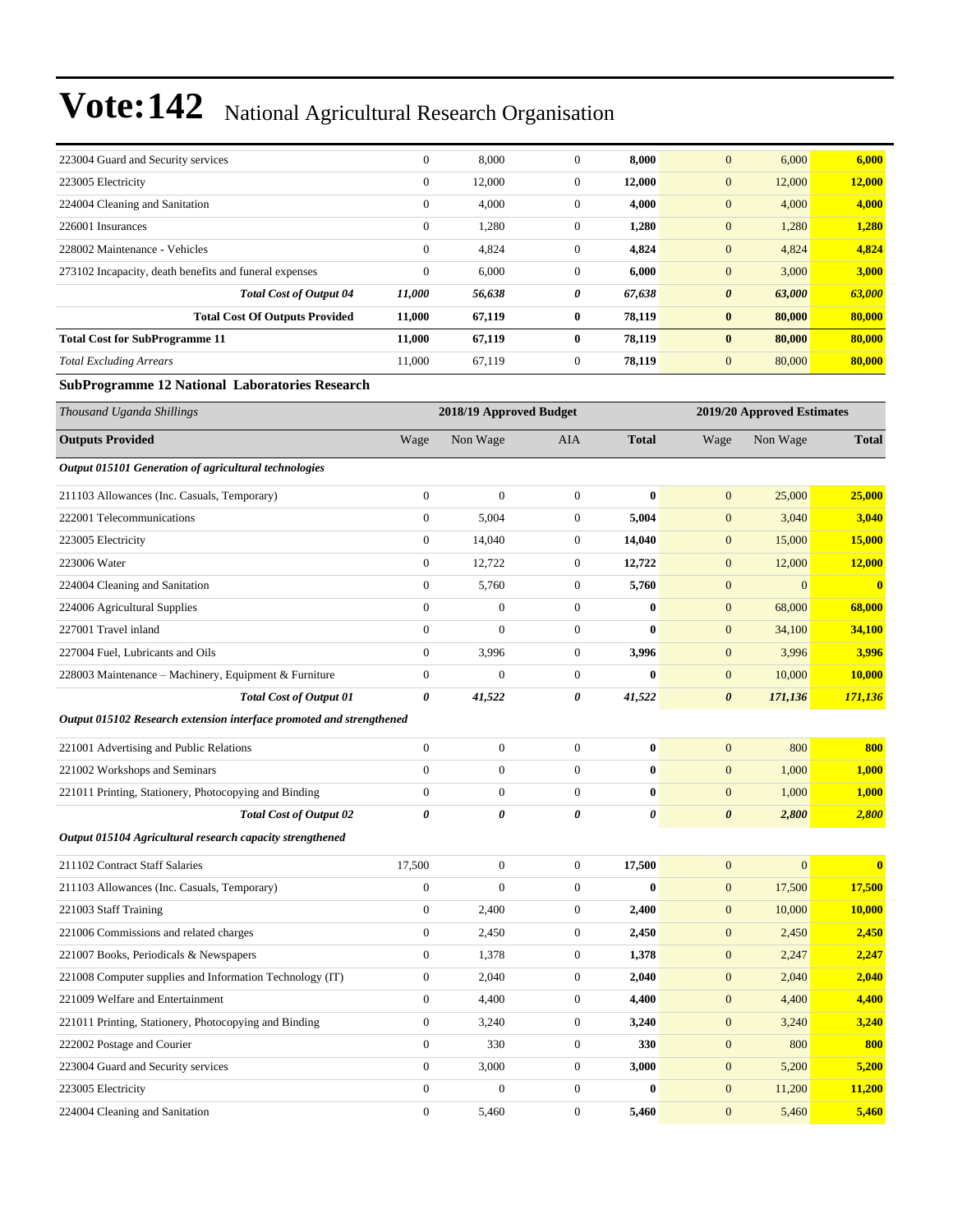| 225001 Consultancy Services- Short term               | $\theta$       | $\theta$ | $\mathbf{0}$     | $\bf{0}$ | $\mathbf{0}$          | 11,500   | 11,500       |
|-------------------------------------------------------|----------------|----------|------------------|----------|-----------------------|----------|--------------|
| 227001 Travel inland                                  | $\overline{0}$ | 4,624    | $\mathbf{0}$     | 4,624    | $\overline{0}$        | 14,760   | 14,760       |
| 227004 Fuel, Lubricants and Oils                      | $\overline{0}$ | 7,198    | $\boldsymbol{0}$ | 7,198    | $\overline{0}$        | 24,798   | 24,798       |
| 228002 Maintenance - Vehicles                         | $\overline{0}$ | 7,040    | $\mathbf{0}$     | 7,040    | $\mathbf{0}$          | 5,169    | 5,169        |
| 228003 Maintenance – Machinery, Equipment & Furniture | $\overline{0}$ | $\theta$ | $\theta$         | $\bf{0}$ | $\mathbf{0}$          | 2,250    | 2,250        |
| 228004 Maintenance – Other                            | $\mathbf{0}$   | 3,000    | $\mathbf{0}$     | 3,000    | $\mathbf{0}$          | $\Omega$ | $\mathbf{0}$ |
| <b>Total Cost of Output 04</b>                        | 17,500         | 46,560   | 0                | 64,060   | $\boldsymbol{\theta}$ | 123,014  | 123,014      |
| <b>Total Cost Of Outputs Provided</b>                 | 17,500         | 88,082   | $\bf{0}$         | 105,582  | $\bf{0}$              | 296,950  | 296,950      |
| <b>Total Cost for SubProgramme 12</b>                 | 17,500         | 88,082   | $\bf{0}$         | 105,582  | $\mathbf{0}$          | 296,950  | 296,950      |
| <b>Total Excluding Arrears</b>                        | 17,500         | 88,082   | $\boldsymbol{0}$ | 105,582  | $\mathbf{0}$          | 296,950  | 296,950      |

#### **SubProgramme 13 Abi ZARDI**

| Thousand Uganda Shillings                                            |                       | 2018/19 Approved Budget |                  |              |                       | 2019/20 Approved Estimates |              |
|----------------------------------------------------------------------|-----------------------|-------------------------|------------------|--------------|-----------------------|----------------------------|--------------|
| <b>Outputs Provided</b>                                              | Wage                  | Non Wage                | AIA              | <b>Total</b> | Wage                  | Non Wage                   | <b>Total</b> |
| Output 015101 Generation of agricultural technologies                |                       |                         |                  |              |                       |                            |              |
| 221001 Advertising and Public Relations                              | $\boldsymbol{0}$      | $\boldsymbol{0}$        | $\boldsymbol{0}$ | $\bf{0}$     | $\mathbf{0}$          | 4,000                      | 4,000        |
| 221006 Commissions and related charges                               | $\overline{0}$        | $\overline{0}$          | $\theta$         | $\bf{0}$     | $\mathbf{0}$          | 8,700                      | 8,700        |
| 222001 Telecommunications                                            | $\overline{0}$        | $\overline{0}$          | $\theta$         | $\bf{0}$     | $\mathbf{0}$          | 800                        | 800          |
| 224006 Agricultural Supplies                                         | $\overline{0}$        | $\boldsymbol{0}$        | $\boldsymbol{0}$ | $\bf{0}$     | $\mathbf{0}$          | 66,000                     | 66,000       |
| 227001 Travel inland                                                 | $\overline{0}$        | $\overline{0}$          | $\boldsymbol{0}$ | $\bf{0}$     | $\mathbf{0}$          | 73,650                     | 73,650       |
| <b>Total Cost of Output 01</b>                                       | $\boldsymbol{\theta}$ | 0                       | 0                | 0            | $\boldsymbol{\theta}$ | 153,150                    | 153,150      |
| Output 015102 Research extension interface promoted and strengthened |                       |                         |                  |              |                       |                            |              |
| 221001 Advertising and Public Relations                              | $\overline{0}$        | 3,734                   | $\boldsymbol{0}$ | 3,734        | $\mathbf{0}$          | 3,000                      | 3,000        |
| 221002 Workshops and Seminars                                        | $\boldsymbol{0}$      | $\boldsymbol{0}$        | $\boldsymbol{0}$ | $\bf{0}$     | $\mathbf{0}$          | 21,000                     | 21,000       |
| 221008 Computer supplies and Information Technology (IT)             | $\overline{0}$        | $\overline{0}$          | $\boldsymbol{0}$ | $\bf{0}$     | $\overline{0}$        | 5,000                      | 5,000        |
| 221011 Printing, Stationery, Photocopying and Binding                | $\overline{0}$        | $\overline{0}$          | $\boldsymbol{0}$ | $\bf{0}$     | $\mathbf{0}$          | 2,000                      | 2,000        |
| <b>Total Cost of Output 02</b>                                       | 0                     | 3,734                   | 0                | 3,734        | $\boldsymbol{\theta}$ | 31,000                     | 31,000       |
| Output 015104 Agricultural research capacity strengthened            |                       |                         |                  |              |                       |                            |              |
| 211102 Contract Staff Salaries                                       | 9,000                 | $\boldsymbol{0}$        | $\boldsymbol{0}$ | 9,000        | $\mathbf{0}$          | $\mathbf{0}$               | $\bf{0}$     |
| 211103 Allowances (Inc. Casuals, Temporary)                          | $\boldsymbol{0}$      | $\overline{0}$          | $\boldsymbol{0}$ | $\bf{0}$     | $\mathbf{0}$          | 9,000                      | 9,000        |
| 221001 Advertising and Public Relations                              | $\boldsymbol{0}$      | 4,000                   | $\mathbf{0}$     | 4,000        | $\mathbf{0}$          | $\mathbf{0}$               | $\bf{0}$     |
| 221002 Workshops and Seminars                                        | $\boldsymbol{0}$      | $\overline{0}$          | $\boldsymbol{0}$ | $\bf{0}$     | $\mathbf{0}$          | 1,200                      | 1,200        |
| 221006 Commissions and related charges                               | $\boldsymbol{0}$      | 19,600                  | $\boldsymbol{0}$ | 19,600       | $\mathbf{0}$          | $\mathbf{0}$               | $\bf{0}$     |
| 221007 Books, Periodicals & Newspapers                               | $\overline{0}$        | 638                     | $\theta$         | 638          | $\mathbf{0}$          | $\mathbf{0}$               | $\bf{0}$     |
| 221008 Computer supplies and Information Technology (IT)             | $\boldsymbol{0}$      | $\overline{0}$          | $\boldsymbol{0}$ | 0            | $\mathbf{0}$          | 4,000                      | 4,000        |
| 221009 Welfare and Entertainment                                     | $\overline{0}$        | 3,700                   | $\boldsymbol{0}$ | 3,700        | $\mathbf{0}$          | 4,000                      | 4,000        |
| 222001 Telecommunications                                            | $\overline{0}$        | 400                     | $\mathbf{0}$     | 400          | $\mathbf{0}$          | 800                        | 800          |
| 222002 Postage and Courier                                           | $\boldsymbol{0}$      | 100                     | $\boldsymbol{0}$ | 100          | $\mathbf{0}$          | $\mathbf{0}$               | $\bf{0}$     |
| 223004 Guard and Security services                                   | $\boldsymbol{0}$      | 6,000                   | $\boldsymbol{0}$ | 6,000        | $\mathbf{0}$          | 6,000                      | 6,000        |
| 223005 Electricity                                                   | $\overline{0}$        | 8,000                   | $\theta$         | 8,000        | $\mathbf{0}$          | 2,000                      | 2,000        |
| 223006 Water                                                         | $\boldsymbol{0}$      | 400                     | $\boldsymbol{0}$ | 400          | $\mathbf{0}$          | 400                        | 400          |
| 224004 Cleaning and Sanitation                                       | $\boldsymbol{0}$      | 3,000                   | $\boldsymbol{0}$ | 3,000        | $\overline{0}$        | 4,000                      | 4,000        |
| 226001 Insurances                                                    | $\overline{0}$        | 600                     | $\mathbf{0}$     | 600          | $\overline{0}$        | 400                        | 400          |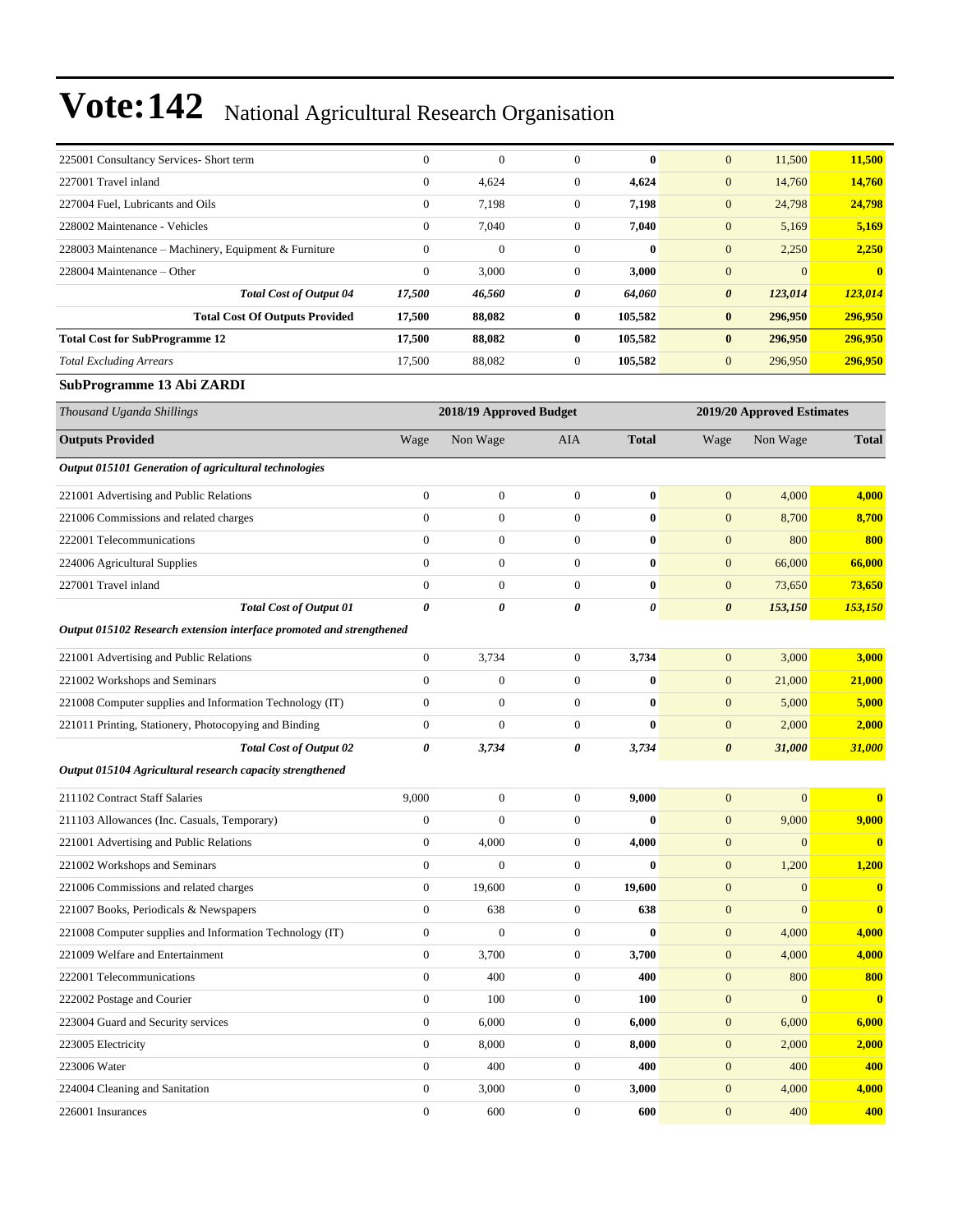| 17,199                                                                                 |
|----------------------------------------------------------------------------------------|
|                                                                                        |
| 29,281                                                                                 |
| 1,000                                                                                  |
| 11,000                                                                                 |
| 1,700                                                                                  |
| 2,000                                                                                  |
| 93,980                                                                                 |
| 278,130                                                                                |
| 278,130                                                                                |
| 278,130                                                                                |
| 29,281<br>1,000<br>11,000<br>1,700<br>2,000<br>93,980<br>278,130<br>278,130<br>278,130 |

#### **SubProgramme 14 Bulindi ZARDI**

| Thousand Uganda Shillings                                            | 2018/19 Approved Budget |                       |                  |              | 2019/20 Approved Estimates |                  |              |  |
|----------------------------------------------------------------------|-------------------------|-----------------------|------------------|--------------|----------------------------|------------------|--------------|--|
| <b>Outputs Provided</b>                                              | Wage                    | Non Wage              | AIA              | <b>Total</b> | Wage                       | Non Wage         | <b>Total</b> |  |
| Output 015101 Generation of agricultural technologies                |                         |                       |                  |              |                            |                  |              |  |
| 211103 Allowances (Inc. Casuals, Temporary)                          | $\overline{0}$          | $\mathbf{0}$          | $\overline{0}$   | $\bf{0}$     | $\mathbf{0}$               | 40,000           | 40,000       |  |
| 221001 Advertising and Public Relations                              | $\overline{0}$          | 4,000                 | $\overline{0}$   | 4,000        | $\overline{0}$             | $\overline{0}$   | $\bf{0}$     |  |
| 224001 Medical Supplies                                              | $\overline{0}$          | $\mathbf{0}$          | $\overline{0}$   | $\bf{0}$     | $\mathbf{0}$               | 55,000           | 55,000       |  |
| 227001 Travel inland                                                 | $\boldsymbol{0}$        | 2,987                 | $\overline{0}$   | 2,987        | $\mathbf{0}$               | 39,600           | 39,600       |  |
| <b>Total Cost of Output 01</b>                                       | $\boldsymbol{\theta}$   | 6,987                 | 0                | 6,987        | $\boldsymbol{\theta}$      | 134,600          | 134,600      |  |
| Output 015102 Research extension interface promoted and strengthened |                         |                       |                  |              |                            |                  |              |  |
| 221001 Advertising and Public Relations                              | $\boldsymbol{0}$        | $\boldsymbol{0}$      | $\mathbf{0}$     | $\bf{0}$     | $\mathbf{0}$               | 14,000           | 14,000       |  |
| <b>Total Cost of Output 02</b>                                       | $\theta$                | $\boldsymbol{\theta}$ | 0                | 0            | $\boldsymbol{\theta}$      | 14,000           | 14,000       |  |
| Output 015104 Agricultural research capacity strengthened            |                         |                       |                  |              |                            |                  |              |  |
| 211102 Contract Staff Salaries                                       | 9.000                   | $\boldsymbol{0}$      | $\overline{0}$   | 9,000        | $\boldsymbol{0}$           | $\boldsymbol{0}$ | $\bf{0}$     |  |
| 211103 Allowances (Inc. Casuals, Temporary)                          | $\boldsymbol{0}$        | $\boldsymbol{0}$      | $\overline{0}$   | $\bf{0}$     | $\mathbf{0}$               | 9,000            | 9,000        |  |
| 221002 Workshops and Seminars                                        | $\boldsymbol{0}$        | $\boldsymbol{0}$      | $\overline{0}$   | $\bf{0}$     | $\mathbf{0}$               | 50,000           | 50,000       |  |
| 221003 Staff Training                                                | $\overline{0}$          | $\mathbf{0}$          | $\overline{0}$   | $\bf{0}$     | $\mathbf{0}$               | 20,000           | 20,000       |  |
| 221006 Commissions and related charges                               | $\overline{0}$          | 6,000                 | $\overline{0}$   | 6,000        | $\overline{0}$             | $\Omega$         | $\bf{0}$     |  |
| 221007 Books, Periodicals & Newspapers                               | $\boldsymbol{0}$        | $\boldsymbol{0}$      | $\boldsymbol{0}$ | $\bf{0}$     | $\mathbf{0}$               | 1,400            | 1,400        |  |
| 221009 Welfare and Entertainment                                     | $\boldsymbol{0}$        | 4,000                 | $\mathbf{0}$     | 4,000        | $\mathbf{0}$               | 9,000            | 9,000        |  |
| 221011 Printing, Stationery, Photocopying and Binding                | $\boldsymbol{0}$        | 7,000                 | $\boldsymbol{0}$ | 7,000        | $\mathbf{0}$               | 5,000            | 5,000        |  |
| 222001 Telecommunications                                            | $\boldsymbol{0}$        | 1,000                 | $\boldsymbol{0}$ | 1,000        | $\mathbf{0}$               | 2,000            | 2,000        |  |
| 222002 Postage and Courier                                           | $\overline{0}$          | 100                   | $\overline{0}$   | 100          | $\mathbf{0}$               | 100              | <b>100</b>   |  |
| 223004 Guard and Security services                                   | $\boldsymbol{0}$        | 10,000                | $\mathbf{0}$     | 10,000       | $\mathbf{0}$               | 7,000            | 7,000        |  |
| 223005 Electricity                                                   | $\boldsymbol{0}$        | 10,000                | $\boldsymbol{0}$ | 10,000       | $\mathbf{0}$               | 32,000           | 32,000       |  |
| 224004 Cleaning and Sanitation                                       | $\mathbf{0}$            | 1,000                 | $\mathbf{0}$     | 1,000        | $\mathbf{0}$               | 8,000            | 8,000        |  |
| 224005 Uniforms, Beddings and Protective Gear                        | $\mathbf{0}$            | 1,000                 | $\overline{0}$   | 1,000        | $\mathbf{0}$               | 11,000           | 11,000       |  |
| 225001 Consultancy Services- Short term                              | $\overline{0}$          | $\mathbf{0}$          | $\overline{0}$   | $\bf{0}$     | $\mathbf{0}$               | 15,000           | 15,000       |  |
| 226001 Insurances                                                    | $\boldsymbol{0}$        | 1,280                 | 0                | 1,280        | $\mathbf{0}$               | 1,280            | 1,280        |  |
| 227001 Travel inland                                                 | $\boldsymbol{0}$        | 3,211                 | $\boldsymbol{0}$ | 3,211        | $\mathbf{0}$               | 47,000           | 47,000       |  |
| 227004 Fuel, Lubricants and Oils                                     | $\boldsymbol{0}$        | 8,000                 | 0                | 8,000        | $\overline{0}$             | 27,000           | 27,000       |  |
| 228001 Maintenance - Civil                                           | $\overline{0}$          | $\boldsymbol{0}$      | $\overline{0}$   | 0            | $\overline{0}$             | 55,000           | 55,000       |  |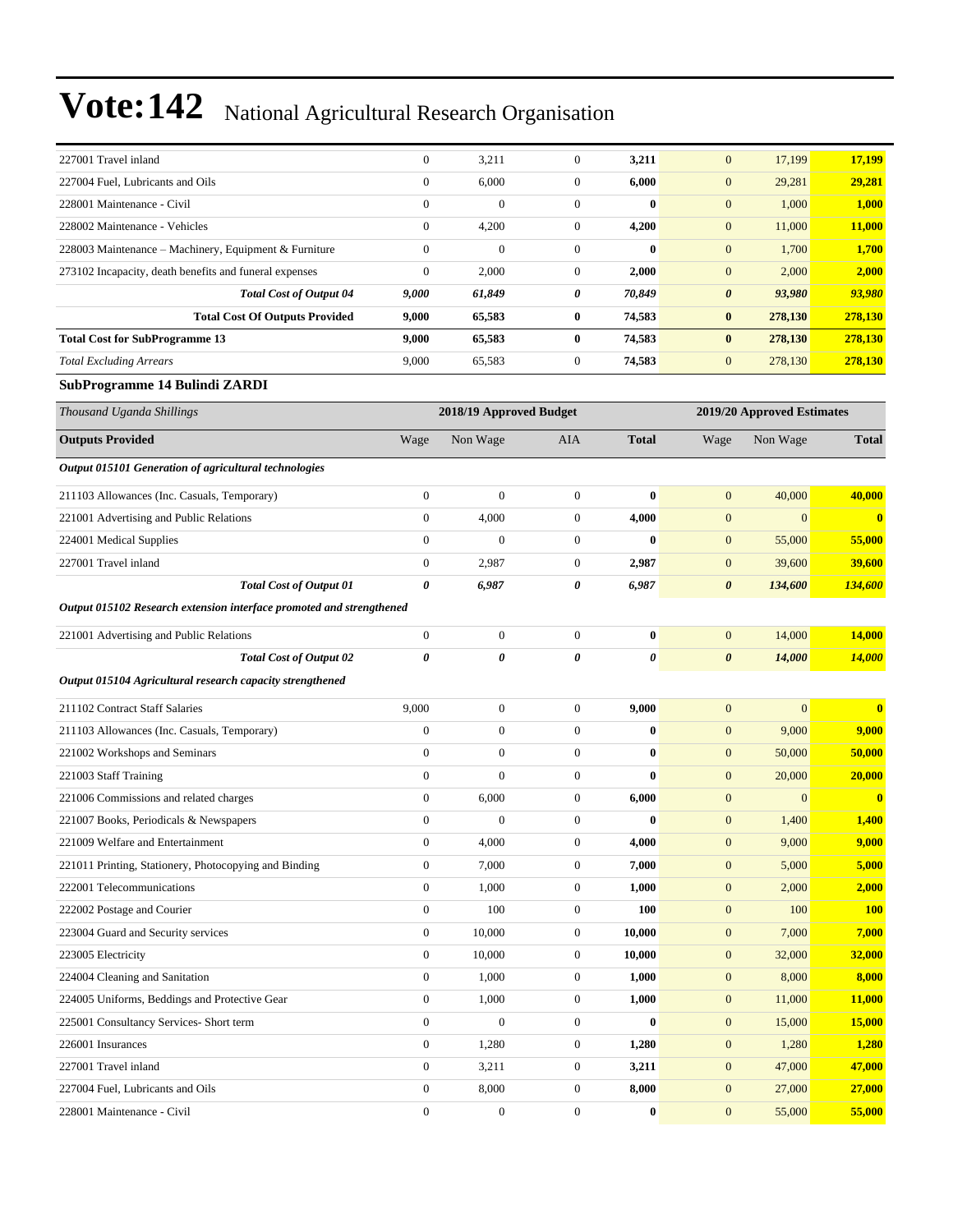| 228002 Maintenance - Vehicles                             | $\boldsymbol{0}$                                      | 7,000            | $\boldsymbol{0}$ | 7,000            | $\mathbf{0}$          | 37,000                | 37,000                |
|-----------------------------------------------------------|-------------------------------------------------------|------------------|------------------|------------------|-----------------------|-----------------------|-----------------------|
| 228003 Maintenance - Machinery, Equipment & Furniture     | $\boldsymbol{0}$                                      | 1,000            | $\boldsymbol{0}$ | 1,000            | $\boldsymbol{0}$      | 1,000                 | 1,000                 |
| 228004 Maintenance – Other                                | $\boldsymbol{0}$                                      | 620              | $\mathbf{0}$     | 620              | $\mathbf{0}$          | 620                   | 620                   |
| 273102 Incapacity, death benefits and funeral expenses    | $\boldsymbol{0}$                                      | 1,000            | $\mathbf{0}$     | 1,000            | $\mathbf{0}$          | 1,000                 | 1,000                 |
| <b>Total Cost of Output 04</b>                            | 9,000                                                 | 62,211           | 0                | 71,211           | $\boldsymbol{\theta}$ | 339,400               | 339,400               |
| <b>Total Cost Of Outputs Provided</b>                     | 9,000                                                 | 69,198           | $\bf{0}$         | 78,198           | $\bf{0}$              | 488,000               | 488,000               |
| <b>Arrears</b>                                            | Wage                                                  | Non Wage         | AIA              | <b>Total</b>     | Wage                  | Non Wage              | <b>Total</b>          |
| Output 015199 Arrears                                     |                                                       |                  |                  |                  |                       |                       |                       |
| 321605 Domestic arrears (Budgeting)                       | $\boldsymbol{0}$                                      | 4,394            | $\boldsymbol{0}$ | 4,394            | $\mathbf{0}$          | $\boldsymbol{0}$      | $\bf{0}$              |
| <b>Total Cost of Output 99</b>                            | 0                                                     | 4,394            | 0                | 4,394            | $\boldsymbol{\theta}$ | $\boldsymbol{\theta}$ | $\boldsymbol{\theta}$ |
| <b>Total Cost Of Arrears</b>                              | $\bf{0}$                                              | 4,394            | $\bf{0}$         | 4,394            | $\bf{0}$              | $\bf{0}$              | $\bf{0}$              |
| <b>Total Cost for SubProgramme 14</b>                     | 9,000                                                 | 73,592           | $\bf{0}$         | 82,592           | $\bf{0}$              | 488,000               | 488,000               |
| <b>Total Excluding Arrears</b>                            | 9,000                                                 | 69,198           | $\boldsymbol{0}$ | 78,198           | $\mathbf{0}$          | 488,000               | 488,000               |
| SubProgramme 15 Kachwekano ZARDI                          |                                                       |                  |                  |                  |                       |                       |                       |
| Thousand Uganda Shillings                                 | 2018/19 Approved Budget<br>2019/20 Approved Estimates |                  |                  |                  |                       |                       |                       |
| <b>Outputs Provided</b>                                   | Wage                                                  | Non Wage         | AIA              | <b>Total</b>     | Wage                  | Non Wage              | <b>Total</b>          |
| Output 015101 Generation of agricultural technologies     |                                                       |                  |                  |                  |                       |                       |                       |
| 223005 Electricity                                        | $\boldsymbol{0}$                                      | $\boldsymbol{0}$ | $\mathbf{0}$     | $\bf{0}$         | $\mathbf{0}$          | 5,500                 | 5,500                 |
| 223006 Water                                              | $\boldsymbol{0}$                                      | $\boldsymbol{0}$ | $\boldsymbol{0}$ | $\bf{0}$         | $\mathbf{0}$          | 4,000                 | 4,000                 |
| 224006 Agricultural Supplies                              | $\boldsymbol{0}$                                      | $\mathbf{0}$     | $\mathbf{0}$     | $\bf{0}$         | $\mathbf{0}$          | 245,000               | 245,000               |
| 227001 Travel inland                                      | $\boldsymbol{0}$                                      | 6,722            | $\mathbf{0}$     | 6,722            | $\mathbf{0}$          | 5,840                 | 5,840                 |
| 227004 Fuel, Lubricants and Oils                          | $\boldsymbol{0}$                                      | 6,000            | $\boldsymbol{0}$ | 6,000            | $\mathbf{0}$          | 4,006                 | 4,006                 |
| 228002 Maintenance - Vehicles                             | $\boldsymbol{0}$                                      | 7,500            | $\boldsymbol{0}$ | 7,500            | $\boldsymbol{0}$      | $\mathbf{0}$          | $\bf{0}$              |
| <b>Total Cost of Output 01</b>                            | 0                                                     | 20,222           | 0                | 20,222           | $\boldsymbol{\theta}$ | 264,346               | 264,346               |
| Output 015104 Agricultural research capacity strengthened |                                                       |                  |                  |                  |                       |                       |                       |
| 211102 Contract Staff Salaries                            | 9,000                                                 | $\boldsymbol{0}$ | $\mathbf{0}$     | 9,000            | $\mathbf{0}$          | $\boldsymbol{0}$      | $\bf{0}$              |
| 211103 Allowances (Inc. Casuals, Temporary)               | $\boldsymbol{0}$                                      | $\boldsymbol{0}$ | $\mathbf{0}$     | $\bf{0}$         | $\mathbf{0}$          | 9,000                 | 9,000                 |
| 221006 Commissions and related charges                    | $\boldsymbol{0}$                                      | $\boldsymbol{0}$ | $\boldsymbol{0}$ | $\bf{0}$         | $\mathbf{0}$          | 5,000                 | 5,000                 |
| 221009 Welfare and Entertainment                          | $\boldsymbol{0}$                                      | 6,000            | $\boldsymbol{0}$ | 6,000            | $\mathbf{0}$          | 5,000                 | 5,000                 |
| 221011 Printing, Stationery, Photocopying and Binding     | $\boldsymbol{0}$                                      | 4,000            | $\boldsymbol{0}$ | 4,000            | $\boldsymbol{0}$      | 8,924                 | 8,924                 |
| 222001 Telecommunications                                 | $\boldsymbol{0}$                                      | 1,553            | $\boldsymbol{0}$ | 1,553            | $\boldsymbol{0}$      | 1,553                 | 1,553                 |
| 222003 Information and communications technology (ICT)    | $\boldsymbol{0}$                                      | 5,697            | $\boldsymbol{0}$ | 5,697            | $\boldsymbol{0}$      | 3,197                 | 3,197                 |
| 223004 Guard and Security services                        | $\boldsymbol{0}$                                      | $\boldsymbol{0}$ | $\boldsymbol{0}$ | $\bf{0}$         | $\boldsymbol{0}$      | 20,000                | 20,000                |
| 223005 Electricity                                        | $\boldsymbol{0}$                                      | 3,500            | $\boldsymbol{0}$ | 3,500            | $\mathbf{0}$          | 50,000                | 50,000                |
| 223006 Water                                              | $\boldsymbol{0}$                                      | 4,000            | $\boldsymbol{0}$ | 4,000            | $\mathbf{0}$          | 20,000                | 20,000                |
| 224004 Cleaning and Sanitation                            | $\boldsymbol{0}$                                      | 10,000           | $\boldsymbol{0}$ | 10,000           | $\mathbf{0}$          | 9,606                 | 9,606                 |
| 226001 Insurances                                         | $\boldsymbol{0}$                                      | 1,000            | $\boldsymbol{0}$ | 1,000            | $\mathbf{0}$          | 1,000                 | 1,000                 |
| 227001 Travel inland                                      | $\boldsymbol{0}$                                      | 6,422            | $\boldsymbol{0}$ | 6,422            | $\boldsymbol{0}$      | 26,000                | 26,000                |
| 227004 Fuel, Lubricants and Oils                          | $\boldsymbol{0}$                                      | 7,000            | $\boldsymbol{0}$ | 7,000            | $\mathbf{0}$          | 27,074                | 27,074                |
| 228001 Maintenance - Civil                                | $\boldsymbol{0}$                                      | $\boldsymbol{0}$ | $\boldsymbol{0}$ | $\boldsymbol{0}$ | $\boldsymbol{0}$      | 5,000                 | 5,000                 |
| 228002 Maintenance - Vehicles                             | $\boldsymbol{0}$                                      | 6,000            | $\boldsymbol{0}$ | 6,000            | $\boldsymbol{0}$      | 15,800                | 15,800                |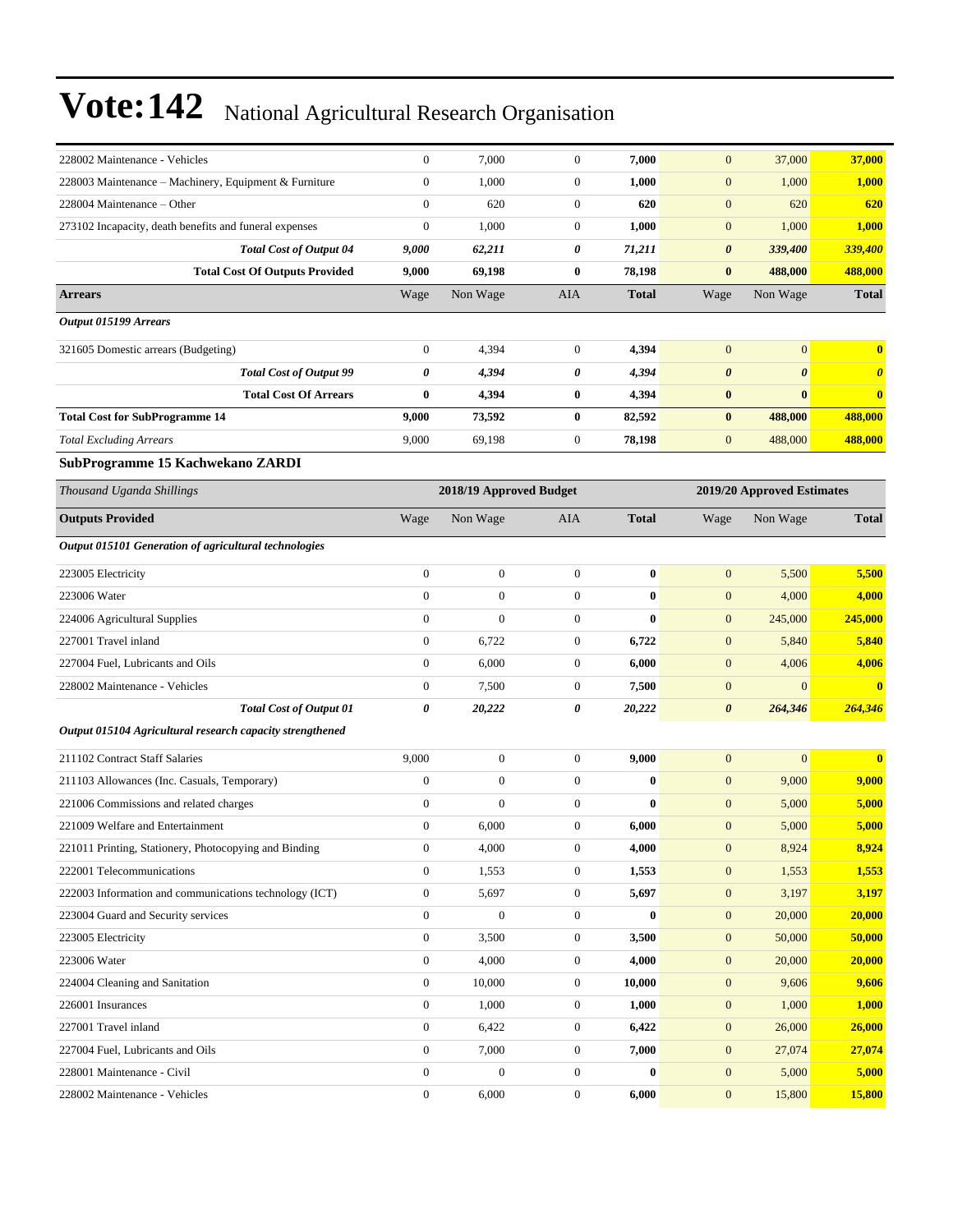| 228003 Maintenance - Machinery, Equipment & Furniture                | $\mathbf{0}$     | 5,500                   | $\boldsymbol{0}$ | 5,500        | $\mathbf{0}$          | 3,500                      | 3,500                   |
|----------------------------------------------------------------------|------------------|-------------------------|------------------|--------------|-----------------------|----------------------------|-------------------------|
| <b>Total Cost of Output 04</b>                                       | 9,000            | 60,672                  | 0                | 69,672       | $\boldsymbol{\theta}$ | 210,654                    | 210,654                 |
| <b>Total Cost Of Outputs Provided</b>                                | 9,000            | 80,894                  | $\bf{0}$         | 89,894       | $\bf{0}$              | 475,000                    | 475,000                 |
| <b>Total Cost for SubProgramme 15</b>                                | 9,000            | 80,894                  | $\bf{0}$         | 89,894       | $\bf{0}$              | 475,000                    | 475,000                 |
| <b>Total Excluding Arrears</b>                                       | 9,000            | 80,894                  | $\boldsymbol{0}$ | 89,894       | $\mathbf{0}$          | 475,000                    | 475,000                 |
| SubProgramme 16 Mukono ZARDI                                         |                  |                         |                  |              |                       |                            |                         |
| Thousand Uganda Shillings                                            |                  | 2018/19 Approved Budget |                  |              |                       | 2019/20 Approved Estimates |                         |
| <b>Outputs Provided</b>                                              | Wage             | Non Wage                | AIA              | <b>Total</b> | Wage                  | Non Wage                   | <b>Total</b>            |
| Output 015101 Generation of agricultural technologies                |                  |                         |                  |              |                       |                            |                         |
| 221011 Printing, Stationery, Photocopying and Binding                | $\boldsymbol{0}$ | $\boldsymbol{0}$        | $\boldsymbol{0}$ | $\bf{0}$     | $\mathbf{0}$          | 4,000                      | 4,000                   |
| 221012 Small Office Equipment                                        | $\boldsymbol{0}$ | $\boldsymbol{0}$        | $\boldsymbol{0}$ | $\bf{0}$     | $\boldsymbol{0}$      | 5,000                      | 5,000                   |
| 222001 Telecommunications                                            | $\mathbf{0}$     | $\boldsymbol{0}$        | $\boldsymbol{0}$ | $\bf{0}$     | $\mathbf{0}$          | 6,000                      | 6,000                   |
| 223005 Electricity                                                   | $\boldsymbol{0}$ | $\boldsymbol{0}$        | $\boldsymbol{0}$ | $\bf{0}$     | $\mathbf{0}$          | 14,000                     | 14,000                  |
| 224001 Medical Supplies                                              | $\mathbf{0}$     | $\overline{0}$          | $\boldsymbol{0}$ | $\bf{0}$     | $\boldsymbol{0}$      | 73,500                     | 73,500                  |
| 224006 Agricultural Supplies                                         | $\boldsymbol{0}$ | 8,000                   | $\boldsymbol{0}$ | 8,000        | $\boldsymbol{0}$      | 171,500                    | 171,500                 |
| 227001 Travel inland                                                 | $\boldsymbol{0}$ | 2,987                   | $\boldsymbol{0}$ | 2,987        | $\boldsymbol{0}$      | 4,000                      | 4,000                   |
| 227004 Fuel, Lubricants and Oils                                     | $\boldsymbol{0}$ | 6,000                   | $\boldsymbol{0}$ | 6,000        | $\mathbf{0}$          | 4,000                      | 4,000                   |
| <b>Total Cost of Output 01</b>                                       | 0                | 16,987                  | 0                | 16,987       | $\boldsymbol{\theta}$ | 282,000                    | 282,000                 |
| Output 015102 Research extension interface promoted and strengthened |                  |                         |                  |              |                       |                            |                         |
| 221001 Advertising and Public Relations                              | $\boldsymbol{0}$ | 5,601                   | $\boldsymbol{0}$ | 5,601        | $\boldsymbol{0}$      | $\boldsymbol{0}$           | $\bf{0}$                |
| <b>Total Cost of Output 02</b>                                       | 0                | 5,601                   | 0                | 5,601        | $\boldsymbol{\theta}$ | $\boldsymbol{\theta}$      | $\boldsymbol{\theta}$   |
| Output 015104 Agricultural research capacity strengthened            |                  |                         |                  |              |                       |                            |                         |
| 211102 Contract Staff Salaries                                       | 9,000            | $\boldsymbol{0}$        | $\boldsymbol{0}$ | 9,000        | $\boldsymbol{0}$      | $\mathbf{0}$               | $\bf{0}$                |
| 211103 Allowances (Inc. Casuals, Temporary)                          | $\boldsymbol{0}$ | $\overline{0}$          | $\boldsymbol{0}$ | $\bf{0}$     | $\mathbf{0}$          | 9,000                      | 9,000                   |
| 213002 Incapacity, death benefits and funeral expenses               | $\boldsymbol{0}$ | 2,000                   | $\boldsymbol{0}$ | 2,000        | $\boldsymbol{0}$      | $\boldsymbol{0}$           | $\overline{\mathbf{0}}$ |
| 221001 Advertising and Public Relations                              | $\mathbf{0}$     | $\mathbf{0}$            | $\boldsymbol{0}$ | $\bf{0}$     | $\boldsymbol{0}$      | 3,000                      | 3,000                   |
| 221006 Commissions and related charges                               | $\boldsymbol{0}$ | 3,000                   | $\boldsymbol{0}$ | 3,000        | $\boldsymbol{0}$      | 10,000                     | <b>10,000</b>           |
| 221007 Books, Periodicals & Newspapers                               | $\boldsymbol{0}$ | 638                     | $\boldsymbol{0}$ | 638          | $\mathbf{0}$          | 1,250                      | 1,250                   |
| 221009 Welfare and Entertainment                                     | $\boldsymbol{0}$ | 3,750                   | $\boldsymbol{0}$ | 3,750        | $\boldsymbol{0}$      | 3,750                      | 3,750                   |
| 221011 Printing, Stationery, Photocopying and Binding                | $\Omega$         | 4,000                   | 0                | 4,000        | $\mathbf{0}$          | 5,000                      | 5,000                   |
| 222001 Telecommunications                                            | $\boldsymbol{0}$ | 5,000                   | $\boldsymbol{0}$ | 5,000        | $\mathbf{0}$          | $\boldsymbol{0}$           | $\bf{0}$                |
| 222002 Postage and Courier                                           | $\boldsymbol{0}$ | 500                     | $\boldsymbol{0}$ | 500          | $\boldsymbol{0}$      | 250                        | 250                     |
| 223004 Guard and Security services                                   | $\mathbf{0}$     | 10,000                  | $\boldsymbol{0}$ | 10,000       | $\boldsymbol{0}$      | 20,000                     | 20,000                  |
| 223005 Electricity                                                   | $\boldsymbol{0}$ | 14,000                  | $\boldsymbol{0}$ | 14,000       | $\mathbf{0}$          | 50,000                     | 50,000                  |
| 223006 Water                                                         | $\boldsymbol{0}$ | $\overline{0}$          | $\boldsymbol{0}$ | $\bf{0}$     | $\mathbf{0}$          | 20,000                     | 20,000                  |
| 224004 Cleaning and Sanitation                                       | $\boldsymbol{0}$ | 3,950                   | $\boldsymbol{0}$ | 3,950        | $\boldsymbol{0}$      | 8,950                      | 8,950                   |
| 226001 Insurances                                                    | $\boldsymbol{0}$ | 600                     | $\boldsymbol{0}$ | 600          | $\mathbf{0}$          | 900                        | 900                     |
| 227001 Travel inland                                                 | $\boldsymbol{0}$ | $\boldsymbol{0}$        | $\boldsymbol{0}$ | $\bf{0}$     | $\mathbf{0}$          | 20,000                     | 20,000                  |
| 227004 Fuel, Lubricants and Oils                                     | $\boldsymbol{0}$ | $\boldsymbol{0}$        | $\boldsymbol{0}$ | 0            | $\mathbf{0}$          | 20,000                     | 20,000                  |
| 228002 Maintenance - Vehicles                                        | $\boldsymbol{0}$ | 5,950                   | $\boldsymbol{0}$ | 5,950        | $\boldsymbol{0}$      | 15,465                     | 15,465                  |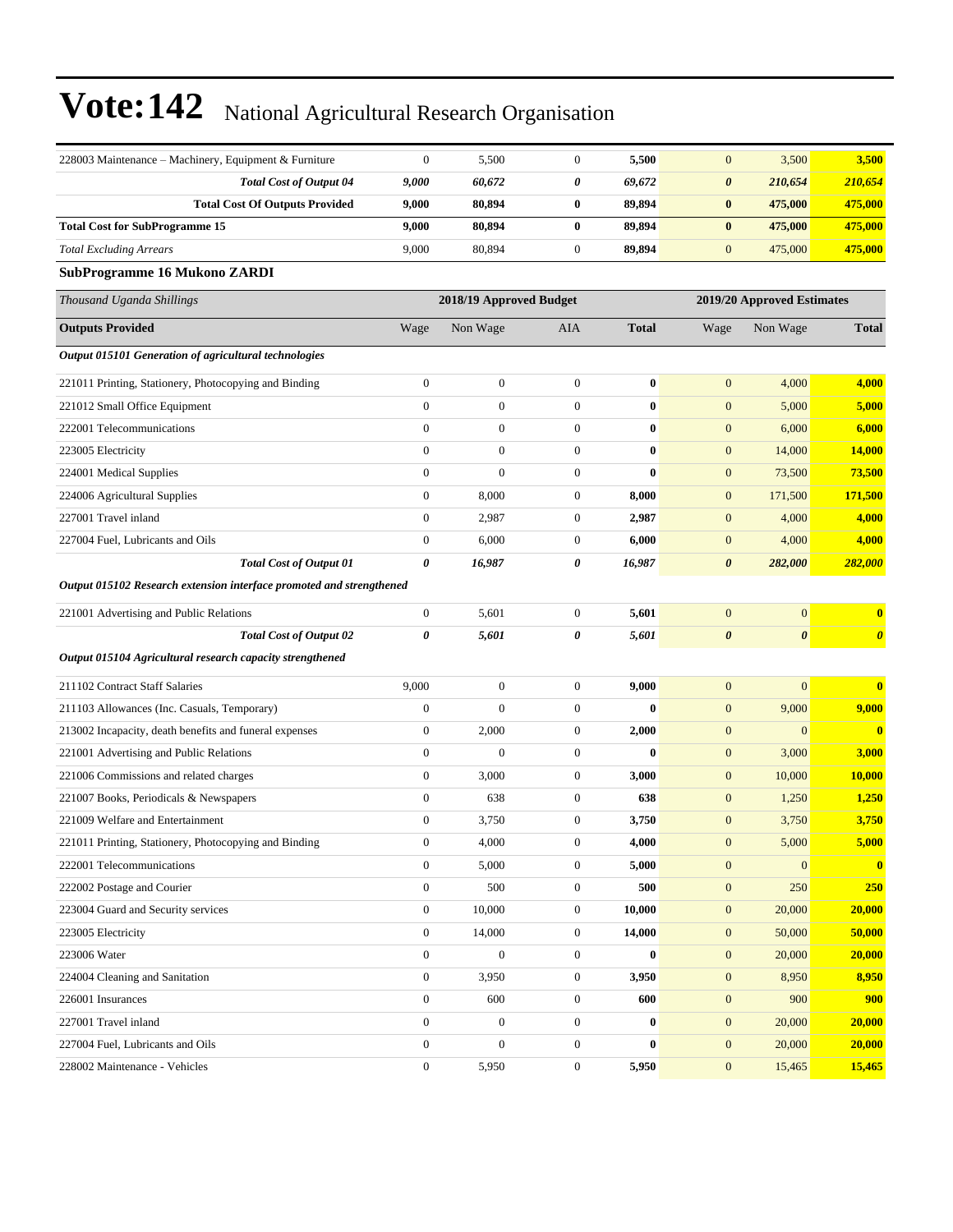| 228003 Maintenance – Machinery, Equipment & Furniture                | $\mathbf{0}$                                          | 1,000            | $\boldsymbol{0}$ | 1,000            | $\mathbf{0}$          | 1,000            | 1,000         |
|----------------------------------------------------------------------|-------------------------------------------------------|------------------|------------------|------------------|-----------------------|------------------|---------------|
| 273102 Incapacity, death benefits and funeral expenses               | $\mathbf{0}$                                          | $\overline{0}$   | $\boldsymbol{0}$ | $\bf{0}$         | $\mathbf{0}$          | 4,435            | 4,435         |
| <b>Total Cost of Output 04</b>                                       | 9,000                                                 | 54,388           | 0                | 63,388           | 0                     | 193,000          | 193,000       |
| <b>Total Cost Of Outputs Provided</b>                                | 9,000                                                 | 76,976           | $\bf{0}$         | 85,976           | $\bf{0}$              | 475,000          | 475,000       |
| <b>Total Cost for SubProgramme 16</b>                                | 9,000                                                 | 76,976           | $\bf{0}$         | 85,976           | $\bf{0}$              | 475,000          | 475,000       |
| <b>Total Excluding Arrears</b>                                       | 9,000                                                 | 76,976           | $\boldsymbol{0}$ | 85,976           | $\mathbf{0}$          | 475,000          | 475,000       |
| SubProgramme 17 Ngetta ZARDI                                         |                                                       |                  |                  |                  |                       |                  |               |
| Thousand Uganda Shillings                                            | 2018/19 Approved Budget<br>2019/20 Approved Estimates |                  |                  |                  |                       |                  |               |
| <b>Outputs Provided</b>                                              | Wage                                                  | Non Wage         | AIA              | <b>Total</b>     | Wage                  | Non Wage         | <b>Total</b>  |
| Output 015101 Generation of agricultural technologies                |                                                       |                  |                  |                  |                       |                  |               |
| 224001 Medical Supplies                                              | $\mathbf{0}$                                          | $\boldsymbol{0}$ | $\boldsymbol{0}$ | $\bf{0}$         | $\boldsymbol{0}$      | 98,000           | 98,000        |
| 224006 Agricultural Supplies                                         | $\mathbf{0}$                                          | $\boldsymbol{0}$ | $\boldsymbol{0}$ | $\bf{0}$         | $\mathbf{0}$          | 147,000          | 147,000       |
| 227001 Travel inland                                                 | $\boldsymbol{0}$                                      | 4,481            | $\boldsymbol{0}$ | 4,481            | $\boldsymbol{0}$      | 4,360            | 4,360         |
| 227004 Fuel, Lubricants and Oils                                     | $\boldsymbol{0}$                                      | 7,200            | $\boldsymbol{0}$ | 7,200            | $\boldsymbol{0}$      | 4,000            | 4,000         |
| 228002 Maintenance - Vehicles                                        | $\boldsymbol{0}$                                      | 6,000            | $\mathbf{0}$     | 6,000            | $\boldsymbol{0}$      | 4,000            | 4,000         |
| 228003 Maintenance - Machinery, Equipment & Furniture                | $\boldsymbol{0}$                                      | 4,420            | $\boldsymbol{0}$ | 4,420            | $\boldsymbol{0}$      | 2,920            | 2,920         |
| <b>Total Cost of Output 01</b>                                       | 0                                                     | 22,101           | 0                | 22,101           | 0                     | 260,280          | 260,280       |
| Output 015102 Research extension interface promoted and strengthened |                                                       |                  |                  |                  |                       |                  |               |
| 221001 Advertising and Public Relations                              | $\boldsymbol{0}$                                      | 2,334            | $\boldsymbol{0}$ | 2,334            | $\mathbf{0}$          | 2,760            | 2,760         |
| 221007 Books, Periodicals & Newspapers                               | $\boldsymbol{0}$                                      | 1,000            | $\boldsymbol{0}$ | 1,000            | $\boldsymbol{0}$      | 1,000            | 1,000         |
| 221008 Computer supplies and Information Technology (IT)             | $\boldsymbol{0}$                                      | 5,650            | $\boldsymbol{0}$ | 5,650            | $\mathbf{0}$          | 1,750            | 1,750         |
| <b>Total Cost of Output 02</b>                                       | 0                                                     | 8,984            | 0                | 8,984            | $\boldsymbol{\theta}$ | 5,510            | 5,510         |
| Output 015104 Agricultural research capacity strengthened            |                                                       |                  |                  |                  |                       |                  |               |
| 211102 Contract Staff Salaries                                       | 9,000                                                 | $\boldsymbol{0}$ | $\boldsymbol{0}$ | 9,000            | $\mathbf{0}$          | $\boldsymbol{0}$ | $\bf{0}$      |
| 211103 Allowances (Inc. Casuals, Temporary)                          | $\mathbf{0}$                                          | $\overline{0}$   | $\boldsymbol{0}$ | $\bf{0}$         | $\mathbf{0}$          | 9,000            | 9,000         |
| 221006 Commissions and related charges                               | $\boldsymbol{0}$                                      | 6,000            | $\boldsymbol{0}$ | 6,000            | $\boldsymbol{0}$      | 9,000            | 9,000         |
| 221009 Welfare and Entertainment                                     | $\boldsymbol{0}$                                      | 3,700            | $\mathbf{0}$     | 3,700            | $\boldsymbol{0}$      | 3,700            | 3,700         |
| 221011 Printing, Stationery, Photocopying and Binding                | $\boldsymbol{0}$                                      | 4,000            | $\boldsymbol{0}$ | 4,000            | $\boldsymbol{0}$      | 9,000            | 9,000         |
| 222001 Telecommunications                                            | $\boldsymbol{0}$                                      | 2,000            | $\boldsymbol{0}$ | 2,000            | $\mathbf{0}$          | 2,000            | 2,000         |
| 222002 Postage and Courier                                           | $\Omega$                                              | 500              | $\Omega$         | 500              | $\Omega$              | 500              | 500           |
| 223004 Guard and Security services                                   | $\boldsymbol{0}$                                      | 6,000            | $\boldsymbol{0}$ | 6,000            | $\mathbf{0}$          | 24,000           | 24,000        |
| 223005 Electricity                                                   | $\boldsymbol{0}$                                      | 10,000           | $\boldsymbol{0}$ | 10,000           | $\mathbf{0}$          | 58,000           | 58,000        |
| 223006 Water                                                         | $\boldsymbol{0}$                                      | 8,000            | $\boldsymbol{0}$ | 8,000            | $\mathbf{0}$          | 28,000           | 28,000        |
| 224004 Cleaning and Sanitation                                       | $\boldsymbol{0}$                                      | 4,000            | $\boldsymbol{0}$ | 4,000            | $\mathbf{0}$          | 9,864            | 9,864         |
| 226001 Insurances                                                    | $\boldsymbol{0}$                                      | 1,280            | $\boldsymbol{0}$ | 1,280            | $\boldsymbol{0}$      | 1,280            | 1,280         |
| 227001 Travel inland                                                 | $\mathbf{0}$                                          | $\boldsymbol{0}$ | $\boldsymbol{0}$ | 0                | $\boldsymbol{0}$      | 20,000           | 20,000        |
| 227004 Fuel, Lubricants and Oils                                     | $\boldsymbol{0}$                                      | $\boldsymbol{0}$ | $\boldsymbol{0}$ | $\boldsymbol{0}$ | $\mathbf{0}$          | 20,000           | 20,000        |
| 228001 Maintenance - Civil                                           | $\boldsymbol{0}$                                      | $\boldsymbol{0}$ | $\boldsymbol{0}$ | 0                | $\boldsymbol{0}$      | 2,866            | 2,866         |
| 228002 Maintenance - Vehicles                                        | $\boldsymbol{0}$                                      | $\boldsymbol{0}$ | $\boldsymbol{0}$ | $\bf{0}$         | $\boldsymbol{0}$      | 10,000           | <b>10,000</b> |
| 273102 Incapacity, death benefits and funeral expenses               | $\mathbf{0}$                                          | 4,000            | $\boldsymbol{0}$ | 4,000            | $\boldsymbol{0}$      | 2,000            | 2,000         |
| <b>Total Cost of Output 04</b>                                       | 9,000                                                 | 49,480           | 0                | 58,480           | 0                     | 209,210          | 209,210       |
| <b>Total Cost Of Outputs Provided</b>                                | 9,000                                                 | 80,565           | $\bf{0}$         | 89,565           | $\bf{0}$              | 475,000          | 475,000       |
| <b>Total Cost for SubProgramme 17</b>                                | 9,000                                                 | 80,565           | $\bf{0}$         | 89,565           | $\bf{0}$              | 475,000          | 475,000       |
| <b>Total Excluding Arrears</b>                                       | 9,000                                                 | 80,565           | $\boldsymbol{0}$ | 89,565           | $\mathbf{0}$          | 475,000          | 475,000       |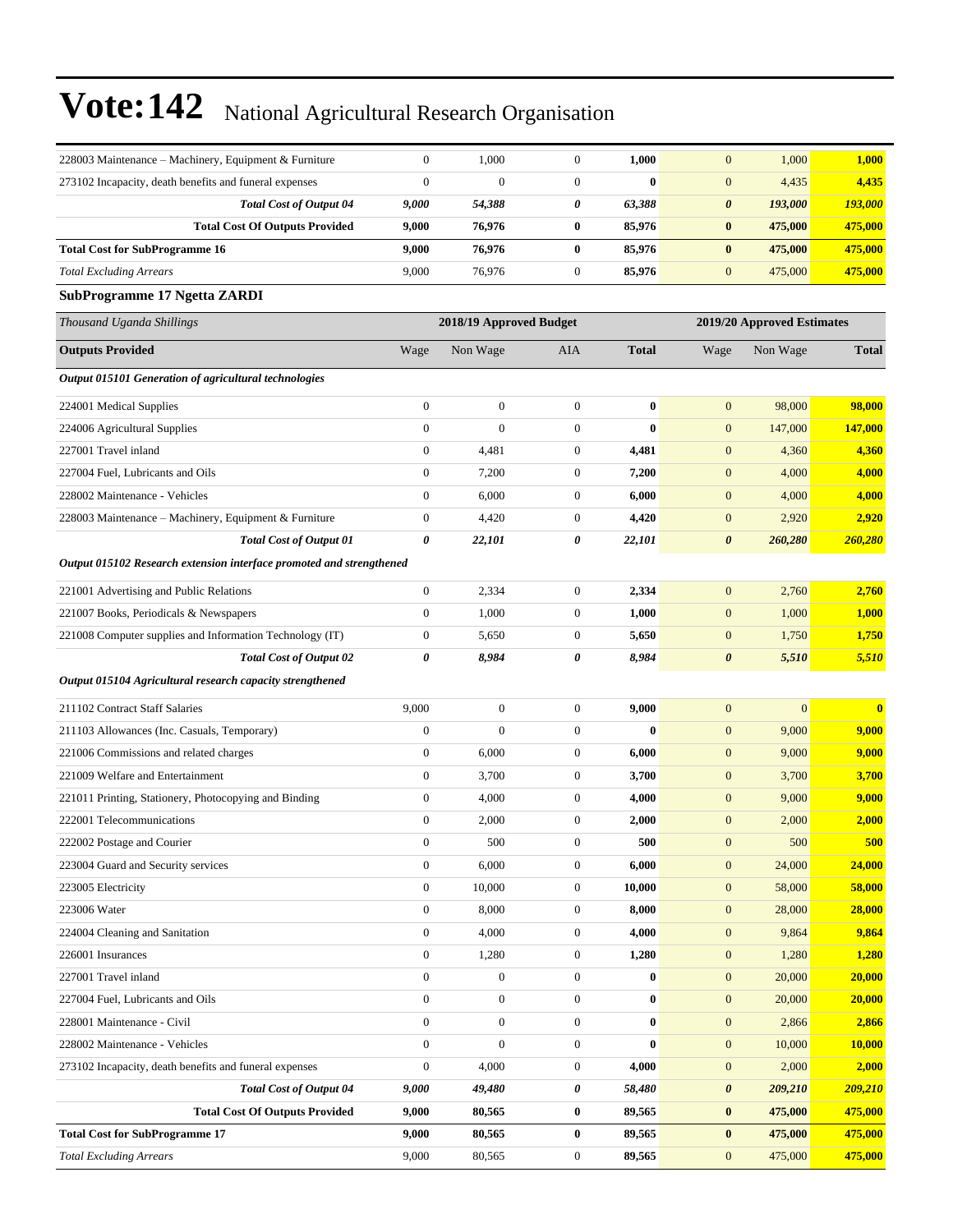#### **SubProgramme 18 Nabium ZARDI**

| Thousand Uganda Shillings                                            |                  | 2018/19 Approved Budget |                  |              |                  | 2019/20 Approved Estimates |                         |  |
|----------------------------------------------------------------------|------------------|-------------------------|------------------|--------------|------------------|----------------------------|-------------------------|--|
| <b>Outputs Provided</b>                                              | Wage             | Non Wage                | AIA              | <b>Total</b> | Wage             | Non Wage                   | <b>Total</b>            |  |
| Output 015101 Generation of agricultural technologies                |                  |                         |                  |              |                  |                            |                         |  |
| 211103 Allowances (Inc. Casuals, Temporary)                          | $\boldsymbol{0}$ | $\boldsymbol{0}$        | $\mathbf{0}$     | $\bf{0}$     | $\boldsymbol{0}$ | 31,500                     | 31,500                  |  |
| 221002 Workshops and Seminars                                        | $\mathbf{0}$     | $\boldsymbol{0}$        | $\boldsymbol{0}$ | $\bf{0}$     | $\mathbf{0}$     | 8,400                      | 8,400                   |  |
| 221011 Printing, Stationery, Photocopying and Binding                | $\overline{0}$   | $\boldsymbol{0}$        | $\boldsymbol{0}$ | $\bf{0}$     | $\boldsymbol{0}$ | 14,000                     | <b>14,000</b>           |  |
| 222001 Telecommunications                                            | $\boldsymbol{0}$ | $\boldsymbol{0}$        | $\boldsymbol{0}$ | $\bf{0}$     | $\boldsymbol{0}$ | 5,000                      | 5,000                   |  |
| 223004 Guard and Security services                                   | $\boldsymbol{0}$ | 5,600                   | $\boldsymbol{0}$ | 5,600        | $\boldsymbol{0}$ | 16,000                     | 16,000                  |  |
| 223005 Electricity                                                   | $\overline{0}$   | $\boldsymbol{0}$        | $\boldsymbol{0}$ | $\bf{0}$     | $\mathbf{0}$     | 33,750                     | 33,750                  |  |
| 224001 Medical Supplies                                              | $\mathbf{0}$     | $\boldsymbol{0}$        | $\boldsymbol{0}$ | $\bf{0}$     | $\mathbf{0}$     | 53,500                     | 53,500                  |  |
| 224006 Agricultural Supplies                                         | $\overline{0}$   | $\boldsymbol{0}$        | $\boldsymbol{0}$ | $\bf{0}$     | $\boldsymbol{0}$ | 50,000                     | 50,000                  |  |
| 227001 Travel inland                                                 | $\boldsymbol{0}$ | 4,481                   | $\boldsymbol{0}$ | 4,481        | $\boldsymbol{0}$ | 51,000                     | 51,000                  |  |
| 227004 Fuel, Lubricants and Oils                                     | $\boldsymbol{0}$ | 7,348                   | $\boldsymbol{0}$ | 7,348        | $\mathbf{0}$     | 11,423                     | 11,423                  |  |
| <b>Total Cost of Output 01</b>                                       | 0                | 17,429                  | 0                | 17,429       | $\pmb{\theta}$   | 274,573                    | 274,573                 |  |
| Output 015102 Research extension interface promoted and strengthened |                  |                         |                  |              |                  |                            |                         |  |
| 221001 Advertising and Public Relations                              | $\boldsymbol{0}$ | 1,768                   | $\mathbf{0}$     | 1,768        | $\mathbf{0}$     | 4,000                      | 4,000                   |  |
| 221002 Workshops and Seminars                                        | $\boldsymbol{0}$ | $\mathbf{0}$            | $\boldsymbol{0}$ | $\bf{0}$     | $\boldsymbol{0}$ | 12,000                     | 12,000                  |  |
| Total Cost of Output 02                                              | 0                | 1,768                   | 0                | 1,768        | $\pmb{\theta}$   | 16,000                     | 16,000                  |  |
| Output 015104 Agricultural research capacity strengthened            |                  |                         |                  |              |                  |                            |                         |  |
| 211102 Contract Staff Salaries                                       | 9,000            | $\boldsymbol{0}$        | $\boldsymbol{0}$ | 9,000        | $\boldsymbol{0}$ | $\mathbf{0}$               | $\overline{\mathbf{0}}$ |  |
| 211103 Allowances (Inc. Casuals, Temporary)                          | $\boldsymbol{0}$ | $\boldsymbol{0}$        | $\boldsymbol{0}$ | $\bf{0}$     | $\mathbf{0}$     | 9,000                      | 9,000                   |  |
| 221001 Advertising and Public Relations                              | $\boldsymbol{0}$ | $\mathbf{0}$            | $\boldsymbol{0}$ | $\bf{0}$     | $\mathbf{0}$     | 2,500                      | 2,500                   |  |
| 221006 Commissions and related charges                               | $\boldsymbol{0}$ | 4,000                   | $\boldsymbol{0}$ | 4,000        | $\boldsymbol{0}$ | 6,024                      | 6,024                   |  |
| 221007 Books, Periodicals & Newspapers                               | $\boldsymbol{0}$ | 1,276                   | $\boldsymbol{0}$ | 1,276        | $\boldsymbol{0}$ | 1,000                      | 1,000                   |  |
| 221009 Welfare and Entertainment                                     | $\boldsymbol{0}$ | 5,000                   | $\boldsymbol{0}$ | 5,000        | $\boldsymbol{0}$ | 3,700                      | 3,700                   |  |
| 221011 Printing, Stationery, Photocopying and Binding                | $\boldsymbol{0}$ | 5,000                   | $\boldsymbol{0}$ | 5,000        | $\mathbf{0}$     | $\mathbf{0}$               | $\bf{0}$                |  |
| 222001 Telecommunications                                            | $\boldsymbol{0}$ | 3,692                   | 0                | 3,692        | $\mathbf{0}$     | $\mathbf{0}$               | $\bf{0}$                |  |
| 222002 Postage and Courier                                           | $\overline{0}$   | 496                     | $\boldsymbol{0}$ | 496          | $\boldsymbol{0}$ | 500                        | 500                     |  |
| 223005 Electricity                                                   | $\boldsymbol{0}$ | 8,559                   | $\boldsymbol{0}$ | 8,559        | $\boldsymbol{0}$ | $\mathbf{0}$               | $\overline{\mathbf{0}}$ |  |
| 224004 Cleaning and Sanitation                                       | 0                | 5,120                   | 0                | 5,120        | $\mathbf{0}$     | 4,500                      | 4,500                   |  |
| 224005 Uniforms, Beddings and Protective Gear                        | $\boldsymbol{0}$ | $\boldsymbol{0}$        | $\boldsymbol{0}$ | $\bf{0}$     | $\mathbf{0}$     | 3,000                      | 3,000                   |  |
| 226001 Insurances                                                    | $\boldsymbol{0}$ | 1,280                   | $\boldsymbol{0}$ | 1,280        | $\mathbf{0}$     | 1,280                      | 1,280                   |  |
| 227004 Fuel, Lubricants and Oils                                     | $\mathbf{0}$     | $\boldsymbol{0}$        | $\boldsymbol{0}$ | $\bf{0}$     | $\boldsymbol{0}$ | 10,000                     | <b>10,000</b>           |  |
| 228001 Maintenance - Civil                                           | $\boldsymbol{0}$ | $\boldsymbol{0}$        | $\boldsymbol{0}$ | $\bf{0}$     | $\boldsymbol{0}$ | 5,250                      | 5,250                   |  |
| 228002 Maintenance - Vehicles                                        | $\boldsymbol{0}$ | 7,917                   | $\boldsymbol{0}$ | 7,917        | $\mathbf{0}$     | 8,073                      | 8,073                   |  |
| 228003 Maintenance - Machinery, Equipment & Furniture                | $\boldsymbol{0}$ | 2,200                   | $\boldsymbol{0}$ | 2,200        | $\boldsymbol{0}$ | 1,000                      | <b>1,000</b>            |  |
| 273102 Incapacity, death benefits and funeral expenses               | $\boldsymbol{0}$ | 3,000                   | $\boldsymbol{0}$ | 3,000        | $\boldsymbol{0}$ | 3,000                      | 3,000                   |  |
| <b>Total Cost of Output 04</b>                                       | 9,000            | 47,540                  | 0                | 56,540       | $\pmb{\theta}$   | 58,827                     | 58,827                  |  |
| <b>Total Cost Of Outputs Provided</b>                                | 9,000            | 66,737                  | 0                | 75,737       | $\bf{0}$         | 349,400                    | 349,400                 |  |
| <b>Total Cost for SubProgramme 18</b>                                | 9,000            | 66,737                  | 0                | 75,737       | $\bf{0}$         | 349,400                    | 349,400                 |  |
| <b>Total Excluding Arrears</b>                                       | 9,000            | 66,737                  | $\boldsymbol{0}$ | 75,737       | $\mathbf{0}$     | 349,400                    | 349,400                 |  |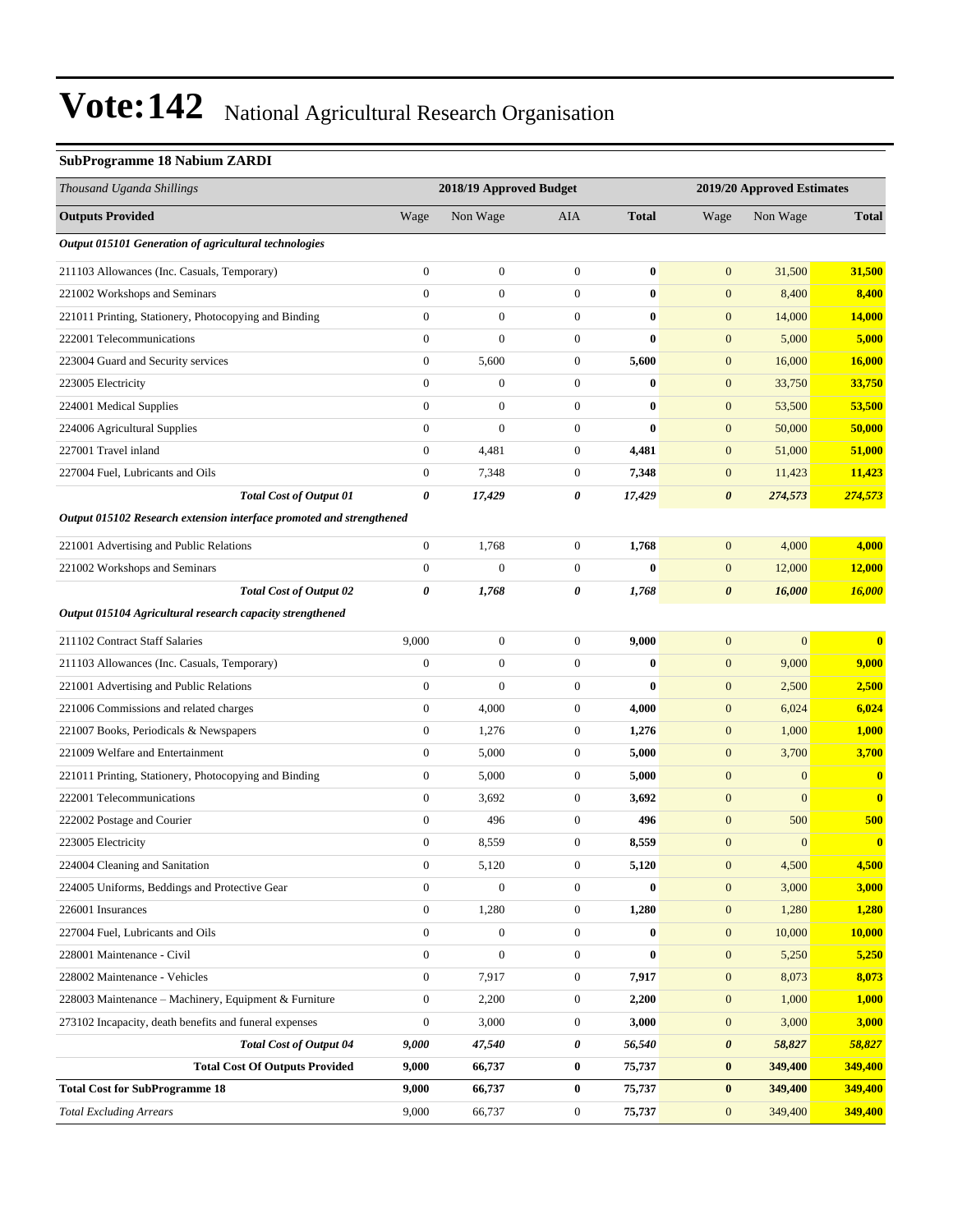#### **SubProgramme 19 Mbarara ZARDI**

| Thousand Uganda Shillings                                 |                  | 2018/19 Approved Budget |                  |              |                       | 2019/20 Approved Estimates |               |
|-----------------------------------------------------------|------------------|-------------------------|------------------|--------------|-----------------------|----------------------------|---------------|
| <b>Outputs Provided</b>                                   | Wage             | Non Wage                | <b>AIA</b>       | <b>Total</b> | Wage                  | Non Wage                   | <b>Total</b>  |
| Output 015101 Generation of agricultural technologies     |                  |                         |                  |              |                       |                            |               |
| 221011 Printing, Stationery, Photocopying and Binding     | $\boldsymbol{0}$ | 4,000                   | $\boldsymbol{0}$ | 4,000        | $\boldsymbol{0}$      | 2,400                      | 2,400         |
| 222001 Telecommunications                                 | $\boldsymbol{0}$ | 5,000                   | $\mathbf{0}$     | 5,000        | $\mathbf{0}$          | 1,600                      | 1,600         |
| 223004 Guard and Security services                        | $\boldsymbol{0}$ | 10,000                  | $\mathbf{0}$     | 10,000       | $\boldsymbol{0}$      | 18,000                     | <b>18,000</b> |
| 223005 Electricity                                        | $\boldsymbol{0}$ | 10,000                  | $\mathbf{0}$     | 10,000       | $\mathbf{0}$          | $\overline{0}$             | $\mathbf{0}$  |
| 223006 Water                                              | $\boldsymbol{0}$ | 15,000                  | $\boldsymbol{0}$ | 15,000       | $\mathbf{0}$          | 8,000                      | 8,000         |
| 224001 Medical Supplies                                   | $\mathbf{0}$     | $\boldsymbol{0}$        | $\boldsymbol{0}$ | $\bf{0}$     | $\mathbf{0}$          | 147,000                    | 147,000       |
| 224006 Agricultural Supplies                              | $\mathbf{0}$     | $\boldsymbol{0}$        | $\mathbf{0}$     | $\bf{0}$     | $\boldsymbol{0}$      | 98,000                     | 98,000        |
| 227001 Travel inland                                      | $\boldsymbol{0}$ | 2,987                   | $\boldsymbol{0}$ | 2,987        | $\boldsymbol{0}$      | 13,000                     | <b>13,000</b> |
| 227004 Fuel, Lubricants and Oils                          | $\mathbf{0}$     | 6,000                   | $\mathbf{0}$     | 6,000        | $\boldsymbol{0}$      | 6,000                      | 6,000         |
| <b>Total Cost of Output 01</b>                            | $\pmb{\theta}$   | 52,987                  | 0                | 52,987       | $\boldsymbol{\theta}$ | 294,000                    | 294,000       |
| Output 015104 Agricultural research capacity strengthened |                  |                         |                  |              |                       |                            |               |
| 211102 Contract Staff Salaries                            | 9,000            | $\boldsymbol{0}$        | $\mathbf{0}$     | 9,000        | $\mathbf{0}$          | $\mathbf{0}$               | $\bf{0}$      |
| 211103 Allowances (Inc. Casuals, Temporary)               | $\boldsymbol{0}$ | $\overline{0}$          | $\boldsymbol{0}$ | $\bf{0}$     | $\mathbf{0}$          | 9,000                      | 9,000         |
| 221001 Advertising and Public Relations                   | $\boldsymbol{0}$ | 1,290                   | $\boldsymbol{0}$ | 1,290        | $\boldsymbol{0}$      | 1,290                      | 1,290         |
| 221006 Commissions and related charges                    | $\boldsymbol{0}$ | 6,000                   | $\boldsymbol{0}$ | 6,000        | $\boldsymbol{0}$      | 11,000                     | 11,000        |
| 221011 Printing, Stationery, Photocopying and Binding     | $\boldsymbol{0}$ | 1,000                   | $\mathbf{0}$     | 1,000        | $\boldsymbol{0}$      | 6,000                      | 6,000         |
| 223004 Guard and Security services                        | $\overline{0}$   | $\boldsymbol{0}$        | $\mathbf{0}$     | $\bf{0}$     | $\mathbf{0}$          | 20,000                     | 20,000        |
| 223005 Electricity                                        | $\mathbf{0}$     | $\boldsymbol{0}$        | $\mathbf{0}$     | $\bf{0}$     | $\mathbf{0}$          | 50,000                     | 50,000        |
| 223006 Water                                              | $\overline{0}$   | $\overline{0}$          | $\boldsymbol{0}$ | $\bf{0}$     | $\boldsymbol{0}$      | 20,000                     | 20,000        |
| 224004 Cleaning and Sanitation                            | $\mathbf{0}$     | 4,000                   | $\boldsymbol{0}$ | 4,000        | $\boldsymbol{0}$      | 9,000                      | 9,000         |
| 226001 Insurances                                         | $\boldsymbol{0}$ | 1,280                   | $\mathbf{0}$     | 1,280        | $\boldsymbol{0}$      | 1,280                      | 1,280         |
| 227001 Travel inland                                      | $\overline{0}$   | $\boldsymbol{0}$        | $\mathbf{0}$     | $\bf{0}$     | $\mathbf{0}$          | 20,000                     | 20,000        |
| 227004 Fuel, Lubricants and Oils                          | $\boldsymbol{0}$ | $\boldsymbol{0}$        | $\mathbf{0}$     | $\bf{0}$     | $\mathbf{0}$          | 20,000                     | 20,000        |
| 228002 Maintenance - Vehicles                             | $\boldsymbol{0}$ | 3,430                   | $\boldsymbol{0}$ | 3,430        | $\boldsymbol{0}$      | 13,430                     | 13,430        |
| <b>Total Cost of Output 04</b>                            | 9,000            | 17,000                  | 0                | 26,000       | $\boldsymbol{\theta}$ | 181,000                    | 181,000       |
| <b>Total Cost Of Outputs Provided</b>                     | 9,000            | 69,987                  | $\bf{0}$         | 78,987       | $\bf{0}$              | 475,000                    | 475,000       |
| <b>Total Cost for SubProgramme 19</b>                     | 9,000            | 69,987                  | $\bf{0}$         | 78,987       | $\bf{0}$              | 475,000                    | 475,000       |
| <b>Total Excluding Arrears</b>                            | 9,000            | 69,987                  | $\boldsymbol{0}$ | 78,987       | $\mathbf{0}$          | 475,000                    | 475,000       |
| SubProgramme 20 Buginyaya ZARDI                           |                  |                         |                  |              |                       |                            |               |
| Thousand Uganda Shillings                                 |                  | 2018/19 Approved Budget |                  |              |                       | 2019/20 Approved Estimates |               |
| <b>Outputs Provided</b>                                   | Wage             | Non Wage                | AIA              | <b>Total</b> | Wage                  | Non Wage                   | <b>Total</b>  |
| Output 015101 Generation of agricultural technologies     |                  |                         |                  |              |                       |                            |               |
| 221011 Printing, Stationery, Photocopying and Binding     | $\boldsymbol{0}$ | 4,952                   | $\boldsymbol{0}$ | 4,952        | $\boldsymbol{0}$      | 4,000                      | 4,000         |
| 222001 Telecommunications                                 | $\boldsymbol{0}$ | 4,000                   | $\boldsymbol{0}$ | 4,000        | $\boldsymbol{0}$      | 4,000                      | 4,000         |
| 223004 Guard and Security services                        | $\boldsymbol{0}$ | 12,000                  | $\boldsymbol{0}$ | 12,000       | $\boldsymbol{0}$      | 11,000                     | 11,000        |
| 223005 Electricity                                        | $\boldsymbol{0}$ | 8,000                   | $\boldsymbol{0}$ | 8,000        | $\mathbf{0}$          | 8,000                      | 8,000         |
| 223006 Water                                              | $\boldsymbol{0}$ | 4,000                   | $\boldsymbol{0}$ | 4,000        | $\mathbf{0}$          | 4,000                      | 4,000         |
| 224001 Medical Supplies                                   | $\overline{0}$   | $\boldsymbol{0}$        | $\mathbf{0}$     | $\bf{0}$     | $\boldsymbol{0}$      | 73,500                     | 73,500        |
| 224006 Agricultural Supplies                              | $\boldsymbol{0}$ | $\boldsymbol{0}$        | $\boldsymbol{0}$ | $\bf{0}$     | $\mathbf{0}$          | 171,500                    | 171,500       |
|                                                           |                  |                         |                  |              |                       |                            |               |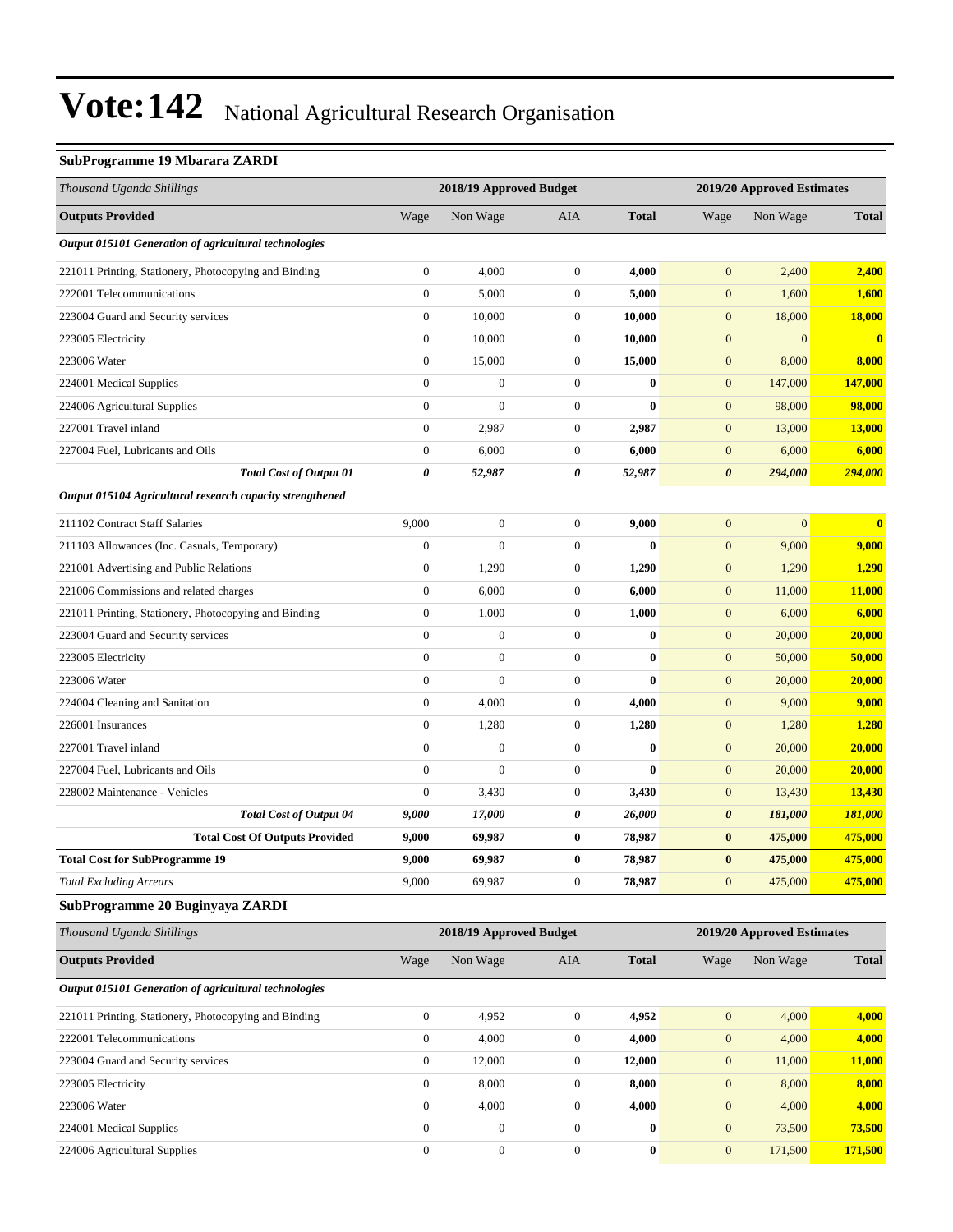| 227001 Travel inland                                      | $\boldsymbol{0}$ | 4,481                   | $\mathbf{0}$     | 4,481            | $\mathbf{0}$          | 4,500                      | 4,500        |
|-----------------------------------------------------------|------------------|-------------------------|------------------|------------------|-----------------------|----------------------------|--------------|
| 227004 Fuel, Lubricants and Oils                          | $\boldsymbol{0}$ | 8,000                   | $\boldsymbol{0}$ | 8,000            | $\mathbf{0}$          | 4,000                      | 4,000        |
| 228002 Maintenance - Vehicles                             | $\boldsymbol{0}$ | 8,000                   | $\boldsymbol{0}$ | 8,000            | $\mathbf{0}$          | 4,000                      | 4,000        |
| <b>Total Cost of Output 01</b>                            | 0                | 53,433                  | 0                | 53,433           | $\boldsymbol{\theta}$ | 288,500                    | 288,500      |
| Output 015104 Agricultural research capacity strengthened |                  |                         |                  |                  |                       |                            |              |
| 211102 Contract Staff Salaries                            | 9,000            | $\boldsymbol{0}$        | $\mathbf{0}$     | 9,000            | $\mathbf{0}$          | $\mathbf{0}$               | $\bf{0}$     |
| 211103 Allowances (Inc. Casuals, Temporary)               | $\boldsymbol{0}$ | $\mathbf{0}$            | $\overline{0}$   | $\mathbf{0}$     | $\mathbf{0}$          | 9,000                      | 9,000        |
| 221001 Advertising and Public Relations                   | $\boldsymbol{0}$ | 5,000                   | $\boldsymbol{0}$ | 5,000            | $\mathbf{0}$          | 2,000                      | 2,000        |
| 221006 Commissions and related charges                    | $\boldsymbol{0}$ | 6,000                   | $\boldsymbol{0}$ | 6,000            | $\mathbf{0}$          | 11,000                     | 11,000       |
| 221007 Books, Periodicals & Newspapers                    | $\boldsymbol{0}$ | 988                     | $\mathbf{0}$     | 988              | $\mathbf{0}$          | 1,500                      | 1,500        |
| 221009 Welfare and Entertainment                          | $\boldsymbol{0}$ | 6,000                   | $\overline{0}$   | 6,000            | $\mathbf{0}$          | 3,000                      | 3,000        |
| 221011 Printing, Stationery, Photocopying and Binding     | $\overline{0}$   | $\boldsymbol{0}$        | $\overline{0}$   | $\bf{0}$         | $\mathbf{0}$          | 5,000                      | 5,000        |
| 223004 Guard and Security services                        | $\boldsymbol{0}$ | $\boldsymbol{0}$        | $\boldsymbol{0}$ | $\bf{0}$         | $\mathbf{0}$          | 20,000                     | 20,000       |
| 223005 Electricity                                        | $\overline{0}$   | $\boldsymbol{0}$        | $\mathbf{0}$     | $\bf{0}$         | $\mathbf{0}$          | 40,000                     | 40,000       |
| 223006 Water                                              | $\boldsymbol{0}$ | $\mathbf{0}$            | $\mathbf{0}$     | $\bf{0}$         | $\mathbf{0}$          | 8,000                      | 8,000        |
| 224004 Cleaning and Sanitation                            | $\boldsymbol{0}$ | 6,800                   | $\boldsymbol{0}$ | 6,800            | $\mathbf{0}$          | 9,300                      | 9,300        |
| 225001 Consultancy Services- Short term                   | $\overline{0}$   | $\mathbf{0}$            | $\overline{0}$   | $\mathbf{0}$     | $\mathbf{0}$          | 10,000                     | 10,000       |
| 226001 Insurances                                         | $\boldsymbol{0}$ | 1,700                   | $\boldsymbol{0}$ | 1,700            | $\mathbf{0}$          | 1,700                      | 1,700        |
| 227001 Travel inland                                      | $\overline{0}$   | $\boldsymbol{0}$        | $\mathbf{0}$     | $\bf{0}$         | $\mathbf{0}$          | 20,000                     | 20,000       |
| 227004 Fuel, Lubricants and Oils                          | $\boldsymbol{0}$ | $\mathbf{0}$            | $\mathbf{0}$     | $\bf{0}$         | $\mathbf{0}$          | 20,000                     | 20,000       |
| 228002 Maintenance - Vehicles                             | $\boldsymbol{0}$ | 8,000                   | $\boldsymbol{0}$ | 8,000            | $\mathbf{0}$          | 26,500                     | 26,500       |
| 228003 Maintenance - Machinery, Equipment & Furniture     | $\overline{0}$   | 4,500                   | $\overline{0}$   | 4,500            | $\mathbf{0}$          | 2,000                      | 2,000        |
| 273102 Incapacity, death benefits and funeral expenses    | $\mathbf{0}$     | 4,000                   | $\boldsymbol{0}$ | 4,000            | $\mathbf{0}$          | 2,500                      | 2,500        |
| <b>Total Cost of Output 04</b>                            | 9,000            | 42,988                  | 0                | 51,988           | $\boldsymbol{\theta}$ | 191,500                    | 191,500      |
| <b>Total Cost Of Outputs Provided</b>                     | 9,000            | 96,421                  | $\bf{0}$         | 105,421          | $\bf{0}$              | 480,000                    | 480,000      |
| <b>Total Cost for SubProgramme 20</b>                     | 9,000            | 96,421                  | $\bf{0}$         | 105,421          | $\bf{0}$              | 480,000                    | 480,000      |
| <b>Total Excluding Arrears</b>                            | 9,000            | 96,421                  | $\mathbf{0}$     | 105,421          | $\mathbf{0}$          | 480,000                    | 480,000      |
| SubProgramme 21 Rwebitaba ZARDI                           |                  |                         |                  |                  |                       |                            |              |
| Thousand Uganda Shillings                                 |                  | 2018/19 Approved Budget |                  |                  |                       | 2019/20 Approved Estimates |              |
| <b>Outputs Provided</b>                                   | Wage             | Non Wage                | AIA              | <b>Total</b>     | Wage                  | Non Wage                   | <b>Total</b> |
| Output 015101 Generation of agricultural technologies     |                  |                         |                  |                  |                       |                            |              |
| 221006 Commissions and related charges                    | $\boldsymbol{0}$ | $\boldsymbol{0}$        | $\mathbf{0}$     | $\bf{0}$         | $\mathbf{0}$          | 5,000                      | 5,000        |
| 221011 Printing, Stationery, Photocopying and Binding     | $\boldsymbol{0}$ | $\boldsymbol{0}$        | $\boldsymbol{0}$ | $\bf{0}$         | $\boldsymbol{0}$      | 5,000                      | 5,000        |
| 223004 Guard and Security services                        | $\boldsymbol{0}$ | $\boldsymbol{0}$        | $\mathbf{0}$     | $\bf{0}$         | $\boldsymbol{0}$      | 20,000                     | 20,000       |
| 223005 Electricity                                        | $\boldsymbol{0}$ | $\boldsymbol{0}$        | $\mathbf{0}$     | $\bf{0}$         | $\boldsymbol{0}$      | 35,000                     | 35,000       |
| 223006 Water                                              | $\boldsymbol{0}$ | $\boldsymbol{0}$        | $\overline{0}$   | $\boldsymbol{0}$ | $\boldsymbol{0}$      | 20,000                     | 20,000       |
| 224001 Medical Supplies                                   | $\boldsymbol{0}$ | $\boldsymbol{0}$        | $\mathbf{0}$     | $\bf{0}$         | $\boldsymbol{0}$      | 98,000                     | 98,000       |
| 224004 Cleaning and Sanitation                            | $\boldsymbol{0}$ | $\boldsymbol{0}$        | $\mathbf{0}$     | $\bf{0}$         | $\boldsymbol{0}$      | 5,000                      | 5,000        |
| 224006 Agricultural Supplies                              | $\boldsymbol{0}$ | $\boldsymbol{0}$        | $\boldsymbol{0}$ | $\bf{0}$         | $\boldsymbol{0}$      | 147,000                    | 147,000      |
|                                                           |                  |                         |                  |                  |                       |                            |              |

227001 Travel inland 0 0 0 **0** 0 20,000 **20,000** 227004 Fuel, Lubricants and Oils 0 0 0 **0** 0 20,000 **20,000**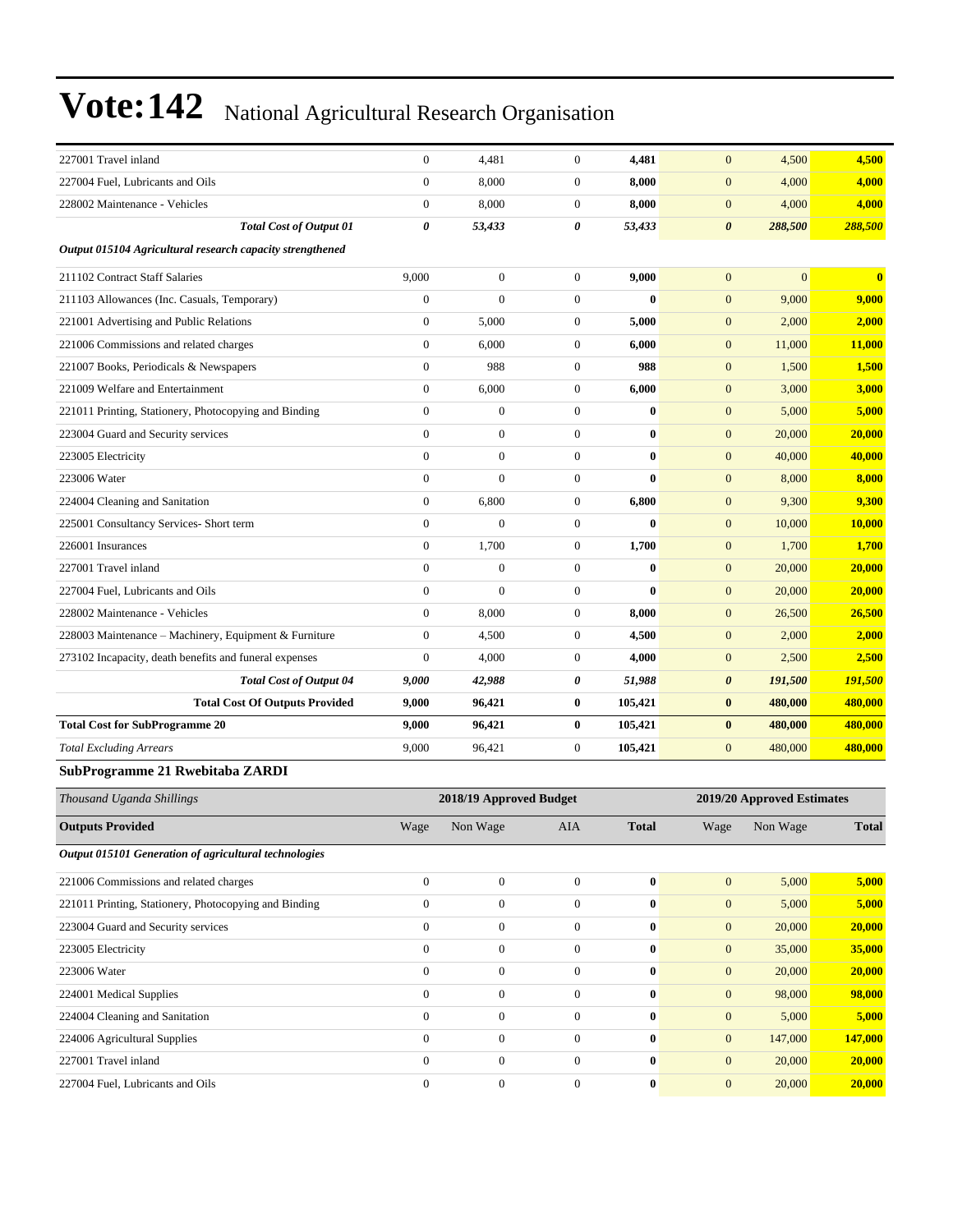| 228002 Maintenance - Vehicles                             | $\mathbf{0}$     | $\mathbf{0}$            | $\overline{0}$ | $\mathbf{0}$ | $\mathbf{0}$          | 25,000                     | 25,000       |
|-----------------------------------------------------------|------------------|-------------------------|----------------|--------------|-----------------------|----------------------------|--------------|
| <b>Total Cost of Output 01</b>                            | 0                | 0                       | 0              | $\theta$     | $\boldsymbol{\theta}$ | 400,000                    | 400,000      |
| Output 015104 Agricultural research capacity strengthened |                  |                         |                |              |                       |                            |              |
| 211102 Contract Staff Salaries                            | 9,000            | $\boldsymbol{0}$        | $\mathbf{0}$   | 9,000        | $\mathbf{0}$          | $\overline{0}$             | $\bf{0}$     |
| 211103 Allowances (Inc. Casuals, Temporary)               | $\boldsymbol{0}$ | $\overline{0}$          | $\mathbf{0}$   | $\bf{0}$     | $\mathbf{0}$          | 9,000                      | 9,000        |
| 221001 Advertising and Public Relations                   | $\overline{0}$   | 3,000                   | $\overline{0}$ | 3,000        | $\mathbf{0}$          | 1,500                      | 1,500        |
| 221006 Commissions and related charges                    | $\overline{0}$   | 5,000                   | $\overline{0}$ | 5,000        | $\mathbf{0}$          | 4,250                      | 4,250        |
| 221007 Books, Periodicals & Newspapers                    | $\overline{0}$   | 957                     | $\overline{0}$ | 957          | $\mathbf{0}$          | 1,500                      | 1,500        |
| 221009 Welfare and Entertainment                          | $\overline{0}$   | 4,400                   | $\overline{0}$ | 4,400        | $\mathbf{0}$          | 3,400                      | 3,400        |
| 221011 Printing, Stationery, Photocopying and Binding     | $\overline{0}$   | 4,000                   | $\overline{0}$ | 4,000        | $\mathbf{0}$          | 3,000                      | 3,000        |
| 222001 Telecommunications                                 | $\overline{0}$   | 2,500                   | $\mathbf{0}$   | 2,500        | $\mathbf{0}$          | 1,500                      | 1,500        |
| 223004 Guard and Security services                        | $\overline{0}$   | 13,000                  | $\overline{0}$ | 13,000       | $\mathbf{0}$          | 10,500                     | 10,500       |
| 223005 Electricity                                        | $\boldsymbol{0}$ | 10,000                  | $\mathbf{0}$   | 10,000       | $\mathbf{0}$          | 8,000                      | 8,000        |
| 223006 Water                                              | $\theta$         | 2,000                   | $\overline{0}$ | 2,000        | $\overline{0}$        | 2,000                      | 2,000        |
| 224004 Cleaning and Sanitation                            | $\overline{0}$   | 5,500                   | $\overline{0}$ | 5,500        | $\mathbf{0}$          | 4,220                      | 4,220        |
| 224005 Uniforms, Beddings and Protective Gear             | $\overline{0}$   | $\Omega$                | $\overline{0}$ | $\mathbf{0}$ | $\overline{0}$        | 2,000                      | 2,000        |
| 226001 Insurances                                         | $\overline{0}$   | 1,280                   | $\mathbf{0}$   | 1,280        | $\mathbf{0}$          | 530                        | 530          |
| 227001 Travel inland                                      | $\overline{0}$   | 8,830                   | $\overline{0}$ | 8,830        | $\mathbf{0}$          | 7,500                      | 7,500        |
| 227004 Fuel, Lubricants and Oils                          | $\overline{0}$   | 8,000                   | $\overline{0}$ | 8,000        | $\mathbf{0}$          | 6,000                      | 6,000        |
| 228001 Maintenance - Civil                                | $\overline{0}$   | 6,000                   | $\mathbf{0}$   | 6,000        | $\mathbf{0}$          | 4,000                      | 4,000        |
| 228002 Maintenance - Vehicles                             | $\overline{0}$   | 5,570                   | $\mathbf{0}$   | 5,570        | $\mathbf{0}$          | 4,100                      | 4,100        |
| 273102 Incapacity, death benefits and funeral expenses    | $\boldsymbol{0}$ | 2,000                   | $\mathbf{0}$   | 2,000        | $\mathbf{0}$          | 2,000                      | 2,000        |
| <b>Total Cost of Output 04</b>                            | 9,000            | 82,037                  | 0              | 91,037       | $\boldsymbol{\theta}$ | 75,000                     | 75,000       |
| <b>Total Cost Of Outputs Provided</b>                     | 9,000            | 82,037                  | $\bf{0}$       | 91,037       | $\bf{0}$              | 475,000                    | 475,000      |
| <b>Total Cost for SubProgramme 21</b>                     | 9,000            | 82,037                  | $\bf{0}$       | 91,037       | $\bf{0}$              | 475,000                    | 475,000      |
| <b>Total Excluding Arrears</b>                            | 9,000            | 82,037                  | $\overline{0}$ | 91,037       | $\overline{0}$        | 475,000                    | 475,000      |
| <b>SubProgramme 26 NARO Internal Audit</b>                |                  |                         |                |              |                       |                            |              |
| Thousand Uganda Shillings                                 |                  | 2018/19 Approved Budget |                |              |                       | 2019/20 Approved Estimates |              |
| <b>Outputs Provided</b>                                   | Wage             | Non Wage                | AIA            | <b>Total</b> | Wage                  | Non Wage                   | <b>Total</b> |

| Output 015103 Internal Audit          |              |        |              |        |                                  |         |
|---------------------------------------|--------------|--------|--------------|--------|----------------------------------|---------|
| 221002 Workshops and Seminars         | $\mathbf{0}$ | 15,324 | 0            | 15,324 | 31,200<br>$\mathbf{0}$           | 31,200  |
| 221003 Staff Training                 | 0            | 5,600  | 0            | 5,600  | 5,600<br>$\mathbf{0}$            | 5,600   |
| 227001 Travel inland                  | $\mathbf{0}$ | 59,076 | 0            | 59,076 | 93,200<br>$\mathbf{0}$           | 93,200  |
| <b>Total Cost of Output 03</b>        | 0            | 80,000 | 0            | 80,000 | 130,000<br>$\boldsymbol{\theta}$ | 130,000 |
| <b>Total Cost Of Outputs Provided</b> | $\bf{0}$     | 80,000 | $\bf{0}$     | 80,000 | 130,000<br>$\bf{0}$              | 130,000 |
| <b>Total Cost for SubProgramme 26</b> | $\bf{0}$     | 80.000 | $\mathbf{0}$ | 80,000 | 130,000<br>$\bf{0}$              | 130,000 |
| <b>Total Excluding Arrears</b>        | $\mathbf{0}$ | 80,000 | 0            | 80,000 | 130,000<br>$\overline{0}$        | 130,000 |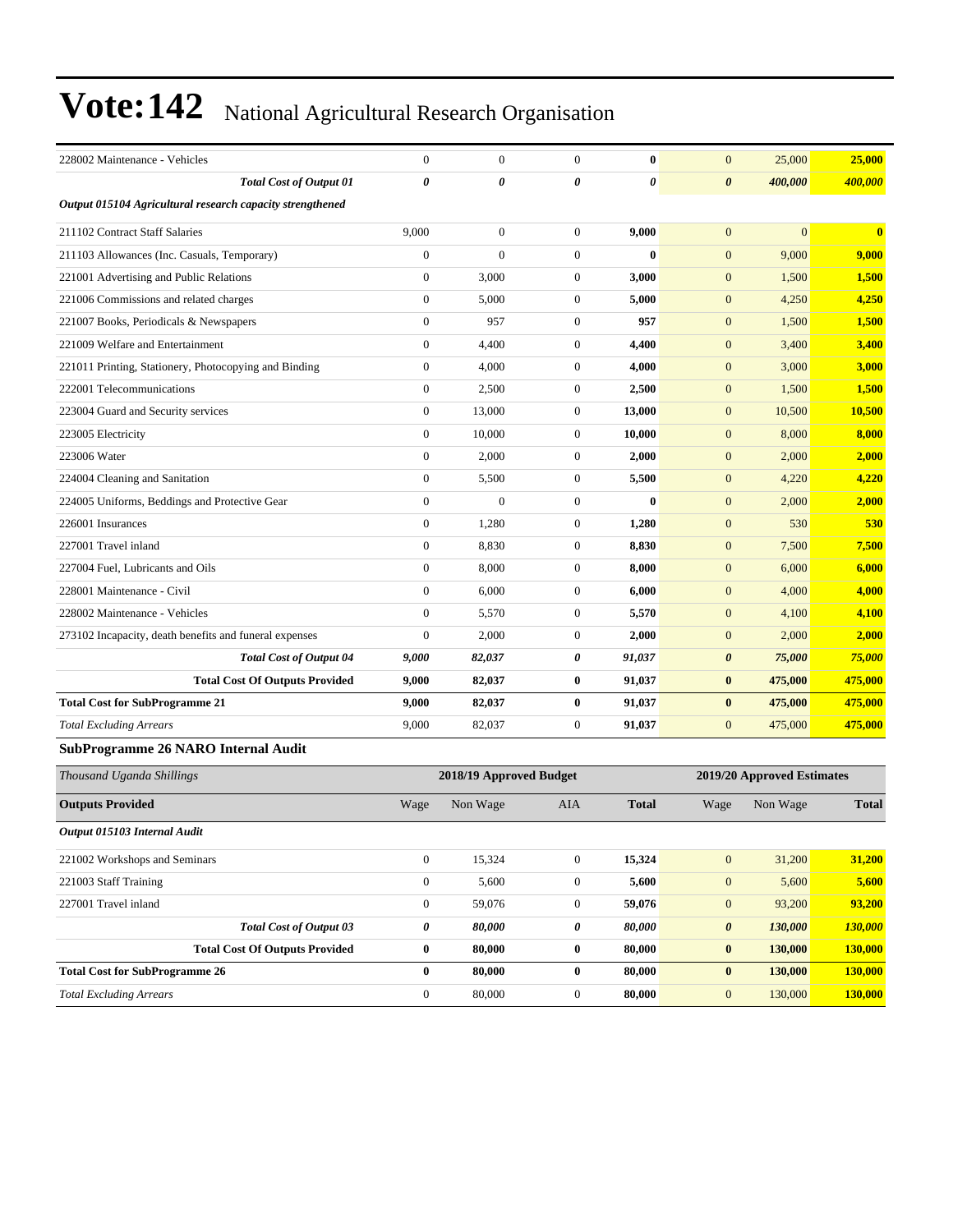#### **SubProgramme 27 National Coffee Research Institute**

| Thousand Uganda Shillings                                            | 2018/19 Approved Budget<br>2019/20 Approved Estimates |                         |                  |                            |                               |              |                         |
|----------------------------------------------------------------------|-------------------------------------------------------|-------------------------|------------------|----------------------------|-------------------------------|--------------|-------------------------|
| <b>Outputs Provided</b>                                              | Wage                                                  | Non Wage                | AIA              | <b>Total</b>               | Wage                          | Non Wage     | <b>Total</b>            |
| Output 015101 Generation of agricultural technologies                |                                                       |                         |                  |                            |                               |              |                         |
| 211103 Allowances (Inc. Casuals, Temporary)                          | $\boldsymbol{0}$                                      | $\boldsymbol{0}$        | $\boldsymbol{0}$ | $\bf{0}$                   | $\mathbf{0}$                  | 6,600        | 6,600                   |
| 221007 Books, Periodicals & Newspapers                               | $\overline{0}$                                        | $\boldsymbol{0}$        | $\boldsymbol{0}$ | $\bf{0}$                   | $\boldsymbol{0}$              | 5,500        | 5,500                   |
| 224006 Agricultural Supplies                                         | $\overline{0}$                                        | $\boldsymbol{0}$        | $\overline{0}$   | $\bf{0}$                   | $\mathbf{0}$                  | 10,840       | 10,840                  |
| 227001 Travel inland                                                 | $\boldsymbol{0}$                                      | 4,481                   | $\overline{0}$   | 4,481                      | $\mathbf{0}$                  | 20,820       | 20,820                  |
| 227004 Fuel, Lubricants and Oils                                     | $\boldsymbol{0}$                                      | 5,000                   | $\boldsymbol{0}$ | 5,000                      | $\boldsymbol{0}$              | 4,000        | 4,000                   |
| <b>Total Cost of Output 01</b>                                       | 0                                                     | 9,481                   | 0                | 9,481                      | $\boldsymbol{\theta}$         | 47,760       | 47,760                  |
| Output 015102 Research extension interface promoted and strengthened |                                                       |                         |                  |                            |                               |              |                         |
| 221008 Computer supplies and Information Technology (IT)             | $\boldsymbol{0}$                                      | 2,400                   | $\boldsymbol{0}$ | 2,400                      | $\boldsymbol{0}$              | 2,400        | 2,400                   |
| 221011 Printing, Stationery, Photocopying and Binding                | $\boldsymbol{0}$                                      | $\mathbf{0}$            | $\overline{0}$   | $\bf{0}$                   | $\mathbf{0}$                  | 320          | <b>320</b>              |
| <b>Total Cost of Output 02</b>                                       | 0                                                     | 2,400                   | 0                | 2,400                      | $\boldsymbol{\theta}$         | 2,720        | 2,720                   |
| Output 015104 Agricultural research capacity strengthened            |                                                       |                         |                  |                            |                               |              |                         |
| 211102 Contract Staff Salaries                                       | 11,000                                                | $\boldsymbol{0}$        | $\boldsymbol{0}$ | 11,000                     | $\boldsymbol{0}$              | $\mathbf{0}$ | $\bf{0}$                |
| 211103 Allowances (Inc. Casuals, Temporary)                          | $\boldsymbol{0}$                                      | $\boldsymbol{0}$        | $\boldsymbol{0}$ | $\bf{0}$                   | $\mathbf{0}$                  | 11,000       | 11,000                  |
| 221001 Advertising and Public Relations                              | $\boldsymbol{0}$                                      | 5,000                   | $\boldsymbol{0}$ | 5,000                      | $\mathbf{0}$                  | 2,500        | 2,500                   |
| 221006 Commissions and related charges                               | $\boldsymbol{0}$                                      | 3,600                   | $\boldsymbol{0}$ | 3,600                      | $\mathbf{0}$                  | 3,600        | 3,600                   |
| 221007 Books, Periodicals & Newspapers                               | $\boldsymbol{0}$                                      | 1,532                   | $\overline{0}$   | 1,532                      | $\mathbf{0}$                  | 2,400        | 2,400                   |
| 221009 Welfare and Entertainment                                     | $\boldsymbol{0}$                                      | 4,550                   | $\boldsymbol{0}$ | 4,550                      | $\boldsymbol{0}$              | 4,550        | 4,550                   |
| 221011 Printing, Stationery, Photocopying and Binding                | $\boldsymbol{0}$                                      | 4,800                   | 0                | 4,800                      | $\mathbf{0}$                  | 3,000        | 3,000                   |
| 222001 Telecommunications                                            | $\boldsymbol{0}$                                      | 4,000                   | $\boldsymbol{0}$ | 4,000                      | $\mathbf{0}$                  | 3,000        | 3,000                   |
| 222002 Postage and Courier                                           | $\boldsymbol{0}$                                      | 1,000                   | $\boldsymbol{0}$ | 1,000                      | $\mathbf{0}$                  | 1,000        | 1,000                   |
| 223004 Guard and Security services                                   | $\boldsymbol{0}$                                      | 12,000                  | $\overline{0}$   | 12,000                     | $\mathbf{0}$                  | 9,500        | 9,500                   |
| 223005 Electricity                                                   | $\boldsymbol{0}$                                      | 12,000                  | $\boldsymbol{0}$ | 12,000                     | $\boldsymbol{0}$              | 12,000       | <b>12,000</b>           |
| 224004 Cleaning and Sanitation                                       | $\boldsymbol{0}$                                      | 4,000                   | $\boldsymbol{0}$ | 4,000                      | $\mathbf{0}$                  | 4,000        | 4,000                   |
| 225001 Consultancy Services- Short term                              | $\boldsymbol{0}$                                      | $\boldsymbol{0}$        | $\boldsymbol{0}$ | $\bf{0}$                   | $\mathbf{0}$                  | 56,920       | 56,920                  |
| 226001 Insurances                                                    | $\boldsymbol{0}$                                      | 2,000                   | $\boldsymbol{0}$ | 2,000                      | $\mathbf{0}$                  | 2,000        | 2,000                   |
| 227004 Fuel, Lubricants and Oils                                     | $\boldsymbol{0}$                                      | $\boldsymbol{0}$        | $\boldsymbol{0}$ | $\bf{0}$                   | $\boldsymbol{0}$              | 3,500        | 3,500                   |
| 228002 Maintenance - Vehicles                                        | $\boldsymbol{0}$                                      | 8,000                   | $\boldsymbol{0}$ | 8,000                      | $\boldsymbol{0}$              | 6,000        | 6,000                   |
| 228003 Maintenance - Machinery, Equipment & Furniture                | $\boldsymbol{0}$                                      | 2,000                   | 0                | 2,000                      | $\mathbf{0}$                  | 2,000        | 2,000                   |
| 273102 Incapacity, death benefits and funeral expenses               | $\boldsymbol{0}$                                      | 4,000                   | $\boldsymbol{0}$ | 4,000                      | $\boldsymbol{0}$              | 2,550        | 2,550                   |
| <b>Total Cost of Output 04</b>                                       | 11,000                                                | 68,482                  | 0                | 79,482                     | 0                             | 129,520      | 129,520                 |
| <b>Total Cost Of Outputs Provided</b>                                | 11,000                                                | 80,363                  | $\bf{0}$         | 91,363                     | $\bf{0}$                      | 180,000      | 180,000                 |
| <b>Total Cost for SubProgramme 27</b>                                | 11,000                                                | 80,363                  | $\bf{0}$         | 91,363                     | $\pmb{0}$                     | 180,000      | 180,000                 |
| <b>Total Excluding Arrears</b>                                       | 11,000                                                | 80,363                  | $\boldsymbol{0}$ | 91,363                     | $\boldsymbol{0}$              | 180,000      | 180,000                 |
| <b>Development Budget Estimates</b>                                  |                                                       |                         |                  |                            |                               |              |                         |
| Project 0382 Support for NARO                                        |                                                       |                         |                  |                            |                               |              |                         |
| Thousand Uganda Shillings                                            |                                                       | 2018/19 Approved Budget |                  | 2019/20 Approved Estimates |                               |              |                         |
| <b>Outputs Provided</b>                                              | GoU Dev't External Fin                                |                         | <b>AIA</b>       | Total                      | <b>GoU Dev't External Fin</b> |              | <b>Total</b>            |
| Output 015101 Generation of agricultural technologies                |                                                       |                         |                  |                            |                               |              |                         |
| 211102 Contract Staff Salaries                                       | 1,074,280                                             | $\boldsymbol{0}$        | $\overline{0}$   | 1,074,280                  | $\mathbf{0}$                  | $\mathbf{0}$ | $\overline{\mathbf{0}}$ |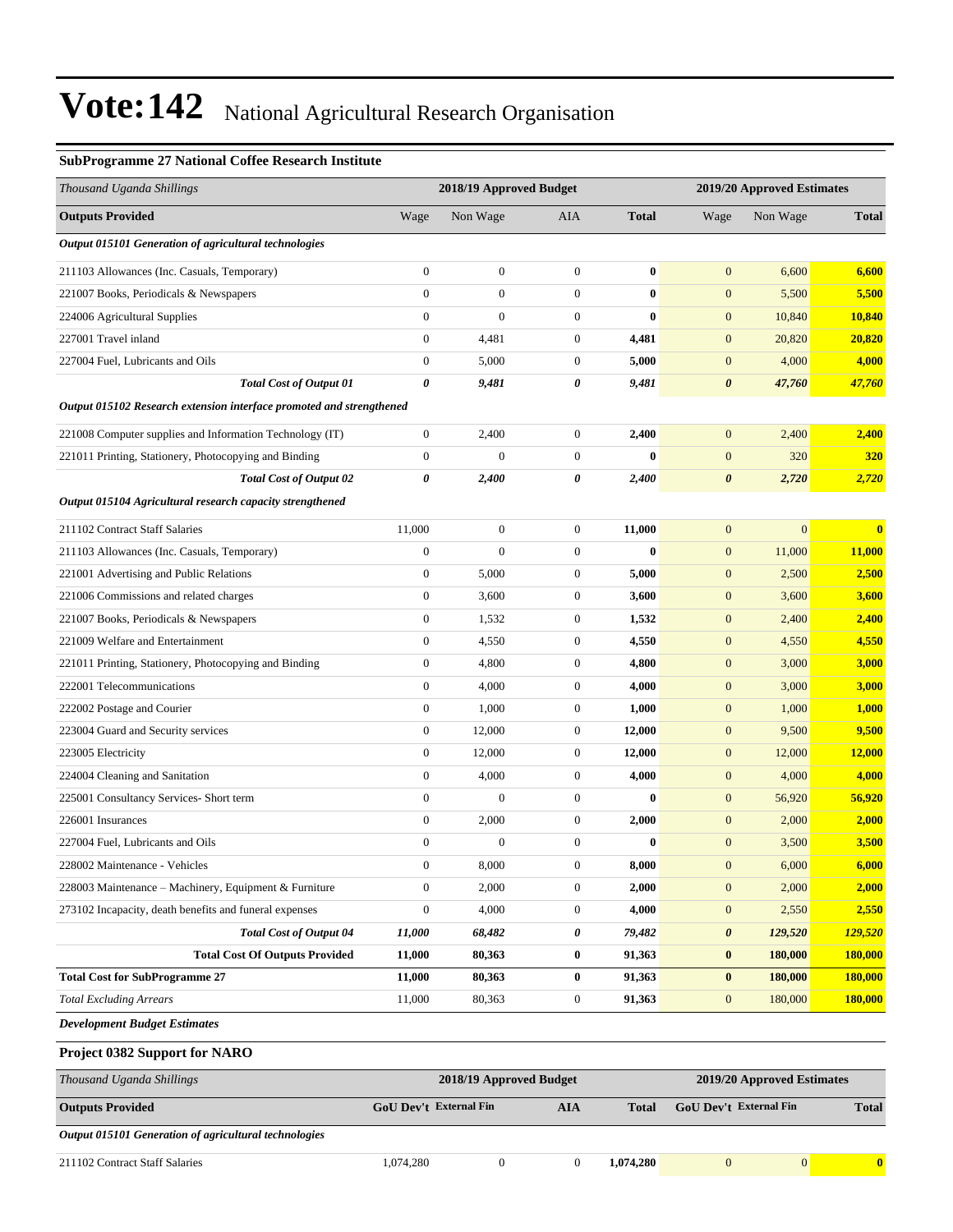| 211103 Allowances (Inc. Casuals, Temporary)                          | $\mathbf{0}$     | $\boldsymbol{0}$ | $\boldsymbol{0}$ | $\bf{0}$  | 957,054      | $\overline{0}$        | 957,054   |
|----------------------------------------------------------------------|------------------|------------------|------------------|-----------|--------------|-----------------------|-----------|
| 221002 Workshops and Seminars                                        | 678,694          | $\boldsymbol{0}$ | $\boldsymbol{0}$ | 678,694   | 1,191,906    | $\overline{0}$        | 1,191,906 |
| 223001 Property Expenses                                             | $\boldsymbol{0}$ | $\boldsymbol{0}$ | $\boldsymbol{0}$ | $\bf{0}$  | 300,000      | $\mathbf{0}$          | 300,000   |
| 223005 Electricity                                                   | $\overline{0}$   | $\boldsymbol{0}$ | $\mathbf{0}$     | $\bf{0}$  | 319,071      | $\overline{0}$        | 319,071   |
| 224001 Medical Supplies                                              | 725,600          | $\boldsymbol{0}$ | $\mathbf{0}$     | 725,600   | 1,068,758    | $\overline{0}$        | 1,068,758 |
| 224006 Agricultural Supplies                                         | 1,213,881        | $\boldsymbol{0}$ | $\mathbf{0}$     | 1,213,881 | 1,143,409    | $\overline{0}$        | 1,143,409 |
| 227001 Travel inland                                                 | 24,660           | $\boldsymbol{0}$ | $\mathbf{0}$     | 24,660    | 941,210      | $\overline{0}$        | 941,210   |
| 227004 Fuel, Lubricants and Oils                                     | 37,380           | $\boldsymbol{0}$ | $\boldsymbol{0}$ | 37,380    | 334,145      | $\overline{0}$        | 334,145   |
| Total Cost Of Output 015101                                          | 3,754,495        | 0                | 0                | 3,754,495 | 6,255,553    | 0                     | 6,255,553 |
| Output 015102 Research extension interface promoted and strengthened |                  |                  |                  |           |              |                       |           |
| 211102 Contract Staff Salaries                                       | 800              | $\boldsymbol{0}$ | $\mathbf{0}$     | 800       | $\mathbf{0}$ | $\boldsymbol{0}$      | $\bf{0}$  |
| 211103 Allowances (Inc. Casuals, Temporary)                          | $\boldsymbol{0}$ | $\boldsymbol{0}$ | $\mathbf{0}$     | $\bf{0}$  | 800          | $\overline{0}$        | 800       |
| 221001 Advertising and Public Relations                              | 1,360,000        | $\boldsymbol{0}$ | $\mathbf{0}$     | 1,360,000 | 1,010,396    | $\overline{0}$        | 1,010,396 |
| 221002 Workshops and Seminars                                        | 843,880          | $\boldsymbol{0}$ | $\boldsymbol{0}$ | 843,880   | 1,984,516    | $\overline{0}$        | 1,984,516 |
| 221007 Books, Periodicals & Newspapers                               | 8,000            | $\boldsymbol{0}$ | $\mathbf{0}$     | 8,000     | 108,900      | $\overline{0}$        | 108,900   |
| 221008 Computer supplies and Information Technology (IT)             | 360,135          | $\boldsymbol{0}$ | $\mathbf{0}$     | 360,135   | 227,204      | $\boldsymbol{0}$      | 227,204   |
| 221011 Printing, Stationery, Photocopying and Binding                | 240              | $\boldsymbol{0}$ | $\mathbf{0}$     | 240       | 475,751      | $\overline{0}$        | 475,751   |
| 222001 Telecommunications                                            | 700              | $\boldsymbol{0}$ | $\boldsymbol{0}$ | 700       | 900          | $\overline{0}$        | 900       |
| 222003 Information and communications technology (ICT)               | 692,000          | $\boldsymbol{0}$ | $\boldsymbol{0}$ | 692,000   | 346,000      | $\overline{0}$        | 346,000   |
| 227001 Travel inland                                                 | 6,300            | $\boldsymbol{0}$ | $\mathbf{0}$     | 6,300     | 449,393      | $\overline{0}$        | 449,393   |
| 227004 Fuel, Lubricants and Oils                                     | 1,360            | $\boldsymbol{0}$ | $\boldsymbol{0}$ | 1,360     | 1,360        | $\boldsymbol{0}$      | 1,360     |
| Total Cost Of Output 015102                                          | 3,273,415        | 0                | 0                | 3,273,415 | 4,605,219    | $\boldsymbol{\theta}$ | 4,605,219 |
|                                                                      |                  |                  |                  |           |              |                       |           |
| Output 015104 Agricultural research capacity strengthened            |                  |                  |                  |           |              |                       |           |
| 221002 Workshops and Seminars                                        | 85,000           | $\boldsymbol{0}$ | $\mathbf{0}$     | 85,000    | 440,480      | $\overline{0}$        | 440,480   |
| 221003 Staff Training                                                | 746,085          | $\boldsymbol{0}$ | $\mathbf{0}$     | 746,085   | 1,388,156    | $\overline{0}$        | 1,388,156 |
| 221004 Recruitment Expenses                                          | 200,000          | $\boldsymbol{0}$ | $\mathbf{0}$     | 200,000   | 200,000      | $\overline{0}$        | 200,000   |
| 221006 Commissions and related charges                               | 100,000          | $\boldsymbol{0}$ | $\mathbf{0}$     | 100,000   | 566,000      | $\mathbf{0}$          | 566,000   |
| 221009 Welfare and Entertainment                                     | 150,000          | $\boldsymbol{0}$ | $\mathbf{0}$     | 150,000   | 150,000      | $\overline{0}$        | 150,000   |
| 221012 Small Office Equipment                                        | 8,800            | $\boldsymbol{0}$ | $\boldsymbol{0}$ | 8,800     | 3,000        | $\overline{0}$        | 3,000     |
| 221016 IFMS Recurrent costs                                          | $\boldsymbol{0}$ | $\boldsymbol{0}$ | $\boldsymbol{0}$ | $\bf{0}$  | 100,000      | $\overline{0}$        | 100,000   |
| 221017 Subscriptions                                                 | 150,000          | $\boldsymbol{0}$ | 0                | 150,000   | 150,000      | $\boldsymbol{0}$      | 150,000   |
| 222003 Information and communications technology (ICT)               | $\mathbf{0}$     | $\boldsymbol{0}$ | $\boldsymbol{0}$ | $\bf{0}$  | 27,600       | $\mathbf{0}$          | 27,600    |
| 223002 Rates                                                         | $\boldsymbol{0}$ | $\boldsymbol{0}$ | $\mathbf{0}$     | $\bf{0}$  | 100,000      | $\overline{0}$        | 100,000   |
| 223005 Electricity                                                   | 160,000          | $\boldsymbol{0}$ | $\mathbf{0}$     | 160,000   | 15,000       | $\boldsymbol{0}$      | 15,000    |
| 225001 Consultancy Services- Short term                              | 1,030,000        | $\boldsymbol{0}$ | $\mathbf{0}$     | 1,030,000 | 1,245,337    | $\mathbf{0}$          | 1,245,337 |
| 226001 Insurances                                                    | $\mathbf{0}$     | $\boldsymbol{0}$ | $\mathbf{0}$     | $\bf{0}$  | 100,000      | $\mathbf{0}$          | 100,000   |
| 226002 Licenses                                                      | 200,000          | $\boldsymbol{0}$ | $\boldsymbol{0}$ | 200,000   | 250,000      | $\mathbf{0}$          | 250,000   |
| 227001 Travel inland                                                 | 1,160,000        | $\boldsymbol{0}$ | $\boldsymbol{0}$ | 1,160,000 | 867,215      | $\boldsymbol{0}$      | 867,215   |
| 227002 Travel abroad                                                 | 1,050,000        | $\boldsymbol{0}$ | $\mathbf{0}$     | 1,050,000 | 416,500      | $\boldsymbol{0}$      | 416,500   |
| 227004 Fuel, Lubricants and Oils                                     | 610,000          | $\boldsymbol{0}$ | $\boldsymbol{0}$ | 610,000   | 315,000      | $\mathbf{0}$          | 315,000   |
| 228001 Maintenance - Civil                                           | 1,274,000        | $\boldsymbol{0}$ | $\boldsymbol{0}$ | 1,274,000 | 42,975       | $\boldsymbol{0}$      | 42,975    |
| 228002 Maintenance - Vehicles                                        | 360,000          | $\boldsymbol{0}$ | $\boldsymbol{0}$ | 360,000   | 336,824      | $\mathbf{0}$          | 336,824   |
| 228003 Maintenance - Machinery, Equipment & Furniture                | $\mathbf{0}$     | $\boldsymbol{0}$ | $\mathbf{0}$     | $\bf{0}$  | 113,960      | $\overline{0}$        | 113,960   |
| 228004 Maintenance - Other<br>Total Cost Of Output 015104            | $\boldsymbol{0}$ | $\boldsymbol{0}$ | $\mathbf{0}$     | $\bf{0}$  | 10,500       | $\boldsymbol{0}$      | 10,500    |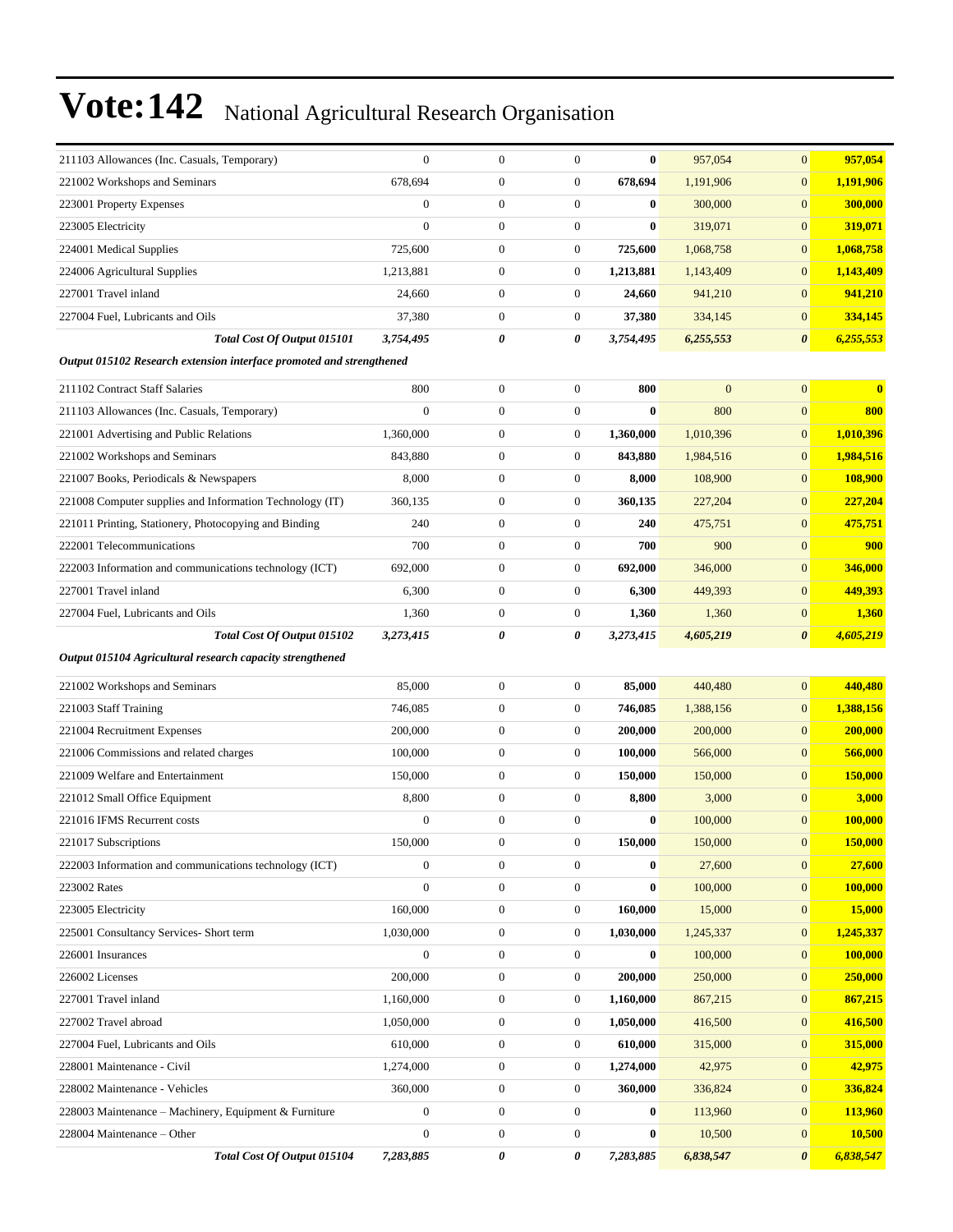| <b>Total Cost for Outputs Provided</b>                                                                          | 14,311,795     | $\boldsymbol{0}$              | $\overline{0}$   | 14,311,795   | 17,699,319            | $\mathbf{0}$                  | 17,699,319            |  |  |
|-----------------------------------------------------------------------------------------------------------------|----------------|-------------------------------|------------------|--------------|-----------------------|-------------------------------|-----------------------|--|--|
| <b>Outputs Funded</b>                                                                                           |                | <b>GoU Dev't External Fin</b> | <b>AIA</b>       | <b>Total</b> |                       | <b>GoU Dev't External Fin</b> | <b>Total</b>          |  |  |
| Output 015151 Payments to International Organisations (CGIAR, ASARECA, WARDA)                                   |                |                               |                  |              |                       |                               |                       |  |  |
| 262201 Contributions to International Organisations (Capital)                                                   | 750,000        | $\boldsymbol{0}$              | $\overline{0}$   | 750,000      | 1,800,000             | $\mathbf{0}$                  | 1.800.000             |  |  |
| o/w Contributions to International Organisations (Capital)                                                      | 750,000        | $\theta$                      | 0                | 750,000      | $\boldsymbol{\theta}$ | $\boldsymbol{\theta}$         | $\bf{0}$              |  |  |
| o/w Contribution to Agric International Organisations by<br>government of Uganda                                | $\theta$       | 0                             | 0                | $\bf{0}$     | 1,800,000             | $\boldsymbol{\theta}$         | 1,800,000             |  |  |
| 264101 Contributions to Autonomous Institutions                                                                 | 30,000         | $\boldsymbol{0}$              | $\boldsymbol{0}$ | 30,000       | 44,000                | $\mathbf{0}$                  | 44,000                |  |  |
| o/w Contributions to Autonomous Institutions                                                                    | 30,000         | 0                             | 0                | 30,000       | $\theta$              | $\theta$                      | $\mathbf{0}$          |  |  |
| o/w Contributions to various autonomous institutions                                                            | $\theta$       | 0                             | 0                | $\bf{0}$     | 44,000                | $\theta$                      | 44,000                |  |  |
| Total Cost Of Output 015151                                                                                     | 780,000        | 0                             | 0                | 780,000      | 1,844,000             | $\boldsymbol{\theta}$         | 1,844,000             |  |  |
| <b>Total Cost for Outputs Funded</b>                                                                            | 780,000        | $\boldsymbol{0}$              | $\mathbf{0}$     | 780,000      | 1,844,000             | $\mathbf{0}$                  | 1,844,000             |  |  |
| <b>Capital Purchases</b>                                                                                        |                | <b>GoU Dev't External Fin</b> | <b>AIA</b>       | <b>Total</b> |                       | <b>GoU Dev't External Fin</b> | <b>Total</b>          |  |  |
| Output 015172 Government Buildings and Administrative Infrastructure                                            |                |                               |                  |              |                       |                               |                       |  |  |
| 281501 Environment Impact Assessment for Capital Works                                                          | $\mathbf{0}$   | $\boldsymbol{0}$              | $\overline{0}$   | $\bf{0}$     | 400,000               | $\mathbf{0}$                  | 400,000               |  |  |
| 281502 Feasibility Studies for Capital Works                                                                    | $\overline{0}$ | $\boldsymbol{0}$              | $\overline{0}$   | $\bf{0}$     | 517,500               | $\mathbf{0}$                  | 517,500               |  |  |
| 281503 Engineering and Design Studies & Plans for capital<br>works                                              | $\mathbf{0}$   | $\mathbf{0}$                  | $\overline{0}$   | $\bf{0}$     | 517,500               | $\mathbf{0}$                  | 517,500               |  |  |
| 281504 Monitoring, Supervision & Appraisal of capital works                                                     | $\theta$       | $\mathbf{0}$                  | $\overline{0}$   | $\bf{0}$     | 400,000               | $\mathbf{0}$                  | 400,000               |  |  |
| 312101 Non-Residential Buildings                                                                                | 10,007,615     | $\boldsymbol{0}$              | 0                | 10,007,615   | 6,983,893             | $\mathbf{0}$                  | 6,983,893             |  |  |
| 312102 Residential Buildings                                                                                    | 300,000        | $\boldsymbol{0}$              | 0                | 300,000      | 1,629,400             | $\mathbf{0}$                  | 1,629,400             |  |  |
| 312104 Other Structures                                                                                         | 200,000        | $\boldsymbol{0}$              | $\boldsymbol{0}$ | 200,000      | 1,665,000             | $\mathbf{0}$                  | 1,665,000             |  |  |
| Total Cost Of Output 015172                                                                                     | 10,507,615     | 0                             | 0                | 10,507,615   | 12,113,293            | $\boldsymbol{\theta}$         | 12,113,293            |  |  |
| <b>Output 015175 Purchase of Motor Vehicles and Other Transport Equipment</b>                                   |                |                               |                  |              |                       |                               |                       |  |  |
| 312201 Transport Equipment                                                                                      | 1,460,000      | $\boldsymbol{0}$              | $\overline{0}$   | 1,460,000    | $\mathbf{0}$          | $\mathbf{0}$                  | $\bf{0}$              |  |  |
| Total Cost Of Output 015175                                                                                     | 1,460,000      | 0                             | 0                | 1,460,000    | $\boldsymbol{\theta}$ | $\boldsymbol{\theta}$         | $\boldsymbol{\theta}$ |  |  |
| Output 015176 Purchase of Office and ICT Equipment, including Software                                          |                |                               |                  |              |                       |                               |                       |  |  |
| 312202 Machinery and Equipment                                                                                  | 1,312,490      | $\boldsymbol{0}$              | 0                | 1,312,490    | 785,644               | $\mathbf{0}$                  | 785,644               |  |  |
| Total Cost Of Output 015176                                                                                     | 1,312,490      | 0                             | 0                | 1,312,490    | 785,644               | $\boldsymbol{\theta}$         | 785,644               |  |  |
| Output 015177 Purchase of Specialised Machinery & Equipment                                                     |                |                               |                  |              |                       |                               |                       |  |  |
| 312202 Machinery and Equipment                                                                                  | 4,155,894      | $\boldsymbol{0}$              | $\boldsymbol{0}$ | 4,155,894    | 2,515,738             | $\bf{0}$                      | 2,515,738             |  |  |
| Total Cost Of Output 015177                                                                                     | 4,155,894      | 0                             | 0                | 4,155,894    | 2,515,738             | $\boldsymbol{\theta}$         | 2,515,738             |  |  |
| Output 015178 Purchase of Office and Residential Furniture and Fittings                                         |                |                               |                  |              |                       |                               |                       |  |  |
| 312203 Furniture & Fixtures                                                                                     | 255,200        | $\boldsymbol{0}$              | $\boldsymbol{0}$ | 255,200      | 487,000               | $\mathbf{0}$                  | 487,000               |  |  |
| Total Cost Of Output 015178                                                                                     | 255,200        | 0                             | 0                | 255,200      | 487,000               | $\boldsymbol{\theta}$         | 487,000               |  |  |
| <b>Total Cost for Capital Purchases</b>                                                                         | 17,691,199     | $\boldsymbol{0}$              | 0                | 17,691,199   | 15,901,675            | $\mathbf{0}$                  | 15,901,675            |  |  |
| <b>Total Cost for Project: 0382</b>                                                                             | 32,782,994     | $\boldsymbol{0}$              | $\boldsymbol{0}$ | 32,782,994   | 35,444,994            | $\mathbf{0}$                  | 35,444,994            |  |  |
| <b>Total Excluding Arrears</b>                                                                                  | 32,782,994     | $\boldsymbol{0}$              | $\boldsymbol{0}$ | 32,782,994   | 35,444,994            | $\mathbf{0}$                  | 35,444,994            |  |  |
| Project 1560 Relocation and Operationalisation of the National Livestock Resources Research Institute (NALIRRI) |                |                               |                  |              |                       |                               |                       |  |  |
| Thousand Uganda Shillings                                                                                       |                | 2018/19 Approved Budget       |                  |              |                       | 2019/20 Approved Estimates    |                       |  |  |
| <b>Outputs Provided</b>                                                                                         |                | GoU Dev't External Fin        | AIA              | <b>Total</b> |                       | <b>GoU Dev't External Fin</b> | <b>Total</b>          |  |  |
| Output 015101 Generation of agricultural technologies                                                           |                |                               |                  |              |                       |                               |                       |  |  |
| 211103 Allowances (Inc. Casuals, Temporary)                                                                     | $\mathbf{0}$   | $\boldsymbol{0}$              | $\boldsymbol{0}$ | $\bf{0}$     | 182,000               | $\vert 0 \vert$               | 182,000               |  |  |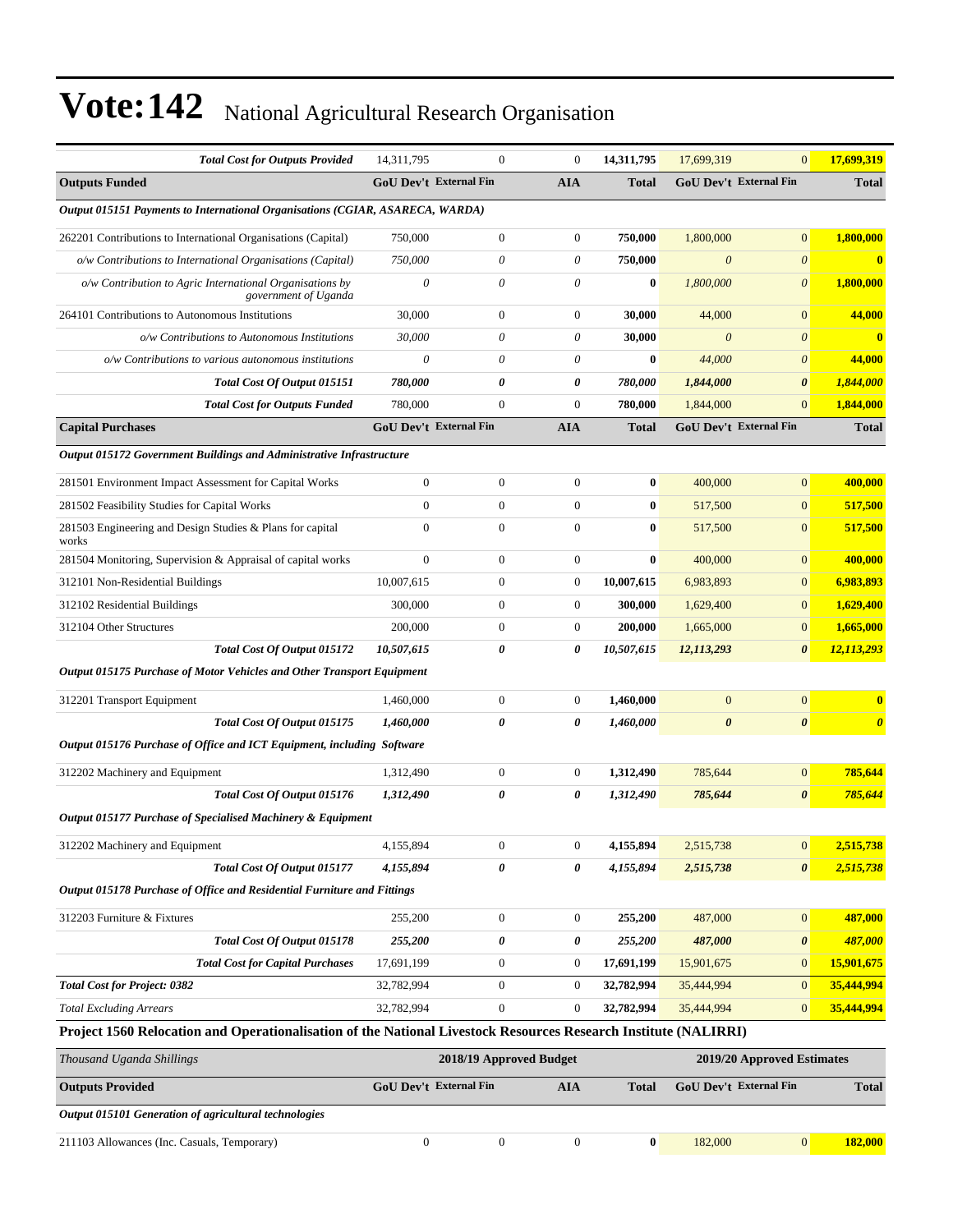| 221002 Workshops and Seminars                                        | $\mathbf{0}$          | $\mathbf{0}$           | $\overline{0}$   | $\bf{0}$              | 50,000     | $\overline{0}$         | 50,000         |
|----------------------------------------------------------------------|-----------------------|------------------------|------------------|-----------------------|------------|------------------------|----------------|
| 224001 Medical Supplies                                              | $\mathbf{0}$          | $\overline{0}$         | $\overline{0}$   | $\bf{0}$              | 60,000     | $\overline{0}$         | 60,000         |
| 224006 Agricultural Supplies                                         | $\mathbf{0}$          | $\boldsymbol{0}$       | $\boldsymbol{0}$ | $\bf{0}$              | 200,000    | $\boldsymbol{0}$       | 200,000        |
| 227001 Travel inland                                                 | $\mathbf{0}$          | $\overline{0}$         | $\overline{0}$   | $\bf{0}$              | 75,000     | $\overline{0}$         | 75,000         |
| 227004 Fuel, Lubricants and Oils                                     | $\theta$              | $\overline{0}$         | $\overline{0}$   | $\bf{0}$              | 150,000    | $\overline{0}$         | 150,000        |
| Total Cost Of Output 015101                                          | 0                     | $\theta$               | 0                | 0                     | 717,000    | $\boldsymbol{\theta}$  | 717,000        |
| Output 015102 Research extension interface promoted and strengthened |                       |                        |                  |                       |            |                        |                |
| 222003 Information and communications technology (ICT)               | $\mathbf{0}$          | $\boldsymbol{0}$       | $\boldsymbol{0}$ | $\bf{0}$              | 60,000     | $\overline{0}$         | 60,000         |
| Total Cost Of Output 015102                                          | $\boldsymbol{\theta}$ | 0                      | 0                | $\boldsymbol{\theta}$ | 60,000     | $\boldsymbol{\theta}$  | 60,000         |
| Output 015104 Agricultural research capacity strengthened            |                       |                        |                  |                       |            |                        |                |
| 223005 Electricity                                                   | $\boldsymbol{0}$      | $\boldsymbol{0}$       | $\boldsymbol{0}$ | $\bf{0}$              | 40,000     | $\overline{0}$         | 40,000         |
| 228001 Maintenance - Civil                                           | $\mathbf{0}$          | $\boldsymbol{0}$       | $\boldsymbol{0}$ | $\bf{0}$              | 100,000    | $\overline{0}$         | 100,000        |
| 228002 Maintenance - Vehicles                                        | $\mathbf{0}$          | $\boldsymbol{0}$       | $\boldsymbol{0}$ | $\bf{0}$              | 100,000    | $\boldsymbol{0}$       | <b>100,000</b> |
| Total Cost Of Output 015104                                          | 0                     | 0                      | 0                | 0                     | 240,000    | $\boldsymbol{\theta}$  | 240,000        |
| <b>Total Cost for Outputs Provided</b>                               | $\boldsymbol{0}$      | $\boldsymbol{0}$       | $\overline{0}$   | $\bf{0}$              | 1,017,000  | $\overline{0}$         | 1,017,000      |
| <b>Capital Purchases</b>                                             |                       | GoU Dev't External Fin | <b>AIA</b>       | <b>Total</b>          |            | GoU Dev't External Fin | <b>Total</b>   |
| Output 015172 Government Buildings and Administrative Infrastructure |                       |                        |                  |                       |            |                        |                |
| 312101 Non-Residential Buildings                                     | $\boldsymbol{0}$      | $\boldsymbol{0}$       | $\mathbf{0}$     | $\bf{0}$              | 811,000    | $\overline{0}$         | 811,000        |
| Total Cost Of Output 015172                                          | $\boldsymbol{\theta}$ | 0                      | 0                | $\boldsymbol{\theta}$ | 811,000    | $\boldsymbol{\theta}$  | 811,000        |
| Output 015177 Purchase of Specialised Machinery & Equipment          |                       |                        |                  |                       |            |                        |                |
| 312202 Machinery and Equipment                                       | $\mathbf{0}$          | $\overline{0}$         | $\overline{0}$   | $\bf{0}$              | 200,000    | $\overline{0}$         | 200,000        |
| Total Cost Of Output 015177                                          | 0                     | 0                      | 0                | 0                     | 200,000    | $\boldsymbol{\theta}$  | 200,000        |
| <b>Total Cost for Capital Purchases</b>                              | $\boldsymbol{0}$      | $\boldsymbol{0}$       | $\boldsymbol{0}$ | $\bf{0}$              | 1,011,000  | $\boldsymbol{0}$       | 1,011,000      |
| <b>Total Cost for Project: 1560</b>                                  | $\boldsymbol{0}$      | $\boldsymbol{0}$       | $\boldsymbol{0}$ | $\bf{0}$              | 2,028,000  | $\overline{0}$         | 2,028,000      |
| <b>Total Excluding Arrears</b>                                       | $\overline{0}$        | $\overline{0}$         | $\overline{0}$   | $\bf{0}$              | 2,028,000  | $\overline{0}$         | 2,028,000      |
|                                                                      | GoU                   | <b>External Fin</b>    | <b>AIA</b>       | <b>Total</b>          | GoU        | <b>External Fin</b>    | <b>Total</b>   |
| <b>Total Cost for Programme 51</b>                                   | 62,467,962            | 0                      | 7,145,695        | 69,613,657            | 79,661,796 | $\bf{0}$               | 79,661,796     |
| <b>Total Excluding Arrears</b>                                       | 62,354,214            | $\mathbf{0}$           | 7,145,695        | 69,499,909            | 79,661,796 | $\overline{0}$         | 79,661,796     |
|                                                                      | GoU                   | <b>External Fin</b>    | <b>AIA</b>       | <b>Total</b>          | GoU        | <b>External Fin.</b>   | <b>Total</b>   |
| <b>Grand Total for Vote 142</b>                                      | 62,467,962            | 0                      | 7,145,695        | 69,613,657            | 79,661,796 | $\bf{0}$               | 79,661,796     |
| <b>Total Excluding Arrears</b>                                       | 62,354,214            | $\boldsymbol{0}$       | 7,145,695        | 69,499,909            | 79,661,796 | $\overline{0}$         | 79,661,796     |